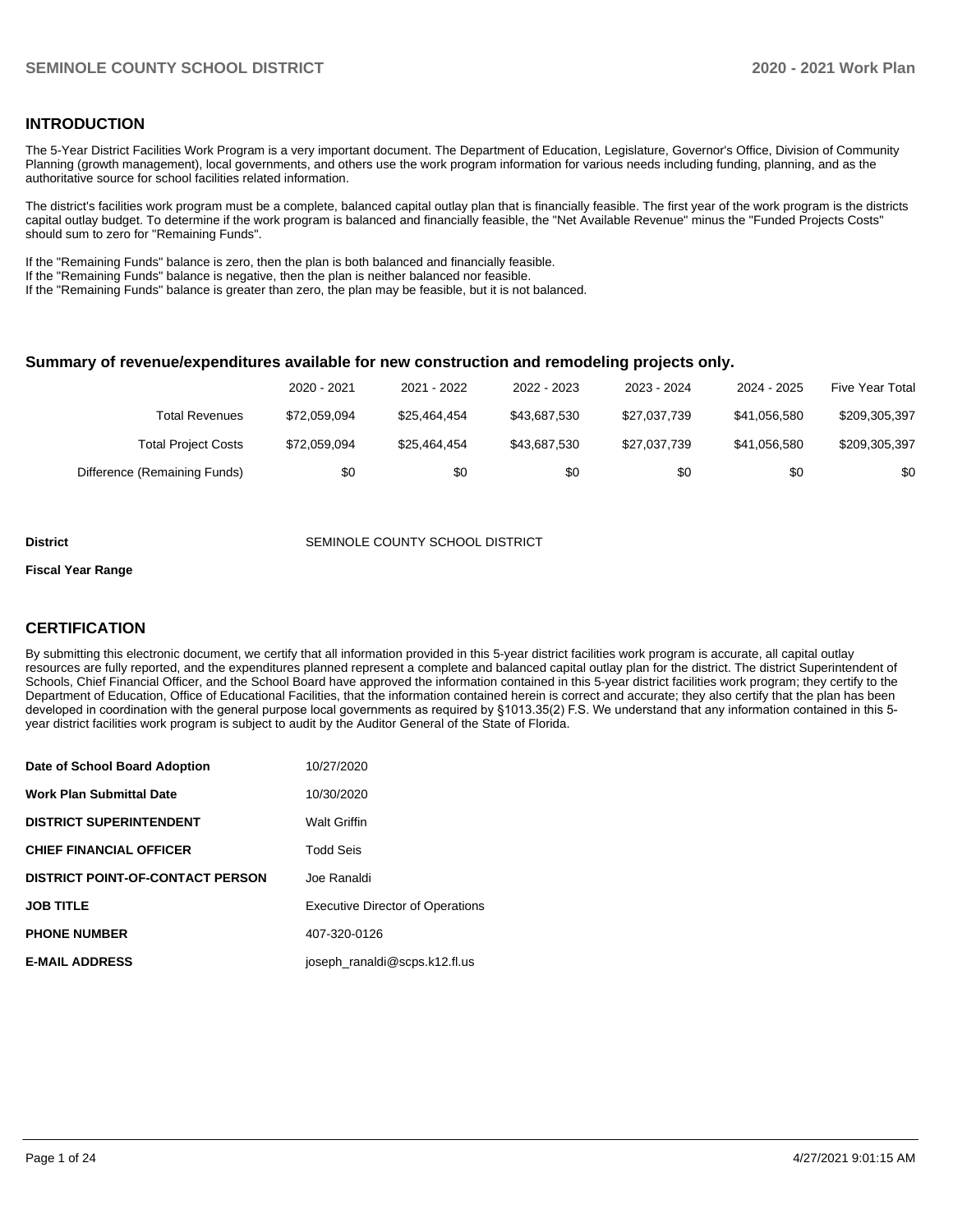# **Expenditures**

### **Expenditure for Maintenance, Repair and Renovation from 1.50-Mills and PECO**

Annually, prior to the adoption of the district school budget, each school board must prepare a tentative district facilities work program that includes a schedule of major repair and renovation projects necessary to maintain the educational and ancillary facilities of the district.

|            | Item                                                                                                                                                                                                                                                                                                                                                                                                                                                                                                                                                                                                                                                                                                                                                                                                                                                                                                                                                                                                                                                                                                                                                                                                                                                                                                                                                                                                                                                                                                                                                                                                                                                                                                                                                                                               | $2020 - 2021$<br><b>Actual Budget</b> | 2021 - 2022<br>Projected | 2022 - 2023<br>Projected | 2023 - 2024<br>Projected | 2024 - 2025<br>Projected | Total        |
|------------|----------------------------------------------------------------------------------------------------------------------------------------------------------------------------------------------------------------------------------------------------------------------------------------------------------------------------------------------------------------------------------------------------------------------------------------------------------------------------------------------------------------------------------------------------------------------------------------------------------------------------------------------------------------------------------------------------------------------------------------------------------------------------------------------------------------------------------------------------------------------------------------------------------------------------------------------------------------------------------------------------------------------------------------------------------------------------------------------------------------------------------------------------------------------------------------------------------------------------------------------------------------------------------------------------------------------------------------------------------------------------------------------------------------------------------------------------------------------------------------------------------------------------------------------------------------------------------------------------------------------------------------------------------------------------------------------------------------------------------------------------------------------------------------------------|---------------------------------------|--------------------------|--------------------------|--------------------------|--------------------------|--------------|
| HVAC       |                                                                                                                                                                                                                                                                                                                                                                                                                                                                                                                                                                                                                                                                                                                                                                                                                                                                                                                                                                                                                                                                                                                                                                                                                                                                                                                                                                                                                                                                                                                                                                                                                                                                                                                                                                                                    | \$7,000,000                           | \$4,500,000              | \$4,500,000              | \$4,500,000              | \$4,500,000              | \$25,000,000 |
| Locations: | ALTAMONTE ELEMENTARY, BEAR LAKE ELEMENTARY, BENTLEY ELEMENTARY, CARILLON ELEMENTARY, CASSELBERRY<br>ELEMENTARY, CHILES MIDDLE SCHOOL, CROOMS ACADEMY OF INFORMATION TECHNOLOGY, CRYSTAL LAKE ELEMENTARY,<br>EARLY LEARNING CENTER, EASTBROOK ELEMENTARY, EDUCATIONAL SUPPORT CENTER ANNEX, ENDEAVOR SCHOOL, ENGLISH<br>ESTATES ELEMENTARY, ENVIRONMENTAL STUDIES CENTER, EVANS ELEMENTARY, FOREST CITY ELEMENTARY, GENEVA<br>ELEMENTARY, GOLDSBORO ELEMENTARY, GREENWOOD LAKES MIDDLE, HAGERTY HIGH SCHOOL, HAMILTON ELEMENTARY,<br>HEATHROW ELEMENTARY, HIGHLANDS ELEMENTARY, IDYLLWILDE ELEMENTARY, INDIAN TRAILS MIDDLE, JACKSON HEIGHTS<br>MIDDLE, JOURNEYS ACADEMY, KEETH ELEMENTARY, LAKE BRANTLEY SENIOR HIGH, LAKE BRANTLEY SOUTH, LAKE HOWELL<br>SENIOR HIGH. LAKE MARY ELEMENTARY. LAKE MARY SENIOR HIGH. LAKE ORIENTA ELEMENTARY. LAWTON ELEMENTARY. LAYER<br>ELEMENTARY SCHOOL, LONGWOOD ELEMENTARY, LYMAN SENIOR HIGH, MAINTENANCE/FACILITIES SERVICES, MARKHAM<br>WOODS MIDDLE, MELLONVILLE ANNEX, MIDWAY ELEMENTARY (NEW), MIDWAY ELEMENTARY (OLD), MIDWAY SAFE HARBOR,<br>MIDWAY TRANSPORTATION SERVICES COMPLEX. MILLENNIUM MIDDLE SCHOOL. MILWEE MIDDLE. OVIEDO SENIOR HIGH. PARTIN<br>ELEMENTARY, PINE CREST ELEMENTARY, RAINBOW ELEMENTARY, RED BUG ELEMENTARY, RINEHART ROAD ANNEX, ROCK LAKE<br>MIDDLE, SABAL POINT ELEMENTARY, SANFORD MIDDLE, SEMINOLE ADMINISTRATIVE OFFICES, SEMINOLE SENIOR HIGH, SOUTH<br>SEMINOLE MIDDLE, SPRING LAKE ELEMENTARY, STENSTROM ELEMENTARY, STERLING PARK ELEMENTARY, TEAGUE MIDDLE,<br>TECHNOLOGY PARK ANNEX, TRANSPORTATION, TUSKAWILLA MIDDLE, WALKER ELEMENTARY SCHOOL, WEKIVA ELEMENTARY,<br>WICKLOW ELEMENTARY, WILSON ELEMENTARY, WINTER SPRINGS ELEMENTARY, WINTER SPRINGS SENIOR HIGH, WOODLANDS<br><b>ELEMENTARY</b>            |                                       |                          |                          |                          |                          |              |
| Flooring   |                                                                                                                                                                                                                                                                                                                                                                                                                                                                                                                                                                                                                                                                                                                                                                                                                                                                                                                                                                                                                                                                                                                                                                                                                                                                                                                                                                                                                                                                                                                                                                                                                                                                                                                                                                                                    | \$630,000                             | \$630,000                | \$630,000                | \$630.000                | \$630,000                | \$3,150,000  |
| Locations: | ALTAMONTE ELEMENTARY, BEAR LAKE ELEMENTARY, BENTLEY ELEMENTARY, CARILLON ELEMENTARY, CASSELBERRY<br>ELEMENTARY, CHILES MIDDLE SCHOOL, CROOMS ACADEMY OF INFORMATION TECHNOLOGY, CRYSTAL LAKE ELEMENTARY,<br>EARLY LEARNING CENTER, EASTBROOK ELEMENTARY, EDUCATIONAL SUPPORT CENTER ANNEX, ENDEAVOR SCHOOL , ENGLISH<br>ESTATES ELEMENTARY, ENVIRONMENTAL STUDIES CENTER, EVANS ELEMENTARY, FOREST CITY ELEMENTARY, GENEVA<br>ELEMENTARY, GOLDSBORO ELEMENTARY, GREENWOOD LAKES MIDDLE, HAGERTY HIGH SCHOOL, HAMILTON ELEMENTARY,<br>HEATHROW ELEMENTARY, HIGHLANDS ELEMENTARY, IDYLLWILDE ELEMENTARY, INDIAN TRAILS MIDDLE, JACKSON HEIGHTS<br>MIDDLE, JOURNEYS ACADEMY, KEETH ELEMENTARY, LAKE BRANTLEY SENIOR HIGH, LAKE BRANTLEY SOUTH, LAKE HOWELL<br>SENIOR HIGH, LAKE MARY ELEMENTARY, LAKE MARY SENIOR HIGH, LAKE ORIENTA ELEMENTARY, LAWTON ELEMENTARY, LAYER<br>ELEMENTARY SCHOOL, LONGWOOD ELEMENTARY, LYMAN SENIOR HIGH, MAINTENANCE/FACILITIES SERVICES, MARKHAM<br>WOODS MIDDLE, MELLONVILLE ANNEX, MIDWAY ELEMENTARY (NEW), MIDWAY ELEMENTARY (OLD), MIDWAY SAFE HARBOR,<br>MIDWAY TRANSPORTATION SERVICES COMPLEX, MILLENNIUM MIDDLE SCHOOL, MILWEE MIDDLE, OVIEDO SENIOR HIGH, PARTIN<br>ELEMENTARY, PINE CREST ELEMENTARY, RAINBOW ELEMENTARY, RED BUG ELEMENTARY, RINEHART ROAD ANNEX, ROCK LAKE<br>MIDDLE, SABAL POINT ELEMENTARY, SANFORD MIDDLE, SEMINOLE ADMINISTRATIVE OFFICES, SEMINOLE SENIOR HIGH, SOUTH<br>SEMINOLE MIDDLE, SPRING LAKE ELEMENTARY, STENSTROM ELEMENTARY, STERLING PARK ELEMENTARY, TEAGUE MIDDLE,<br>TECHNOLOGY PARK ANNEX, TRANSPORTATION, TUSKAWILLA MIDDLE, WALKER ELEMENTARY SCHOOL, WEKIVA ELEMENTARY,<br>WICKLOW ELEMENTARY, WILSON ELEMENTARY, WINTER SPRINGS ELEMENTARY, WINTER SPRINGS SENIOR HIGH, WOODLANDS<br><b>ELEMENTARY</b>           |                                       |                          |                          |                          |                          |              |
| Roofing    |                                                                                                                                                                                                                                                                                                                                                                                                                                                                                                                                                                                                                                                                                                                                                                                                                                                                                                                                                                                                                                                                                                                                                                                                                                                                                                                                                                                                                                                                                                                                                                                                                                                                                                                                                                                                    | \$500,000                             | \$2,000,000              | \$2,000,000              | \$2,000,000              | \$2,000,000              | \$8,500,000  |
|            | Locations: ALTAMONTE ELEMENTARY, BEAR LAKE ELEMENTARY, BENTLEY ELEMENTARY, CARILLON ELEMENTARY, CASSELBERRY<br>ELEMENTARY, CHILES MIDDLE SCHOOL, CROOMS ACADEMY OF INFORMATION TECHNOLOGY, CRYSTAL LAKE ELEMENTARY,<br>EARLY LEARNING CENTER, EASTBROOK ELEMENTARY, EDUCATIONAL SUPPORT CENTER ANNEX, ENDEAVOR SCHOOL, ENGLISH<br>ESTATES ELEMENTARY, ENVIRONMENTAL STUDIES CENTER, EVANS ELEMENTARY, FOREST CITY ELEMENTARY, GENEVA<br>ELEMENTARY, GOLDSBORO ELEMENTARY, GREENWOOD LAKES MIDDLE, HAGERTY HIGH SCHOOL, HAMILTON ELEMENTARY,<br>HEATHROW ELEMENTARY, HIGHLANDS ELEMENTARY, IDYLLWILDE ELEMENTARY, INDIAN TRAILS MIDDLE, JACKSON HEIGHTS<br>MIDDLE, JOURNEYS ACADEMY, KEETH ELEMENTARY, LAKE BRANTLEY SENIOR HIGH, LAKE BRANTLEY SOUTH, LAKE HOWELL<br>SENIOR HIGH, LAKE MARY ELEMENTARY, LAKE MARY SENIOR HIGH, LAKE ORIENTA ELEMENTARY, LAWTON ELEMENTARY, LAYER<br>ELEMENTARY SCHOOL, LONGWOOD ELEMENTARY, LYMAN SENIOR HIGH, MAINTENANCE/FACILITIES SERVICES, MARKHAM<br>WOODS MIDDLE, MELLONVILLE ANNEX, MIDWAY ELEMENTARY (NEW), MIDWAY ELEMENTARY (OLD), MIDWAY SAFE HARBOR,<br>MIDWAY TRANSPORTATION SERVICES COMPLEX, MILLENNIUM MIDDLE SCHOOL, MILWEE MIDDLE, OVIEDO SENIOR HIGH, PARTIN<br>ELEMENTARY, PINE CREST ELEMENTARY, RAINBOW ELEMENTARY, RED BUG ELEMENTARY, RINEHART ROAD ANNEX, ROCK LAKE<br>MIDDLE, SABAL POINT ELEMENTARY, SANFORD MIDDLE, SEMINOLE ADMINISTRATIVE OFFICES, SEMINOLE SENIOR HIGH, SOUTH<br>SEMINOLE MIDDLE, SPRING LAKE ELEMENTARY, STENSTROM ELEMENTARY, STERLING PARK ELEMENTARY, TEAGUE MIDDLE,<br>TECHNOLOGY PARK ANNEX, TRANSPORTATION, TUSKAWILLA MIDDLE, WALKER ELEMENTARY SCHOOL, WEKIVA ELEMENTARY,<br>WICKLOW ELEMENTARY, WILSON ELEMENTARY, WINTER SPRINGS ELEMENTARY, WINTER SPRINGS SENIOR HIGH, WOODLANDS<br><b>ELEMENTARY</b> |                                       |                          |                          |                          |                          |              |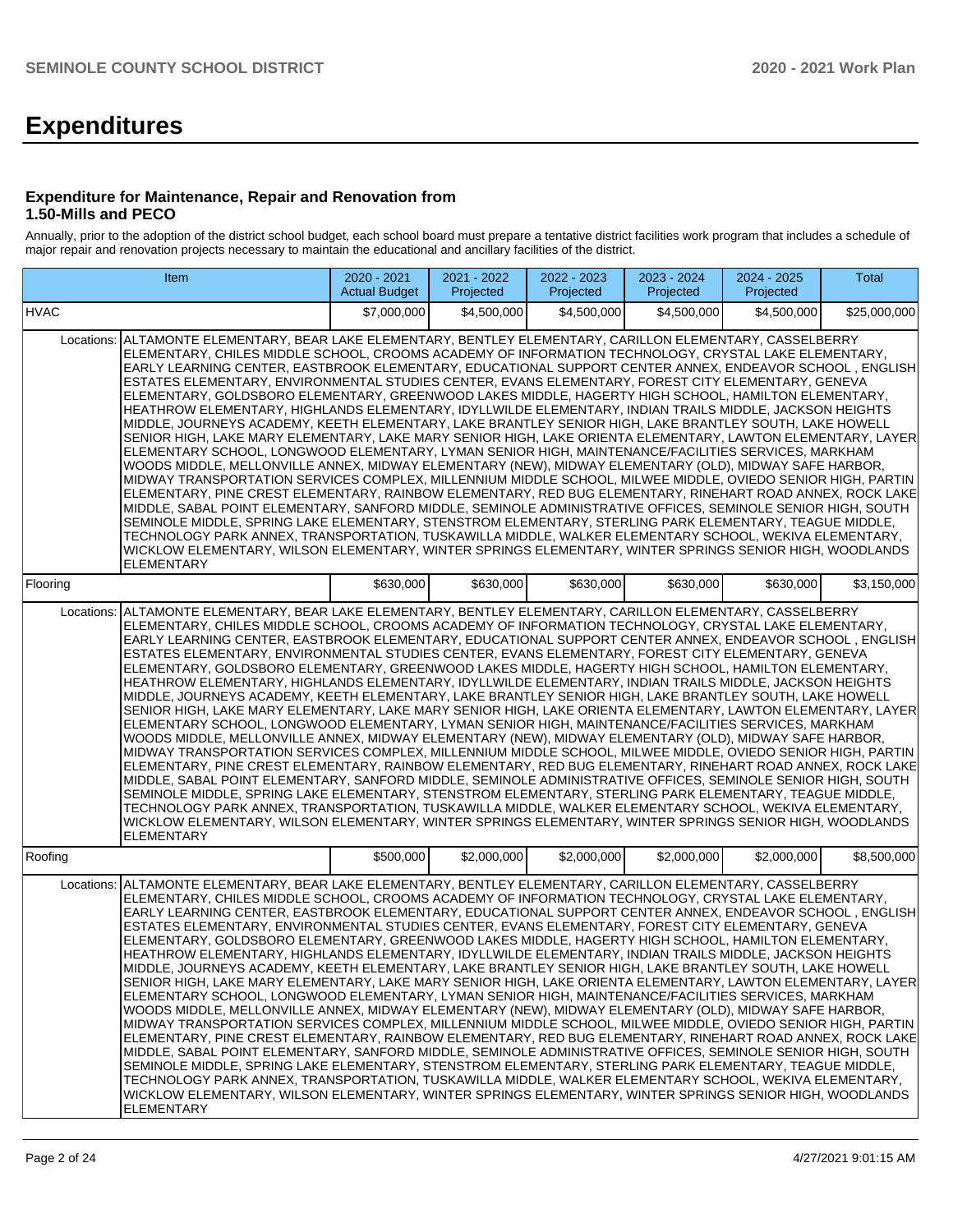| Safety to Life |                                                                                                                                                                                                                                                                                                                                                                                                                                                                                                                                                                                                                                                                                                                                                                                                                                                                                                                                                                                                                                                                                                                                                                                                                                                                                                                                                                                                                                                                                                                                                                                                                                                                                                                                                                                                    | \$200,000   | \$200,000   | \$200,000   | \$200,000   | \$200,000   | \$1,000,000 |
|----------------|----------------------------------------------------------------------------------------------------------------------------------------------------------------------------------------------------------------------------------------------------------------------------------------------------------------------------------------------------------------------------------------------------------------------------------------------------------------------------------------------------------------------------------------------------------------------------------------------------------------------------------------------------------------------------------------------------------------------------------------------------------------------------------------------------------------------------------------------------------------------------------------------------------------------------------------------------------------------------------------------------------------------------------------------------------------------------------------------------------------------------------------------------------------------------------------------------------------------------------------------------------------------------------------------------------------------------------------------------------------------------------------------------------------------------------------------------------------------------------------------------------------------------------------------------------------------------------------------------------------------------------------------------------------------------------------------------------------------------------------------------------------------------------------------------|-------------|-------------|-------------|-------------|-------------|-------------|
| Locations:     | ALTAMONTE ELEMENTARY, BEAR LAKE ELEMENTARY, BENTLEY ELEMENTARY, CARILLON ELEMENTARY, CASSELBERRY<br>ELEMENTARY, CHILES MIDDLE SCHOOL, CROOMS ACADEMY OF INFORMATION TECHNOLOGY, CRYSTAL LAKE ELEMENTARY,<br>EARLY LEARNING CENTER, EASTBROOK ELEMENTARY, EDUCATIONAL SUPPORT CENTER ANNEX, ENDEAVOR SCHOOL, ENGLISH<br>ESTATES ELEMENTARY, ENVIRONMENTAL STUDIES CENTER, EVANS ELEMENTARY, FOREST CITY ELEMENTARY, GENEVA<br>ELEMENTARY, GOLDSBORO ELEMENTARY, GREENWOOD LAKES MIDDLE, HAGERTY HIGH SCHOOL, HAMILTON ELEMENTARY,<br>HEATHROW ELEMENTARY, HIGHLANDS ELEMENTARY, IDYLLWILDE ELEMENTARY, INDIAN TRAILS MIDDLE, JACKSON HEIGHTS<br>MIDDLE, JOURNEYS ACADEMY, KEETH ELEMENTARY, LAKE BRANTLEY SENIOR HIGH, LAKE BRANTLEY SOUTH, LAKE HOWELL<br>SENIOR HIGH, LAKE MARY ELEMENTARY, LAKE MARY SENIOR HIGH, LAKE ORIENTA ELEMENTARY, LAWTON ELEMENTARY, LAYER<br>ELEMENTARY SCHOOL, LONGWOOD ELEMENTARY, LYMAN SENIOR HIGH, MAINTENANCE/FACILITIES SERVICES, MARKHAM<br>WOODS MIDDLE, MELLONVILLE ANNEX, MIDWAY ELEMENTARY (NEW), MIDWAY ELEMENTARY (OLD), MIDWAY SAFE HARBOR,<br>MIDWAY TRANSPORTATION SERVICES COMPLEX, MILLENNIUM MIDDLE SCHOOL, MILWEE MIDDLE, OVIEDO SENIOR HIGH, PARTIN<br>ELEMENTARY, PINE CREST ELEMENTARY, RAINBOW ELEMENTARY, RED BUG ELEMENTARY, RINEHART ROAD ANNEX, ROCK LAKE<br>MIDDLE, SABAL POINT ELEMENTARY, SANFORD MIDDLE, SEMINOLE ADMINISTRATIVE OFFICES, SEMINOLE SENIOR HIGH, SOUTH<br>SEMINOLE MIDDLE, SPRING LAKE ELEMENTARY, STENSTROM ELEMENTARY, STERLING PARK ELEMENTARY, TEAGUE MIDDLE,<br>TECHNOLOGY PARK ANNEX, TRANSPORTATION, TUSKAWILLA MIDDLE, WALKER ELEMENTARY SCHOOL, WEKIVA ELEMENTARY,<br>WICKLOW ELEMENTARY, WILSON ELEMENTARY, WINTER SPRINGS ELEMENTARY, WINTER SPRINGS SENIOR HIGH, WOODLANDS<br><b>ELEMENTARY</b>            |             |             |             |             |             |             |
| Fencing        |                                                                                                                                                                                                                                                                                                                                                                                                                                                                                                                                                                                                                                                                                                                                                                                                                                                                                                                                                                                                                                                                                                                                                                                                                                                                                                                                                                                                                                                                                                                                                                                                                                                                                                                                                                                                    | \$200,000   | \$200,000   | \$200,000   | \$200,000   | \$200,000   | \$1,000,000 |
|                | Locations: ALTAMONTE ELEMENTARY, BEAR LAKE ELEMENTARY, BENTLEY ELEMENTARY, CARILLON ELEMENTARY, CASSELBERRY<br>ELEMENTARY, CHILES MIDDLE SCHOOL, CROOMS ACADEMY OF INFORMATION TECHNOLOGY, CRYSTAL LAKE ELEMENTARY,<br>EARLY LEARNING CENTER, EASTBROOK ELEMENTARY, EDUCATIONAL SUPPORT CENTER ANNEX, ENDEAVOR SCHOOL, ENGLISH<br>ESTATES ELEMENTARY, ENVIRONMENTAL STUDIES CENTER, EVANS ELEMENTARY, FOREST CITY ELEMENTARY, GENEVA<br>ELEMENTARY, GOLDSBORO ELEMENTARY, GREENWOOD LAKES MIDDLE, HAGERTY HIGH SCHOOL, HAMILTON ELEMENTARY,<br>HEATHROW ELEMENTARY, HIGHLANDS ELEMENTARY, IDYLLWILDE ELEMENTARY, INDIAN TRAILS MIDDLE, JACKSON HEIGHTS<br>MIDDLE, JOURNEYS ACADEMY, KEETH ELEMENTARY, LAKE BRANTLEY SENIOR HIGH, LAKE BRANTLEY SOUTH, LAKE HOWELL<br>SENIOR HIGH, LAKE MARY ELEMENTARY, LAKE MARY SENIOR HIGH, LAKE ORIENTA ELEMENTARY, LAWTON ELEMENTARY, LAYER<br>ELEMENTARY SCHOOL, LONGWOOD ELEMENTARY, LYMAN SENIOR HIGH, MAINTENANCE/FACILITIES SERVICES, MARKHAM<br>WOODS MIDDLE, MELLONVILLE ANNEX, MIDWAY ELEMENTARY (NEW), MIDWAY ELEMENTARY (OLD), MIDWAY SAFE HARBOR,<br>MIDWAY TRANSPORTATION SERVICES COMPLEX, MILLENNIUM MIDDLE SCHOOL, MILWEE MIDDLE, OVIEDO SENIOR HIGH, PARTIN<br>ELEMENTARY, PINE CREST ELEMENTARY, RAINBOW ELEMENTARY, RED BUG ELEMENTARY, RINEHART ROAD ANNEX, ROCK LAKE<br>MIDDLE, SABAL POINT ELEMENTARY, SANFORD MIDDLE, SEMINOLE ADMINISTRATIVE OFFICES, SEMINOLE SENIOR HIGH, SOUTH<br>SEMINOLE MIDDLE, SPRING LAKE ELEMENTARY, STENSTROM ELEMENTARY, STERLING PARK ELEMENTARY, TEAGUE MIDDLE,<br>TECHNOLOGY PARK ANNEX, TRANSPORTATION, TUSKAWILLA MIDDLE, WALKER ELEMENTARY SCHOOL, WEKIVA ELEMENTARY,<br>WICKLOW ELEMENTARY, WILSON ELEMENTARY, WINTER SPRINGS ELEMENTARY, WINTER SPRINGS SENIOR HIGH, WOODLANDS<br><b>ELEMENTARY</b> |             |             |             |             |             |             |
| Parking        |                                                                                                                                                                                                                                                                                                                                                                                                                                                                                                                                                                                                                                                                                                                                                                                                                                                                                                                                                                                                                                                                                                                                                                                                                                                                                                                                                                                                                                                                                                                                                                                                                                                                                                                                                                                                    | \$200,000   | \$200,000   | \$200,000   | \$200,000   | \$200,000   | \$1,000,000 |
| Locations:     | ALTAMONTE ELEMENTARY, BEAR LAKE ELEMENTARY, BENTLEY ELEMENTARY, CARILLON ELEMENTARY, CASSELBERRY<br>ELEMENTARY, CHILES MIDDLE SCHOOL, CROOMS ACADEMY OF INFORMATION TECHNOLOGY, CRYSTAL LAKE ELEMENTARY,<br>EARLY LEARNING CENTER, EASTBROOK ELEMENTARY, EDUCATIONAL SUPPORT CENTER ANNEX, ENDEAVOR SCHOOL, ENGLISH<br>ESTATES ELEMENTARY, ENVIRONMENTAL STUDIES CENTER, EVANS ELEMENTARY, FOREST CITY ELEMENTARY, GENEVA<br>ELEMENTARY, GOLDSBORO ELEMENTARY, GREENWOOD LAKES MIDDLE, HAGERTY HIGH SCHOOL, HAMILTON ELEMENTARY,<br>HEATHROW ELEMENTARY, HIGHLANDS ELEMENTARY, IDYLLWILDE ELEMENTARY, INDIAN TRAILS MIDDLE, JACKSON HEIGHTS<br>MIDDLE, JOURNEYS ACADEMY, KEETH ELEMENTARY, LAKE BRANTLEY SENIOR HIGH, LAKE BRANTLEY SOUTH, LAKE HOWELL<br>SENIOR HIGH, LAKE MARY ELEMENTARY, LAKE MARY SENIOR HIGH, LAKE ORIENTA ELEMENTARY, LAWTON ELEMENTARY, LAYER<br>ELEMENTARY SCHOOL, LONGWOOD ELEMENTARY, LYMAN SENIOR HIGH, MAINTENANCE/FACILITIES SERVICES, MARKHAM<br>WOODS MIDDLE, MELLONVILLE ANNEX, MIDWAY ELEMENTARY (NEW), MIDWAY ELEMENTARY (OLD), MIDWAY SAFE HARBOR,<br>MIDWAY TRANSPORTATION SERVICES COMPLEX, MILLENNIUM MIDDLE SCHOOL, MILWEE MIDDLE, OVIEDO SENIOR HIGH, PARTIN<br> ELEMENTARY, PINE CREST ELEMENTARY, RAINBOW ELEMENTARY, RED BUG ELEMENTARY, RINEHART ROAD ANNEX, ROCK LAKE<br>MIDDLE, SABAL POINT ELEMENTARY, SANFORD MIDDLE, SEMINOLE ADMINISTRATIVE OFFICES, SEMINOLE SENIOR HIGH, SOUTH<br>SEMINOLE MIDDLE, SPRING LAKE ELEMENTARY, STENSTROM ELEMENTARY, STERLING PARK ELEMENTARY, TEAGUE MIDDLE,<br>TECHNOLOGY PARK ANNEX, TRANSPORTATION, TUSKAWILLA MIDDLE, WALKER ELEMENTARY SCHOOL, WEKIVA ELEMENTARY,<br>WICKLOW ELEMENTARY, WILSON ELEMENTARY, WINTER SPRINGS ELEMENTARY, WINTER SPRINGS SENIOR HIGH, WOODLANDS<br><b>ELEMENTARY</b>           |             |             |             |             |             |             |
| Electrical     |                                                                                                                                                                                                                                                                                                                                                                                                                                                                                                                                                                                                                                                                                                                                                                                                                                                                                                                                                                                                                                                                                                                                                                                                                                                                                                                                                                                                                                                                                                                                                                                                                                                                                                                                                                                                    | \$1,050,000 | \$1,775,000 | \$1,875,000 | \$1,875,000 | \$1,875,000 | \$8,450,000 |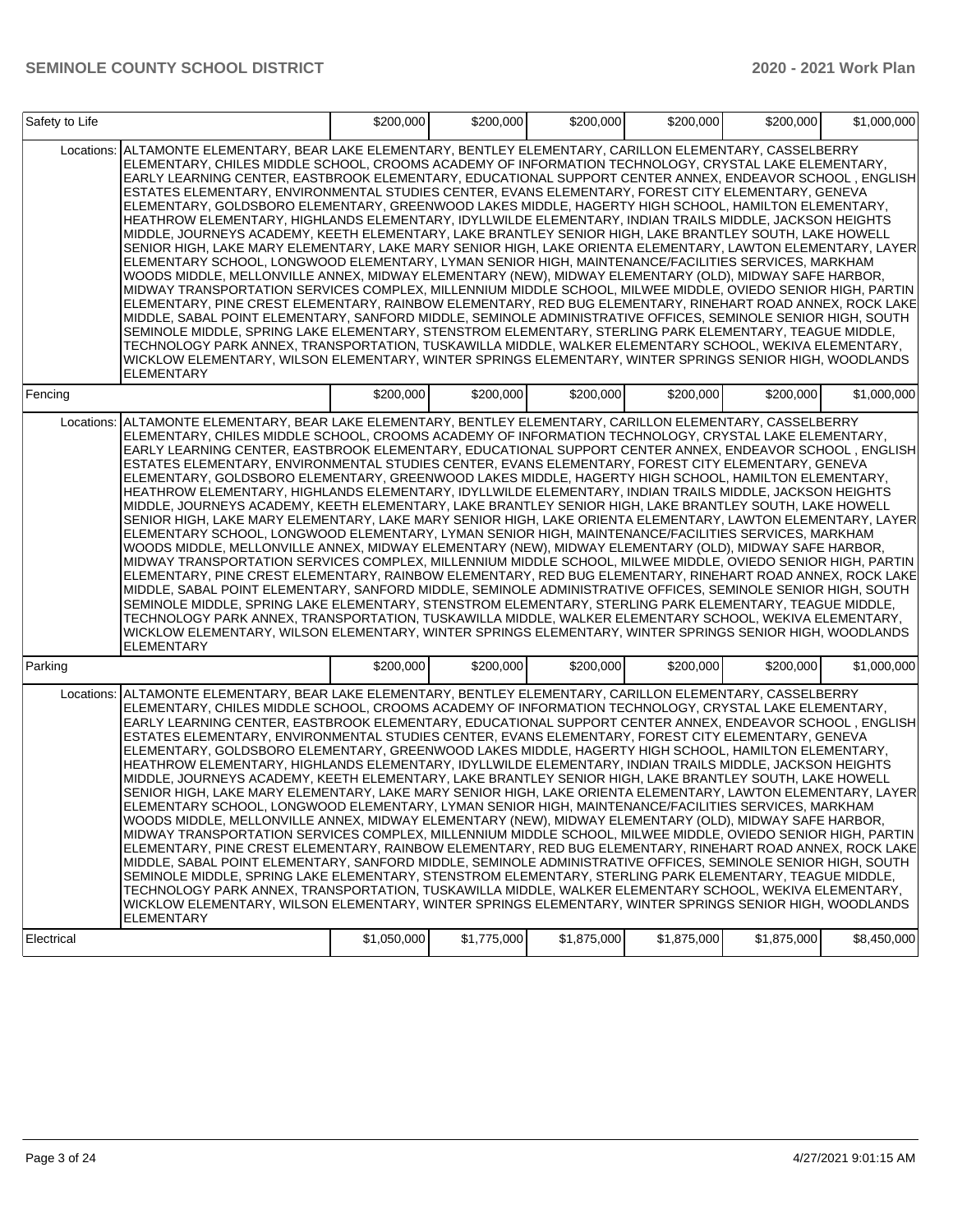|                                  | Locations: ALTAMONTE ELEMENTARY, BEAR LAKE ELEMENTARY, BENTLEY ELEMENTARY, CARILLON ELEMENTARY, CASSELBERRY<br>ELEMENTARY, CHILES MIDDLE SCHOOL, CROOMS ACADEMY OF INFORMATION TECHNOLOGY, CRYSTAL LAKE ELEMENTARY,<br>EARLY LEARNING CENTER, EASTBROOK ELEMENTARY, EDUCATIONAL SUPPORT CENTER ANNEX, ENDEAVOR SCHOOL , ENGLISH<br>ESTATES ELEMENTARY, ENVIRONMENTAL STUDIES CENTER, EVANS ELEMENTARY, FOREST CITY ELEMENTARY, GENEVA<br>ELEMENTARY, GOLDSBORO ELEMENTARY, GREENWOOD LAKES MIDDLE, HAGERTY HIGH SCHOOL, HAMILTON ELEMENTARY,<br>HEATHROW ELEMENTARY, HIGHLANDS ELEMENTARY, IDYLLWILDE ELEMENTARY, INDIAN TRAILS MIDDLE, JACKSON HEIGHTS<br>MIDDLE, JOURNEYS ACADEMY, KEETH ELEMENTARY, LAKE BRANTLEY SENIOR HIGH, LAKE BRANTLEY SOUTH, LAKE HOWELL<br>SENIOR HIGH, LAKE MARY ELEMENTARY, LAKE MARY SENIOR HIGH, LAKE ORIENTA ELEMENTARY, LAWTON ELEMENTARY, LAYER<br>ELEMENTARY SCHOOL, LONGWOOD ELEMENTARY, LYMAN SENIOR HIGH, MAINTENANCE/FACILITIES SERVICES, MARKHAM<br>WOODS MIDDLE, MELLONVILLE ANNEX, MIDWAY ELEMENTARY (NEW), MIDWAY ELEMENTARY (OLD), MIDWAY SAFE HARBOR,<br>MIDWAY TRANSPORTATION SERVICES COMPLEX, MILLENNIUM MIDDLE SCHOOL, MILWEE MIDDLE, OVIEDO SENIOR HIGH, PARTIN<br>ELEMENTARY, PINE CREST ELEMENTARY, RAINBOW ELEMENTARY, RED BUG ELEMENTARY, RINEHART ROAD ANNEX, ROCK LAKE<br>MIDDLE, SABAL POINT ELEMENTARY, SANFORD MIDDLE, SEMINOLE ADMINISTRATIVE OFFICES, SEMINOLE SENIOR HIGH, SOUTH<br>SEMINOLE MIDDLE, SPRING LAKE ELEMENTARY, STENSTROM ELEMENTARY, STERLING PARK ELEMENTARY, TEAGUE MIDDLE,<br>TECHNOLOGY PARK ANNEX, TRANSPORTATION, TUSKAWILLA MIDDLE, WALKER ELEMENTARY SCHOOL, WEKIVA ELEMENTARY,<br>WICKLOW ELEMENTARY, WILSON ELEMENTARY, WINTER SPRINGS ELEMENTARY, WINTER SPRINGS SENIOR HIGH, WOODLANDS<br><b>ELEMENTARY</b> |             |             |             |             |             |             |
|----------------------------------|-----------------------------------------------------------------------------------------------------------------------------------------------------------------------------------------------------------------------------------------------------------------------------------------------------------------------------------------------------------------------------------------------------------------------------------------------------------------------------------------------------------------------------------------------------------------------------------------------------------------------------------------------------------------------------------------------------------------------------------------------------------------------------------------------------------------------------------------------------------------------------------------------------------------------------------------------------------------------------------------------------------------------------------------------------------------------------------------------------------------------------------------------------------------------------------------------------------------------------------------------------------------------------------------------------------------------------------------------------------------------------------------------------------------------------------------------------------------------------------------------------------------------------------------------------------------------------------------------------------------------------------------------------------------------------------------------------------------------------------------------------------------------------------------------------|-------------|-------------|-------------|-------------|-------------|-------------|
| Fire Alarm                       |                                                                                                                                                                                                                                                                                                                                                                                                                                                                                                                                                                                                                                                                                                                                                                                                                                                                                                                                                                                                                                                                                                                                                                                                                                                                                                                                                                                                                                                                                                                                                                                                                                                                                                                                                                                                     | \$1,500,000 | \$2,500,000 | \$2,000,000 | \$2,000,000 | \$1,200,000 | \$9,200,000 |
|                                  | Locations: ALTAMONTE ELEMENTARY, BEAR LAKE ELEMENTARY, BENTLEY ELEMENTARY, CARILLON ELEMENTARY, CASSELBERRY<br>ELEMENTARY. CHILES MIDDLE SCHOOL. CROOMS ACADEMY OF INFORMATION TECHNOLOGY. CRYSTAL LAKE ELEMENTARY.<br>EARLY LEARNING CENTER, EASTBROOK ELEMENTARY, EDUCATIONAL SUPPORT CENTER ANNEX, ENDEAVOR SCHOOL, ENGLISH<br>ESTATES ELEMENTARY, ENVIRONMENTAL STUDIES CENTER, EVANS ELEMENTARY, FOREST CITY ELEMENTARY, GENEVA<br>ELEMENTARY, GOLDSBORO ELEMENTARY, GREENWOOD LAKES MIDDLE, HAGERTY HIGH SCHOOL, HAMILTON ELEMENTARY,<br>HEATHROW ELEMENTARY, HIGHLANDS ELEMENTARY, IDYLLWILDE ELEMENTARY, INDIAN TRAILS MIDDLE, JACKSON HEIGHTS<br>MIDDLE, JOURNEYS ACADEMY, KEETH ELEMENTARY, LAKE BRANTLEY SENIOR HIGH, LAKE BRANTLEY SOUTH, LAKE HOWELL<br>SENIOR HIGH, LAKE MARY ELEMENTARY, LAKE MARY SENIOR HIGH, LAKE ORIENTA ELEMENTARY, LAWTON ELEMENTARY, LAYER<br>ELEMENTARY SCHOOL, LONGWOOD ELEMENTARY, LYMAN SENIOR HIGH, MAINTENANCE/FACILITIES SERVICES, MARKHAM<br>WOODS MIDDLE, MELLONVILLE ANNEX, MIDWAY ELEMENTARY (NEW), MIDWAY ELEMENTARY (OLD), MIDWAY SAFE HARBOR,<br>MIDWAY TRANSPORTATION SERVICES COMPLEX, MILLENNIUM MIDDLE SCHOOL, MILWEE MIDDLE, OVIEDO SENIOR HIGH, PARTIN<br>ELEMENTARY, PINE CREST ELEMENTARY, RAINBOW ELEMENTARY, RED BUG ELEMENTARY, RINEHART ROAD ANNEX, ROCK LAKE<br>MIDDLE, SABAL POINT ELEMENTARY, SANFORD MIDDLE, SEMINOLE ADMINISTRATIVE OFFICES, SEMINOLE SENIOR HIGH, SOUTH<br>SEMINOLE MIDDLE, SPRING LAKE ELEMENTARY, STENSTROM ELEMENTARY, STERLING PARK ELEMENTARY, TEAGUE MIDDLE,<br>TECHNOLOGY PARK ANNEX, TRANSPORTATION, TUSKAWILLA MIDDLE, WALKER ELEMENTARY SCHOOL, WEKIVA ELEMENTARY,<br>WICKLOW ELEMENTARY, WILSON ELEMENTARY, WINTER SPRINGS ELEMENTARY, WINTER SPRINGS SENIOR HIGH, WOODLANDS<br><b>ELEMENTARY</b>  |             |             |             |             |             |             |
| Telephone/Intercom System        |                                                                                                                                                                                                                                                                                                                                                                                                                                                                                                                                                                                                                                                                                                                                                                                                                                                                                                                                                                                                                                                                                                                                                                                                                                                                                                                                                                                                                                                                                                                                                                                                                                                                                                                                                                                                     | \$95,000    | \$200,000   | \$100,000   | \$20,000    | \$100,000   | \$515,000   |
|                                  | Locations: ALTAMONTE ELEMENTARY, BEAR LAKE ELEMENTARY, BENTLEY ELEMENTARY, CARILLON ELEMENTARY, CASSELBERRY<br>ELEMENTARY, CHILES MIDDLE SCHOOL, CROOMS ACADEMY OF INFORMATION TECHNOLOGY, CRYSTAL LAKE ELEMENTARY,<br>EARLY LEARNING CENTER, EASTBROOK ELEMENTARY, EDUCATIONAL SUPPORT CENTER ANNEX, ENDEAVOR SCHOOL, ENGLISH<br>ESTATES ELEMENTARY, ENVIRONMENTAL STUDIES CENTER, EVANS ELEMENTARY, FOREST CITY ELEMENTARY, GENEVA<br>ELEMENTARY, GOLDSBORO ELEMENTARY, GREENWOOD LAKES MIDDLE, HAGERTY HIGH SCHOOL, HAMILTON ELEMENTARY,<br>HEATHROW ELEMENTARY, HIGHLANDS ELEMENTARY, IDYLLWILDE ELEMENTARY, INDIAN TRAILS MIDDLE, JACKSON HEIGHTS<br>MIDDLE, JOURNEYS ACADEMY, KEETH ELEMENTARY, LAKE BRANTLEY SENIOR HIGH, LAKE BRANTLEY SOUTH, LAKE HOWELL<br>SENIOR HIGH, LAKE MARY ELEMENTARY, LAKE MARY SENIOR HIGH, LAKE ORIENTA ELEMENTARY, LAWTON ELEMENTARY, LAYER<br>ELEMENTARY SCHOOL, LONGWOOD ELEMENTARY, LYMAN SENIOR HIGH, MAINTENANCE/FACILITIES SERVICES, MARKHAM<br>WOODS MIDDLE, MELLONVILLE ANNEX, MIDWAY ELEMENTARY (NEW), MIDWAY ELEMENTARY (OLD), MIDWAY SAFE HARBOR,<br>MIDWAY TRANSPORTATION SERVICES COMPLEX, MILLENNIUM MIDDLE SCHOOL, MILWEE MIDDLE, OVIEDO SENIOR HIGH, PARTIN<br> ELEMENTARY, PINE CREST ELEMENTARY, RAINBOW ELEMENTARY, RED BUG ELEMENTARY, RINEHART ROAD ANNEX, ROCK LAKE<br>MIDDLE, SABAL POINT ELEMENTARY, SANFORD MIDDLE, SEMINOLE ADMINISTRATIVE OFFICES, SEMINOLE SENIOR HIGH, SOUTH<br>SEMINOLE MIDDLE, SPRING LAKE ELEMENTARY, STENSTROM ELEMENTARY, STERLING PARK ELEMENTARY, TEAGUE MIDDLE,<br>TECHNOLOGY PARK ANNEX, TRANSPORTATION, TUSKAWILLA MIDDLE, WALKER ELEMENTARY SCHOOL, WEKIVA ELEMENTARY,<br>WICKLOW ELEMENTARY, WILSON ELEMENTARY, WINTER SPRINGS ELEMENTARY, WINTER SPRINGS SENIOR HIGH, WOODLANDS<br>ELEMENTARY        |             |             |             |             |             |             |
| <b>Closed Circuit Television</b> |                                                                                                                                                                                                                                                                                                                                                                                                                                                                                                                                                                                                                                                                                                                                                                                                                                                                                                                                                                                                                                                                                                                                                                                                                                                                                                                                                                                                                                                                                                                                                                                                                                                                                                                                                                                                     | \$0         | \$0         | \$0         | \$0         | \$0         | \$0         |
| Locations:                       | No Locations for this expenditure.                                                                                                                                                                                                                                                                                                                                                                                                                                                                                                                                                                                                                                                                                                                                                                                                                                                                                                                                                                                                                                                                                                                                                                                                                                                                                                                                                                                                                                                                                                                                                                                                                                                                                                                                                                  |             |             |             |             |             |             |
| Paint                            |                                                                                                                                                                                                                                                                                                                                                                                                                                                                                                                                                                                                                                                                                                                                                                                                                                                                                                                                                                                                                                                                                                                                                                                                                                                                                                                                                                                                                                                                                                                                                                                                                                                                                                                                                                                                     | \$1,200,000 | \$1,200,000 | \$1,500,000 | \$1,500,000 | \$1,500,000 | \$6,900,000 |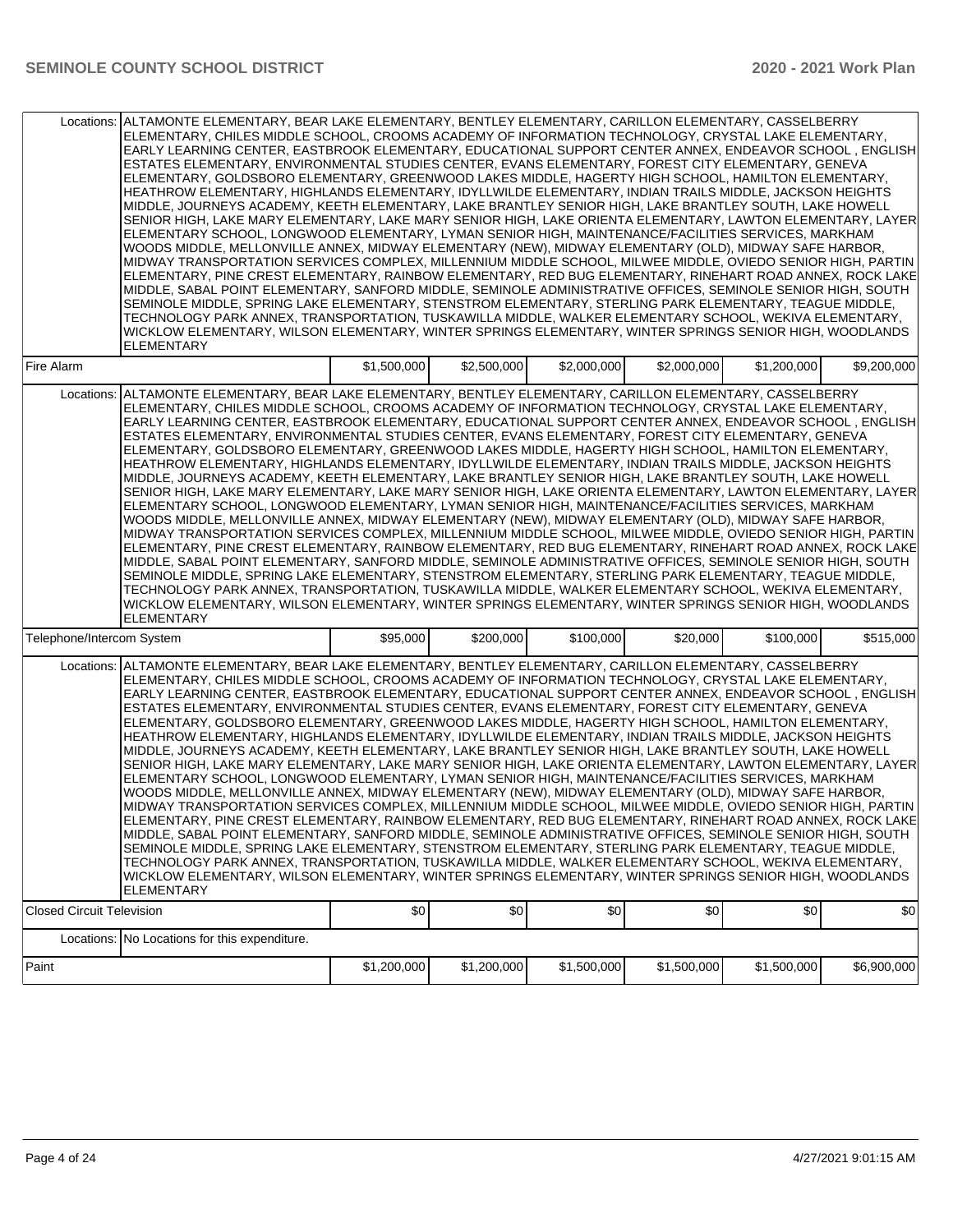|                    | Locations:   ALTAMONTE ELEMENTARY, BEAR LAKE ELEMENTARY, BENTLEY ELEMENTARY, CARILLON ELEMENTARY, CASSELBERRY<br>ELEMENTARY, CHILES MIDDLE SCHOOL, CROOMS ACADEMY OF INFORMATION TECHNOLOGY, CRYSTAL LAKE ELEMENTARY,<br> EARLY LEARNING CENTER, EASTBROOK ELEMENTARY, EDUCATIONAL SUPPORT CENTER ANNEX, ENDEAVOR SCHOOL , ENGLISH <br>ESTATES ELEMENTARY, ENVIRONMENTAL STUDIES CENTER, EVANS ELEMENTARY, FOREST CITY ELEMENTARY, GENEVA<br>ELEMENTARY, GOLDSBORO ELEMENTARY, GREENWOOD LAKES MIDDLE, HAGERTY HIGH SCHOOL, HAMILTON ELEMENTARY,<br>HEATHROW ELEMENTARY. HIGHLANDS ELEMENTARY. IDYLLWILDE ELEMENTARY. INDIAN TRAILS MIDDLE. JACKSON HEIGHTS<br>MIDDLE, JOURNEYS ACADEMY, KEETH ELEMENTARY, LAKE BRANTLEY SENIOR HIGH, LAKE BRANTLEY SOUTH, LAKE HOWELL<br>SENIOR HIGH, LAKE MARY ELEMENTARY, LAKE MARY SENIOR HIGH, LAKE ORIENTA ELEMENTARY, LAWTON ELEMENTARY, LAYER<br>ELEMENTARY SCHOOL, LONGWOOD ELEMENTARY, LYMAN SENIOR HIGH, MAINTENANCE/FACILITIES SERVICES, MARKHAM<br>WOODS MIDDLE, MELLONVILLE ANNEX, MIDWAY ELEMENTARY (NEW), MIDWAY ELEMENTARY (OLD), MIDWAY SAFE HARBOR,<br>MIDWAY TRANSPORTATION SERVICES COMPLEX, MILLENNIUM MIDDLE SCHOOL, MILWEE MIDDLE, OVIEDO SENIOR HIGH, PARTIN<br> ELEMENTARY, PINE CREST ELEMENTARY, RAINBOW ELEMENTARY, RED BUG ELEMENTARY, RINEHART ROAD ANNEX, ROCK LAKE <br>MIDDLE, SABAL POINT ELEMENTARY, SANFORD MIDDLE, SEMINOLE ADMINISTRATIVE OFFICES, SEMINOLE SENIOR HIGH, SOUTH<br>SEMINOLE MIDDLE, SPRING LAKE ELEMENTARY, STENSTROM ELEMENTARY, STERLING PARK ELEMENTARY, TEAGUE MIDDLE,<br>TECHNOLOGY PARK ANNEX, TRANSPORTATION, TUSKAWILLA MIDDLE, WALKER ELEMENTARY SCHOOL, WEKIVA ELEMENTARY,<br>WICKLOW ELEMENTARY, WILSON ELEMENTARY, WINTER SPRINGS ELEMENTARY, WINTER SPRINGS SENIOR HIGH, WOODLANDS<br><b>ELEMENTARY</b> |              |              |              |              |              |              |
|--------------------|-----------------------------------------------------------------------------------------------------------------------------------------------------------------------------------------------------------------------------------------------------------------------------------------------------------------------------------------------------------------------------------------------------------------------------------------------------------------------------------------------------------------------------------------------------------------------------------------------------------------------------------------------------------------------------------------------------------------------------------------------------------------------------------------------------------------------------------------------------------------------------------------------------------------------------------------------------------------------------------------------------------------------------------------------------------------------------------------------------------------------------------------------------------------------------------------------------------------------------------------------------------------------------------------------------------------------------------------------------------------------------------------------------------------------------------------------------------------------------------------------------------------------------------------------------------------------------------------------------------------------------------------------------------------------------------------------------------------------------------------------------------------------------------------------------------|--------------|--------------|--------------|--------------|--------------|--------------|
| Maintenance/Repair |                                                                                                                                                                                                                                                                                                                                                                                                                                                                                                                                                                                                                                                                                                                                                                                                                                                                                                                                                                                                                                                                                                                                                                                                                                                                                                                                                                                                                                                                                                                                                                                                                                                                                                                                                                                                           | \$775,000    | \$875,000    | \$875,000    | \$875,000    | \$875,000    | \$4,275,000  |
|                    | Locations: ALTAMONTE ELEMENTARY, BEAR LAKE ELEMENTARY, BENTLEY ELEMENTARY, CARILLON ELEMENTARY, CASSELBERRY<br>ELEMENTARY, CHILES MIDDLE SCHOOL, CROOMS ACADEMY OF INFORMATION TECHNOLOGY, CRYSTAL LAKE ELEMENTARY,<br>IEARLY LEARNING CENTER. EASTBROOK ELEMENTARY. EDUCATIONAL SUPPORT CENTER ANNEX. ENDEAVOR SCHOOL . ENGLISHI<br>ESTATES ELEMENTARY, ENVIRONMENTAL STUDIES CENTER, EVANS ELEMENTARY, FOREST CITY ELEMENTARY, GENEVA<br>ELEMENTARY, GOLDSBORO ELEMENTARY, GREENWOOD LAKES MIDDLE, HAGERTY HIGH SCHOOL, HAMILTON ELEMENTARY,<br>HEATHROW ELEMENTARY, HIGHLANDS ELEMENTARY, IDYLLWILDE ELEMENTARY, INDIAN TRAILS MIDDLE, JACKSON HEIGHTS<br>MIDDLE, JOURNEYS ACADEMY, KEETH ELEMENTARY, LAKE BRANTLEY SENIOR HIGH, LAKE BRANTLEY SOUTH, LAKE HOWELL<br>SENIOR HIGH, LAKE MARY ELEMENTARY, LAKE MARY SENIOR HIGH, LAKE ORIENTA ELEMENTARY, LAWTON ELEMENTARY, LAYER<br>ELEMENTARY SCHOOL, LONGWOOD ELEMENTARY, LYMAN SENIOR HIGH, MAINTENANCE/FACILITIES SERVICES, MARKHAM<br>WOODS MIDDLE, MELLONVILLE ANNEX, MIDWAY ELEMENTARY (NEW), MIDWAY ELEMENTARY (OLD), MIDWAY SAFE HARBOR,<br>MIDWAY TRANSPORTATION SERVICES COMPLEX, MILLENNIUM MIDDLE SCHOOL, MILWEE MIDDLE, OVIEDO SENIOR HIGH, PARTIN<br> ELEMENTARY, PINE CREST ELEMENTARY, RAINBOW ELEMENTARY, RED BUG ELEMENTARY, RINEHART ROAD ANNEX, ROCK LAKE <br>MIDDLE, SABAL POINT ELEMENTARY, SANFORD MIDDLE, SEMINOLE ADMINISTRATIVE OFFICES, SEMINOLE SENIOR HIGH, SOUTH<br>SEMINOLE MIDDLE, SPRING LAKE ELEMENTARY, STENSTROM ELEMENTARY, STERLING PARK ELEMENTARY, TEAGUE MIDDLE,<br>TECHNOLOGY PARK ANNEX, TRANSPORTATION, TUSKAWILLA MIDDLE, WALKER ELEMENTARY SCHOOL, WEKIVA ELEMENTARY,<br>WICKLOW ELEMENTARY, WILSON ELEMENTARY, WINTER SPRINGS ELEMENTARY, WINTER SPRINGS SENIOR HIGH, WOODLANDS<br><b>ELEMENTARY</b>   |              |              |              |              |              |              |
|                    | <b>Sub Total:</b>                                                                                                                                                                                                                                                                                                                                                                                                                                                                                                                                                                                                                                                                                                                                                                                                                                                                                                                                                                                                                                                                                                                                                                                                                                                                                                                                                                                                                                                                                                                                                                                                                                                                                                                                                                                         | \$13,350,000 | \$14,280,000 | \$14,080,000 | \$14,000,000 | \$13,280,000 | \$68,990,000 |

| <b>PECO Maintenance Expenditures</b> | \$0          | \$0                           | Φn<br>งบ     | <b>\$01</b>        | \$0          | \$0          |
|--------------------------------------|--------------|-------------------------------|--------------|--------------------|--------------|--------------|
| I.50 Mill Sub Total: İ               | \$18,281,007 | \$18.421.<br>175 <sub>l</sub> | \$18,345,804 | \$18,400,7<br>7751 | \$17,635,989 | \$91,084,750 |

| Other Items                                                                                                                                                                                                                                                                                                                                                                                                                                                                                                                                                                                                                                                                                                                                                                                                                                                                                                                                                                                                                                                                                                                                                                                                                                                                                                                                                                                                                                                                                                                                                                                                                                                                                                                                                                              | $2020 - 2021$<br><b>Actual Budget</b> | $2021 - 2022$<br>Projected | $2022 - 2023$<br>Projected | $2023 - 2024$<br>Projected | $2024 - 2025$<br>Projected | Total       |
|------------------------------------------------------------------------------------------------------------------------------------------------------------------------------------------------------------------------------------------------------------------------------------------------------------------------------------------------------------------------------------------------------------------------------------------------------------------------------------------------------------------------------------------------------------------------------------------------------------------------------------------------------------------------------------------------------------------------------------------------------------------------------------------------------------------------------------------------------------------------------------------------------------------------------------------------------------------------------------------------------------------------------------------------------------------------------------------------------------------------------------------------------------------------------------------------------------------------------------------------------------------------------------------------------------------------------------------------------------------------------------------------------------------------------------------------------------------------------------------------------------------------------------------------------------------------------------------------------------------------------------------------------------------------------------------------------------------------------------------------------------------------------------------|---------------------------------------|----------------------------|----------------------------|----------------------------|----------------------------|-------------|
| Security Improvements                                                                                                                                                                                                                                                                                                                                                                                                                                                                                                                                                                                                                                                                                                                                                                                                                                                                                                                                                                                                                                                                                                                                                                                                                                                                                                                                                                                                                                                                                                                                                                                                                                                                                                                                                                    | \$1,924,257                           | \$1,000,000                | \$1,000,000                | \$1,000,000                | \$1,000,000                | \$5,924,257 |
| Locations 25th Place Warehouse, ALTAMONTE ELEMENTARY, BEAR LAKE ELEMENTARY, BENTLEY ELEMENTARY, CARILLON ELEMENTARY,<br>CASSELBERRY ELEMENTARY, CHILES MIDDLE SCHOOL, CROOMS ACADEMY OF INFORMATION TECHNOLOGY, CRYSTAL LAKE<br>ELEMENTARY, EARLY LEARNING CENTER, EASTBROOK ELEMENTARY, EDUCATIONAL SUPPORT CENTER ANNEX, ENDEAVOR<br>SCHOOL , ENGLISH ESTATES ELEMENTARY, ENVIRONMENTAL STUDIES CENTER, EVANS ELEMENTARY, FOREST CITY<br>ELEMENTARY, GENEVA ELEMENTARY, GOLDSBORO ELEMENTARY, GREENWOOD LAKES MIDDLE, HAGERTY HIGH SCHOOL,<br>HAMILTON ELEMENTARY, HEATHROW ELEMENTARY, HIGHLANDS ELEMENTARY, IDYLLWILDE ELEMENTARY, INDIAN TRAILS<br>MIDDLE, JACKSON HEIGHTS MIDDLE, JOURNEYS ACADEMY, KEETH ELEMENTARY, LAKE BRANTLEY SENIOR HIGH, LAKE<br>BRANTLEY SOUTH, LAKE HOWELL SENIOR HIGH, LAKE MARY ELEMENTARY, LAKE MARY SENIOR HIGH, LAKE ORIENTA<br>ELEMENTARY, LAWTON ELEMENTARY, LAYER ELEMENTARY SCHOOL, LONGWOOD ELEMENTARY, LYMAN SENIOR HIGH,<br>MAINTENANCE/FACILITIES SERVICES, MARKHAM WOODS MIDDLE, MELLONVILLE ANNEX, MIDWAY ELEMENTARY (NEW),<br>MIDWAY SAFE HARBOR, MIDWAY TRANSPORTATION SERVICES COMPLEX, MILLENNIUM MIDDLE SCHOOL, MILWEE MIDDLE,<br>OVIEDO SENIOR HIGH, PARTIN ELEMENTARY, PINE CREST ELEMENTARY, RAINBOW ELEMENTARY, RED BUG ELEMENTARY,<br>RINEHART ROAD ANNEX, ROCK LAKE MIDDLE, SABAL POINT ELEMENTARY, SANFORD MIDDLE, SEMINOLE ADMINISTRATIVE<br>OFFICES, SEMINOLE SENIOR HIGH, SOUTH SEMINOLE MIDDLE, SPRING LAKE ELEMENTARY, STENSTROM ELEMENTARY,<br>STERLING PARK ELEMENTARY, TEAGUE MIDDLE, TECHNOLOGY PARK ANNEX, TRANSPORTATION, TUSKAWILLA MIDDLE,<br>WALKER ELEMENTARY SCHOOL, WEKIVA ELEMENTARY, WICKLOW ELEMENTARY, WILSON ELEMENTARY, WINTER SPRINGS<br>ELEMENTARY, WINTER SPRINGS SENIOR HIGH, WOODLANDS ELEMENTARY |                                       |                            |                            |                            |                            |             |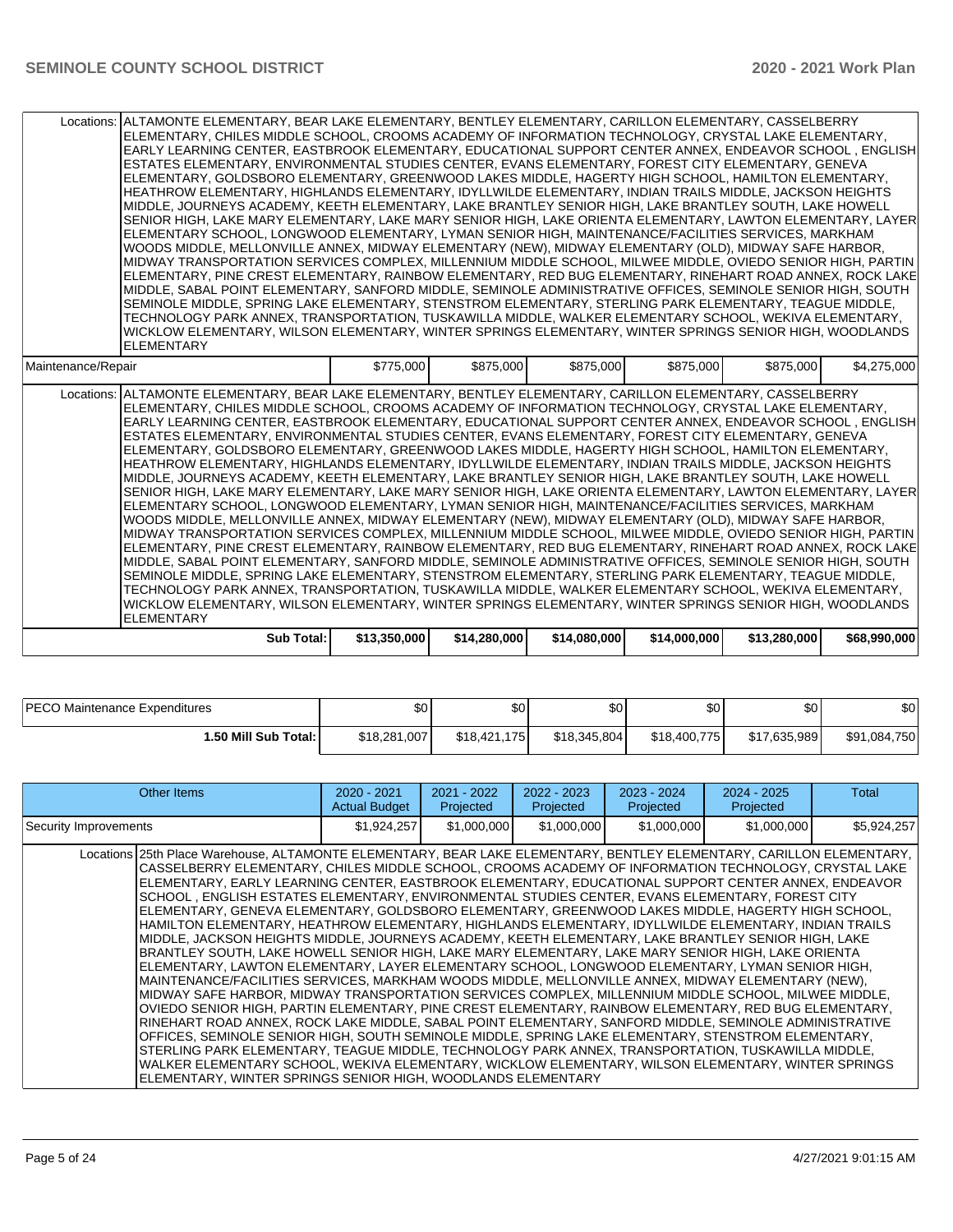| School Capital Outlay Funds - DW |                                                                                                                                                                                                                                                                                                                                                                                                                                                                                                                                                                                                                                                                                                                                                                                                                                                                                                                                                                                                                                                                                                                                                                                                                                                                                                                                                                                                                                                                                                                                                                                                                                                                                                                                                                                            | \$200,000 | \$200,000 | \$200,000 | \$200,000 | \$200,000 | \$1,000,000 |
|----------------------------------|--------------------------------------------------------------------------------------------------------------------------------------------------------------------------------------------------------------------------------------------------------------------------------------------------------------------------------------------------------------------------------------------------------------------------------------------------------------------------------------------------------------------------------------------------------------------------------------------------------------------------------------------------------------------------------------------------------------------------------------------------------------------------------------------------------------------------------------------------------------------------------------------------------------------------------------------------------------------------------------------------------------------------------------------------------------------------------------------------------------------------------------------------------------------------------------------------------------------------------------------------------------------------------------------------------------------------------------------------------------------------------------------------------------------------------------------------------------------------------------------------------------------------------------------------------------------------------------------------------------------------------------------------------------------------------------------------------------------------------------------------------------------------------------------|-----------|-----------|-----------|-----------|-----------|-------------|
|                                  | Locations ALTAMONTE ELEMENTARY, BEAR LAKE ELEMENTARY, BENTLEY ELEMENTARY, CARILLON ELEMENTARY, CASSELBERRY<br>ELEMENTARY, CHILES MIDDLE SCHOOL, CROOMS ACADEMY OF INFORMATION TECHNOLOGY, CRYSTAL LAKE ELEMENTARY,<br>EARLY LEARNING CENTER, EASTBROOK ELEMENTARY, ENDEAVOR SCHOOL, ENGLISH ESTATES ELEMENTARY, EVANS<br>ELEMENTARY, FOREST CITY ELEMENTARY, GENEVA ELEMENTARY, GOLDSBORO ELEMENTARY, GREENWOOD LAKES MIDDLE,<br>HAGERTY HIGH SCHOOL, HAMILTON ELEMENTARY, HEATHROW ELEMENTARY, HIGHLANDS ELEMENTARY, IDYLLWILDE<br>ELEMENTARY, INDIAN TRAILS MIDDLE, JACKSON HEIGHTS MIDDLE, JOURNEYS ACADEMY, KEETH ELEMENTARY, LAKE<br>BRANTLEY SENIOR HIGH, LAKE BRANTLEY SOUTH, LAKE HOWELL SENIOR HIGH, LAKE MARY ELEMENTARY, LAKE MARY<br>SENIOR HIGH, LAKE ORIENTA ELEMENTARY, LAWTON ELEMENTARY, LAYER ELEMENTARY SCHOOL, LONGWOOD ELEMENTARY<br>LYMAN SENIOR HIGH, MARKHAM WOODS MIDDLE, MIDWAY ELEMENTARY (NEW), MILLENNIUM MIDDLE SCHOOL, MILWEE<br>MIDDLE, OVIEDO SENIOR HIGH, PARTIN ELEMENTARY, PINE CREST ELEMENTARY, RAINBOW ELEMENTARY, RED BUG<br>ELEMENTARY, ROCK LAKE MIDDLE, SABAL POINT ELEMENTARY, SANFORD MIDDLE, SEMINOLE SENIOR HIGH, SOUTH<br>SEMINOLE MIDDLE, SPRING LAKE ELEMENTARY, STENSTROM ELEMENTARY, STERLING PARK ELEMENTARY, TEAGUE MIDDLE,<br>TUSKAWILLA MIDDLE, WALKER ELEMENTARY SCHOOL, WEKIVA ELEMENTARY, WICKLOW ELEMENTARY, WILSON ELEMENTARY<br>WINTER SPRINGS ELEMENTARY, WINTER SPRINGS SENIOR HIGH, WOODLANDS ELEMENTARY                                                                                                                                                                                                                                                                                                                  |           |           |           |           |           |             |
| Grounds                          |                                                                                                                                                                                                                                                                                                                                                                                                                                                                                                                                                                                                                                                                                                                                                                                                                                                                                                                                                                                                                                                                                                                                                                                                                                                                                                                                                                                                                                                                                                                                                                                                                                                                                                                                                                                            | \$300,000 | \$300,000 | \$300,000 | \$300,000 | \$300,000 | \$1,500,000 |
|                                  | Locations ALTAMONTE ELEMENTARY, BEAR LAKE ELEMENTARY, BENTLEY ELEMENTARY, CARILLON ELEMENTARY, CASSELBERRY<br>ELEMENTARY, CHILES MIDDLE SCHOOL, CROOMS ACADEMY OF INFORMATION TECHNOLOGY, CRYSTAL LAKE ELEMENTARY,<br>, EARLY LEARNING CENTER, EASTBROOK ELEMENTARY, EDUCATIONAL SUPPORT CENTER ANNEX, ENDEAVOR SCHOOL<br>ENGLISH ESTATES ELEMENTARY. ENVIRONMENTAL STUDIES CENTER. EVANS ELEMENTARY. FOREST CITY ELEMENTARY.<br>GENEVA ELEMENTARY, GOLDSBORO ELEMENTARY, GREENWOOD LAKES MIDDLE, HAGERTY HIGH SCHOOL, HAMILTON<br>ELEMENTARY, HEATHROW ELEMENTARY, HIGHLANDS ELEMENTARY, IDYLLWILDE ELEMENTARY, INDIAN TRAILS MIDDLE,<br>JACKSON HEIGHTS MIDDLE, JOURNEYS ACADEMY, KEETH ELEMENTARY, LAKE BRANTLEY SENIOR HIGH, LAKE BRANTLEY<br>SOUTH, LAKE HOWELL SENIOR HIGH, LAKE MARY ELEMENTARY, LAKE MARY SENIOR HIGH, LAKE ORIENTA ELEMENTARY,<br>LAWTON ELEMENTARY, LAYER ELEMENTARY SCHOOL, LONGWOOD ELEMENTARY, LYMAN SENIOR HIGH,<br>MAINTENANCE/FACILITIES SERVICES, MARKHAM WOODS MIDDLE, MELLONVILLE ANNEX, MIDWAY ELEMENTARY (NEW),<br>MIDWAY ELEMENTARY (OLD), MIDWAY SAFE HARBOR, MIDWAY TRANSPORTATION SERVICES COMPLEX, MILLENNIUM MIDDLE<br>SCHOOL, MILWEE MIDDLE, OVIEDO SENIOR HIGH, PARTIN ELEMENTARY, PINE CREST ELEMENTARY, RAINBOW ELEMENTARY,<br>RED BUG ELEMENTARY, RINEHART ROAD ANNEX, ROCK LAKE MIDDLE, SABAL POINT ELEMENTARY, SANFORD MIDDLE,<br>SEMINOLE ADMINISTRATIVE OFFICES, SEMINOLE SENIOR HIGH, SOUTH SEMINOLE MIDDLE, SPRING LAKE ELEMENTARY,<br>STENSTROM ELEMENTARY, STERLING PARK ELEMENTARY, TEAGUE MIDDLE, TECHNOLOGY PARK ANNEX, TRANSPORTATION,<br>TUSKAWILLA MIDDLE, WALKER ELEMENTARY SCHOOL, WEKIVA ELEMENTARY, WICKLOW ELEMENTARY, WILSON ELEMENTARY<br>WINTER SPRINGS ELEMENTARY, WINTER SPRINGS SENIOR HIGH, WOODLANDS ELEMENTARY |           |           |           |           |           |             |
| Plumbing                         |                                                                                                                                                                                                                                                                                                                                                                                                                                                                                                                                                                                                                                                                                                                                                                                                                                                                                                                                                                                                                                                                                                                                                                                                                                                                                                                                                                                                                                                                                                                                                                                                                                                                                                                                                                                            | \$350,000 | \$350,000 | \$350.000 | \$350.000 | \$350.000 | \$1,750,000 |
|                                  | Locations ALTAMONTE ELEMENTARY, BEAR LAKE ELEMENTARY, BENTLEY ELEMENTARY, CARILLON ELEMENTARY, CASSELBERRY<br>ELEMENTARY, CHILES MIDDLE SCHOOL, CROOMS ACADEMY OF INFORMATION TECHNOLOGY, CRYSTAL LAKE ELEMENTARY,<br>EARLY LEARNING CENTER, EASTBROOK ELEMENTARY, EDUCATIONAL SUPPORT CENTER ANNEX, ENDEAVOR SCHOOL,<br>ENGLISH ESTATES ELEMENTARY, ENVIRONMENTAL STUDIES CENTER, EVANS ELEMENTARY, FOREST CITY ELEMENTARY,<br>GENEVA ELEMENTARY, GOLDSBORO ELEMENTARY, GREENWOOD LAKES MIDDLE, HAGERTY HIGH SCHOOL, HAMILTON<br>ELEMENTARY, HEATHROW ELEMENTARY, HIGHLANDS ELEMENTARY, IDYLLWILDE ELEMENTARY, INDIAN TRAILS MIDDLE,<br>JACKSON HEIGHTS MIDDLE. JOURNEYS ACADEMY. KEETH ELEMENTARY. LAKE BRANTLEY SENIOR HIGH. LAKE BRANTLEY<br>SOUTH, LAKE HOWELL SENIOR HIGH, LAKE MARY ELEMENTARY, LAKE MARY SENIOR HIGH, LAKE ORIENTA ELEMENTARY,<br>LAWTON ELEMENTARY, LAYER ELEMENTARY SCHOOL, LONGWOOD ELEMENTARY, LYMAN SENIOR HIGH,<br>MAINTENANCE/FACILITIES SERVICES, MARKHAM WOODS MIDDLE, MELLONVILLE ANNEX, MIDWAY ELEMENTARY (OLD), MIDWAY<br>SAFE HARBOR, MIDWAY TRANSPORTATION SERVICES COMPLEX, MILWEE MIDDLE, OVIEDO SENIOR HIGH, PARTIN<br>ELEMENTARY, PINE CREST ELEMENTARY, RAINBOW ELEMENTARY, RED BUG ELEMENTARY, RINEHART ROAD ANNEX, ROCK<br>LAKE MIDDLE, SABAL POINT ELEMENTARY, SANFORD MIDDLE, SEMINOLE ADMINISTRATIVE OFFICES, SEMINOLE SENIOR HIGH,<br>SOUTH SEMINOLE MIDDLE, SPRING LAKE ELEMENTARY, STENSTROM ELEMENTARY, STERLING PARK ELEMENTARY, TEAGUE<br>MIDDLE, TECHNOLOGY PARK ANNEX, TRANSPORTATION, TUSKAWILLA MIDDLE, WALKER ELEMENTARY SCHOOL, WEKIVA<br>ELEMENTARY, WICKLOW ELEMENTARY, WILSON ELEMENTARY, WINTER SPRINGS ELEMENTARY, WINTER SPRINGS SENIOR<br>HIGH, WOODLANDS ELEMENTARY                                                    |           |           |           |           |           |             |
| <b>Drinking Fountains</b>        |                                                                                                                                                                                                                                                                                                                                                                                                                                                                                                                                                                                                                                                                                                                                                                                                                                                                                                                                                                                                                                                                                                                                                                                                                                                                                                                                                                                                                                                                                                                                                                                                                                                                                                                                                                                            | \$50,000  | \$175,000 | \$175,000 | \$175,000 | \$175,000 | \$750,000   |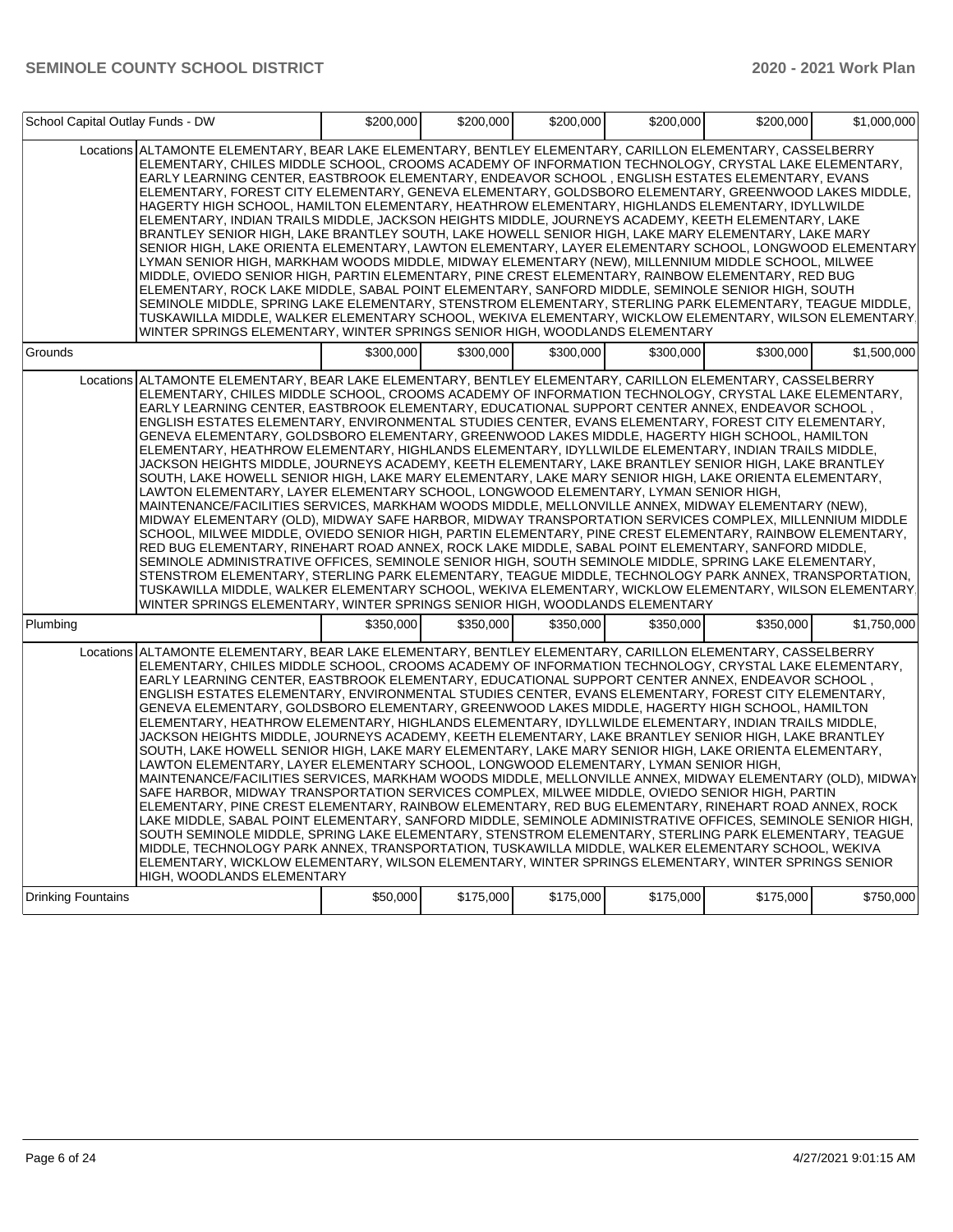|                               | Locations ALTAMONTE ELEMENTARY, BEAR LAKE ELEMENTARY, BENTLEY ELEMENTARY, CARILLON ELEMENTARY, CASSELBERRY<br>ELEMENTARY, CHILES MIDDLE SCHOOL, CROOMS ACADEMY OF INFORMATION TECHNOLOGY, CRYSTAL LAKE ELEMENTARY,<br>EARLY LEARNING CENTER, EASTBROOK ELEMENTARY, EDUCATIONAL SUPPORT CENTER ANNEX, ENDEAVOR SCHOOL,<br>ENGLISH ESTATES ELEMENTARY, ENVIRONMENTAL STUDIES CENTER, EVANS ELEMENTARY, FOREST CITY ELEMENTARY,<br>GENEVA ELEMENTARY, GOLDSBORO ELEMENTARY, GREENWOOD LAKES MIDDLE, HAGERTY HIGH SCHOOL, HAMILTON<br>ELEMENTARY, HEATHROW ELEMENTARY, HIGHLANDS ELEMENTARY, IDYLLWILDE ELEMENTARY, INDIAN TRAILS MIDDLE,<br>JACKSON HEIGHTS MIDDLE, JOURNEYS ACADEMY, KEETH ELEMENTARY, LAKE BRANTLEY SENIOR HIGH, LAKE BRANTLEY<br>SOUTH, LAKE HOWELL SENIOR HIGH, LAKE MARY ELEMENTARY, LAKE MARY SENIOR HIGH, LAKE ORIENTA ELEMENTARY,<br>LAWTON ELEMENTARY, LAYER ELEMENTARY SCHOOL, LONGWOOD ELEMENTARY, LYMAN SENIOR HIGH,<br>MAINTENANCE/FACILITIES SERVICES, MARKHAM WOODS MIDDLE, MELLONVILLE ANNEX, MIDWAY ELEMENTARY (NEW),<br>MIDWAY ELEMENTARY (OLD). MIDWAY SAFE HARBOR, MIDWAY TRANSPORTATION SERVICES COMPLEX, MILLENNIUM MIDDLE<br>SCHOOL, MILWEE MIDDLE, OVIEDO SENIOR HIGH, PARTIN ELEMENTARY, PINE CREST ELEMENTARY, RAINBOW ELEMENTARY,<br>RED BUG ELEMENTARY, RINEHART ROAD ANNEX, ROCK LAKE MIDDLE, SABAL POINT ELEMENTARY, SANFORD MIDDLE,<br>SEMINOLE ADMINISTRATIVE OFFICES, SEMINOLE SENIOR HIGH, SOUTH SEMINOLE MIDDLE, SPRING LAKE ELEMENTARY,<br>STENSTROM ELEMENTARY, STERLING PARK ELEMENTARY, TEAGUE MIDDLE, TECHNOLOGY PARK ANNEX, TRANSPORTATION,<br>TUSKAWILLA MIDDLE, WALKER ELEMENTARY SCHOOL, WEKIVA ELEMENTARY, WICKLOW ELEMENTARY, WILSON ELEMENTARY.<br>WINTER SPRINGS ELEMENTARY, WINTER SPRINGS SENIOR HIGH, WOODLANDS ELEMENTARY  |           |           |           |           |           |             |
|-------------------------------|---------------------------------------------------------------------------------------------------------------------------------------------------------------------------------------------------------------------------------------------------------------------------------------------------------------------------------------------------------------------------------------------------------------------------------------------------------------------------------------------------------------------------------------------------------------------------------------------------------------------------------------------------------------------------------------------------------------------------------------------------------------------------------------------------------------------------------------------------------------------------------------------------------------------------------------------------------------------------------------------------------------------------------------------------------------------------------------------------------------------------------------------------------------------------------------------------------------------------------------------------------------------------------------------------------------------------------------------------------------------------------------------------------------------------------------------------------------------------------------------------------------------------------------------------------------------------------------------------------------------------------------------------------------------------------------------------------------------------------------------------------------------------------------------|-----------|-----------|-----------|-----------|-----------|-------------|
| <b>Bleacher Upgrades</b>      |                                                                                                                                                                                                                                                                                                                                                                                                                                                                                                                                                                                                                                                                                                                                                                                                                                                                                                                                                                                                                                                                                                                                                                                                                                                                                                                                                                                                                                                                                                                                                                                                                                                                                                                                                                                             | \$180,000 | \$180,000 | \$180,000 | \$180,000 | \$180,000 | \$900,000   |
|                               | Locations CHILES MIDDLE SCHOOL, CROOMS ACADEMY OF INFORMATION TECHNOLOGY, GREENWOOD LAKES MIDDLE, HAGERTY HIGH<br>SCHOOL, JACKSON HEIGHTS MIDDLE, LAKE BRANTLEY SENIOR HIGH, LAKE HOWELL SENIOR HIGH, LAKE MARY SENIOR HIGH,<br>LYMAN SENIOR HIGH, MARKHAM WOODS MIDDLE, MIDWAY ELEMENTARY (NEW), MILWEE MIDDLE, OVIEDO SENIOR HIGH,<br>SEMINOLE SENIOR HIGH, TEAGUE MIDDLE, TUSKAWILLA MIDDLE, WINTER SPRINGS SENIOR HIGH                                                                                                                                                                                                                                                                                                                                                                                                                                                                                                                                                                                                                                                                                                                                                                                                                                                                                                                                                                                                                                                                                                                                                                                                                                                                                                                                                                  |           |           |           |           |           |             |
| <b>Elevator Refurbishment</b> |                                                                                                                                                                                                                                                                                                                                                                                                                                                                                                                                                                                                                                                                                                                                                                                                                                                                                                                                                                                                                                                                                                                                                                                                                                                                                                                                                                                                                                                                                                                                                                                                                                                                                                                                                                                             | \$240,000 | \$240,000 | \$240,000 | \$240,000 | \$240,000 | \$1,200,000 |
|                               | Locations CHILES MIDDLE SCHOOL, EVANS ELEMENTARY, GOLDSBORO ELEMENTARY, HIGHLANDS ELEMENTARY, IDYLLWILDE<br>ELEMENTARY, LAKE BRANTLEY SENIOR HIGH, LAYER ELEMENTARY SCHOOL, LYMAN SENIOR HIGH, OVIEDO SENIOR HIGH,<br>ROCK LAKE MIDDLE, SANFORD MIDDLE, SEMINOLE ADMINISTRATIVE OFFICES, SEMINOLE SENIOR HIGH, SOUTH SEMINOLE<br>MIDDLE, WALKER ELEMENTARY SCHOOL, WINTER SPRINGS ELEMENTARY, WINTER SPRINGS SENIOR HIGH                                                                                                                                                                                                                                                                                                                                                                                                                                                                                                                                                                                                                                                                                                                                                                                                                                                                                                                                                                                                                                                                                                                                                                                                                                                                                                                                                                    |           |           |           |           |           |             |
|                               | <b>Lightning Prevention System Maintenance</b>                                                                                                                                                                                                                                                                                                                                                                                                                                                                                                                                                                                                                                                                                                                                                                                                                                                                                                                                                                                                                                                                                                                                                                                                                                                                                                                                                                                                                                                                                                                                                                                                                                                                                                                                              | \$0       | \$100,000 | \$100,000 | \$100,000 | \$100,000 | \$400,000   |
|                               | Locations ALTAMONTE ELEMENTARY, BEAR LAKE ELEMENTARY, BENTLEY ELEMENTARY, CARILLON ELEMENTARY, CASSELBERRY<br>ELEMENTARY, CHILES MIDDLE SCHOOL, CROOMS ACADEMY OF INFORMATION TECHNOLOGY, CRYSTAL LAKE ELEMENTARY,<br>EARLY LEARNING CENTER, EASTBROOK ELEMENTARY, EDUCATIONAL SUPPORT CENTER ANNEX, ENDEAVOR SCHOOL,<br>ENGLISH ESTATES ELEMENTARY, ENVIRONMENTAL STUDIES CENTER, EVANS ELEMENTARY, FOREST CITY ELEMENTARY,<br>GENEVA ELEMENTARY, GOLDSBORO ELEMENTARY, GREENWOOD LAKES MIDDLE, HAGERTY HIGH SCHOOL, HAMILTON<br>ELEMENTARY, HEATHROW ELEMENTARY, HIGHLANDS ELEMENTARY, IDYLLWILDE ELEMENTARY, INDIAN TRAILS MIDDLE,<br>JACKSON HEIGHTS MIDDLE, JOURNEYS ACADEMY, KEETH ELEMENTARY, LAKE BRANTLEY SENIOR HIGH, LAKE BRANTLEY<br>SOUTH, LAKE HOWELL SENIOR HIGH, LAKE MARY ELEMENTARY, LAKE MARY SENIOR HIGH, LAKE ORIENTA ELEMENTARY,<br>LAWTON ELEMENTARY, LAYER ELEMENTARY SCHOOL, LONGWOOD ELEMENTARY, LYMAN SENIOR HIGH,<br>MAINTENANCE/FACILITIES SERVICES, MARKHAM WOODS MIDDLE, MELLONVILLE ANNEX, MIDWAY ELEMENTARY (NEW),<br>MIDWAY ELEMENTARY (OLD), MIDWAY SAFE HARBOR, MIDWAY TRANSPORTATION SERVICES COMPLEX, MILLENNIUM MIDDLE<br>SCHOOL, MILWEE MIDDLE, OVIEDO SENIOR HIGH, PARTIN ELEMENTARY, PINE CREST ELEMENTARY, RAINBOW ELEMENTARY,<br>RED BUG ELEMENTARY, RINEHART ROAD ANNEX, ROCK LAKE MIDDLE, SABAL POINT ELEMENTARY, SANFORD MIDDLE,<br>SEMINOLE ADMINISTRATIVE OFFICES, SEMINOLE SENIOR HIGH, SOUTH SEMINOLE MIDDLE, SPRING LAKE ELEMENTARY,<br>STENSTROM ELEMENTARY, STERLING PARK ELEMENTARY, TEAGUE MIDDLE, TECHNOLOGY PARK ANNEX, TRANSPORTATION,<br>TUSKAWILLA MIDDLE, WALKER ELEMENTARY SCHOOL, WEKIVA ELEMENTARY, WICKLOW ELEMENTARY, WILSON ELEMENTARY.<br>WINTER SPRINGS ELEMENTARY, WINTER SPRINGS SENIOR HIGH, WOODLANDS ELEMENTARY  |           |           |           |           |           |             |
| <b>Electronic Locks</b>       |                                                                                                                                                                                                                                                                                                                                                                                                                                                                                                                                                                                                                                                                                                                                                                                                                                                                                                                                                                                                                                                                                                                                                                                                                                                                                                                                                                                                                                                                                                                                                                                                                                                                                                                                                                                             | \$500,000 | \$500,000 | \$500,000 | \$500,000 | \$500,000 | \$2,500,000 |
|                               | Locations ALTAMONTE ELEMENTARY, BEAR LAKE ELEMENTARY, BENTLEY ELEMENTARY, CARILLON ELEMENTARY, CASSELBERRY<br>ELEMENTARY, CHILES MIDDLE SCHOOL, CROOMS ACADEMY OF INFORMATION TECHNOLOGY, CRYSTAL LAKE ELEMENTARY,<br>, EARLY LEARNING CENTER, EASTBROOK ELEMENTARY, EDUCATIONAL SUPPORT CENTER ANNEX, ENDEAVOR SCHOOL<br>ENGLISH ESTATES ELEMENTARY, ENVIRONMENTAL STUDIES CENTER, EVANS ELEMENTARY, FOREST CITY ELEMENTARY,<br>GENEVA ELEMENTARY, GOLDSBORO ELEMENTARY, GREENWOOD LAKES MIDDLE, HAGERTY HIGH SCHOOL, HAMILTON<br>ELEMENTARY, HEATHROW ELEMENTARY, HIGHLANDS ELEMENTARY, IDYLLWILDE ELEMENTARY, INDIAN TRAILS MIDDLE,<br>JACKSON HEIGHTS MIDDLE, JOURNEYS ACADEMY, KEETH ELEMENTARY, LAKE BRANTLEY SENIOR HIGH, LAKE BRANTLEY<br>SOUTH, LAKE HOWELL SENIOR HIGH, LAKE MARY ELEMENTARY, LAKE MARY SENIOR HIGH, LAKE ORIENTA ELEMENTARY,<br>LAWTON ELEMENTARY, LAYER ELEMENTARY SCHOOL, LONGWOOD ELEMENTARY, LYMAN SENIOR HIGH,<br>MAINTENANCE/FACILITIES SERVICES, MARKHAM WOODS MIDDLE, MELLONVILLE ANNEX, MIDWAY ELEMENTARY (NEW),<br>MIDWAY ELEMENTARY (OLD), MIDWAY SAFE HARBOR, MIDWAY TRANSPORTATION SERVICES COMPLEX, MILLENNIUM MIDDLE<br>SCHOOL, MILWEE MIDDLE, OVIEDO SENIOR HIGH, PARTIN ELEMENTARY, PINE CREST ELEMENTARY, RAINBOW ELEMENTARY,<br>RED BUG ELEMENTARY, RINEHART ROAD ANNEX, ROCK LAKE MIDDLE, SABAL POINT ELEMENTARY, SANFORD MIDDLE,<br>SEMINOLE ADMINISTRATIVE OFFICES, SEMINOLE SENIOR HIGH, SOUTH SEMINOLE MIDDLE, SPRING LAKE ELEMENTARY,<br>STENSTROM ELEMENTARY, STERLING PARK ELEMENTARY, TEAGUE MIDDLE, TECHNOLOGY PARK ANNEX, TRANSPORTATION,<br>TUSKAWILLA MIDDLE, WALKER ELEMENTARY SCHOOL, WEKIVA ELEMENTARY, WICKLOW ELEMENTARY, WILSON ELEMENTARY.<br>WINTER SPRINGS ELEMENTARY, WINTER SPRINGS SENIOR HIGH, WOODLANDS ELEMENTARY |           |           |           |           |           |             |
| Pool Repairs                  |                                                                                                                                                                                                                                                                                                                                                                                                                                                                                                                                                                                                                                                                                                                                                                                                                                                                                                                                                                                                                                                                                                                                                                                                                                                                                                                                                                                                                                                                                                                                                                                                                                                                                                                                                                                             | \$50,000  | \$50,000  | \$50,000  | \$50,000  | \$50,000  | \$250,000   |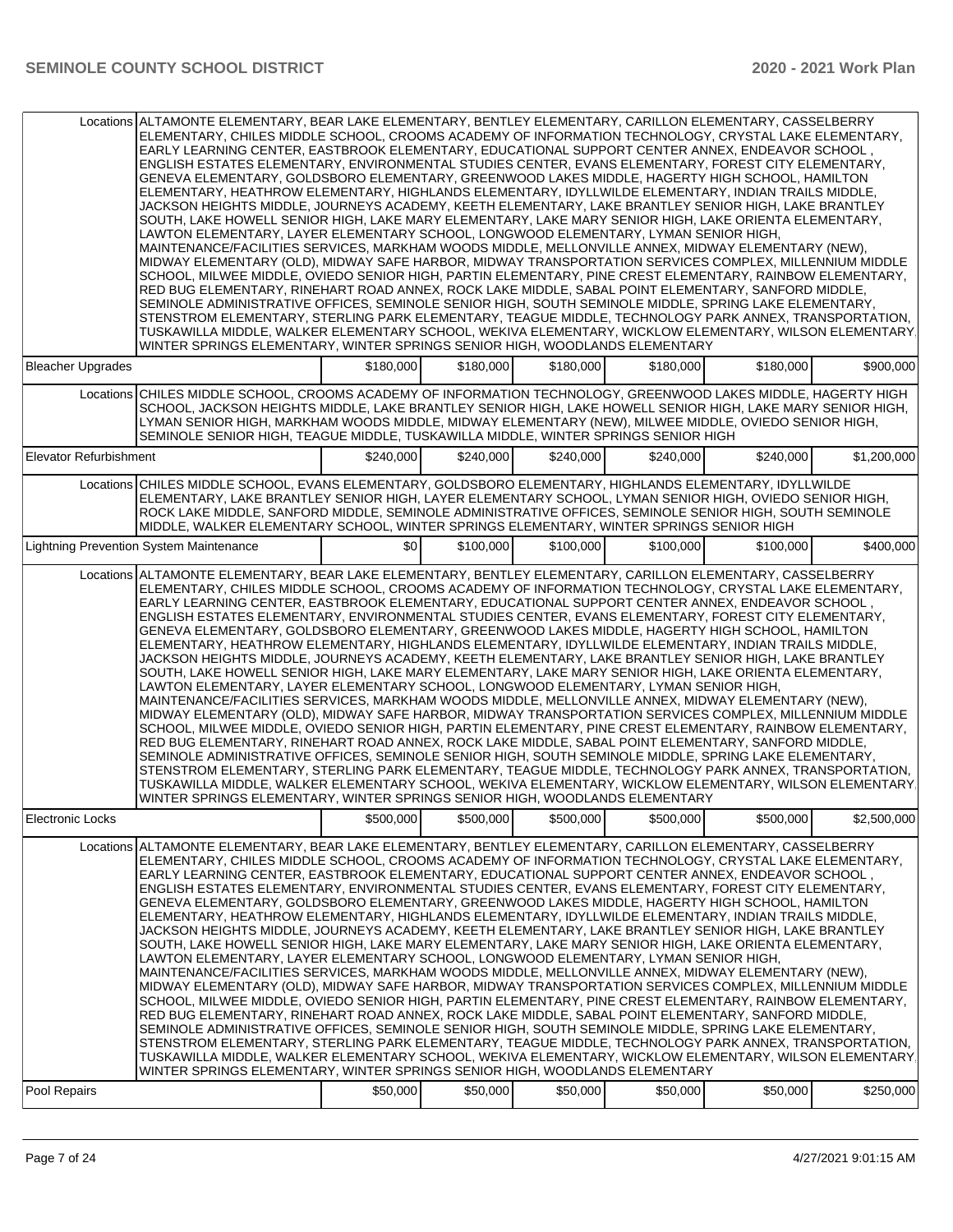|                               | Locations LAKE BRANTLEY SENIOR HIGH, LAKE HOWELL SENIOR HIGH, LYMAN SENIOR HIGH, SEMINOLE SENIOR HIGH                                                                                                                                                                                                                                                                                                                                                                                                                                                                                                                                                                                                                                                                                                                                                                                                                                                                                                                                                                                                                                                                                                                                                                                                                                                                                                                                                                                                                                                                                                                                                                                                                                                                                       |              |              |              |              |              |              |
|-------------------------------|---------------------------------------------------------------------------------------------------------------------------------------------------------------------------------------------------------------------------------------------------------------------------------------------------------------------------------------------------------------------------------------------------------------------------------------------------------------------------------------------------------------------------------------------------------------------------------------------------------------------------------------------------------------------------------------------------------------------------------------------------------------------------------------------------------------------------------------------------------------------------------------------------------------------------------------------------------------------------------------------------------------------------------------------------------------------------------------------------------------------------------------------------------------------------------------------------------------------------------------------------------------------------------------------------------------------------------------------------------------------------------------------------------------------------------------------------------------------------------------------------------------------------------------------------------------------------------------------------------------------------------------------------------------------------------------------------------------------------------------------------------------------------------------------|--------------|--------------|--------------|--------------|--------------|--------------|
| <b>Window Repairs</b>         |                                                                                                                                                                                                                                                                                                                                                                                                                                                                                                                                                                                                                                                                                                                                                                                                                                                                                                                                                                                                                                                                                                                                                                                                                                                                                                                                                                                                                                                                                                                                                                                                                                                                                                                                                                                             | \$0          | \$100,000    | \$120,000    | \$150,000    | \$200,000    | \$570,000    |
|                               | Locations ALTAMONTE ELEMENTARY, BEAR LAKE ELEMENTARY, BENTLEY ELEMENTARY, CARILLON ELEMENTARY, CASSELBERRY<br>ELEMENTARY, CHILES MIDDLE SCHOOL, CROOMS ACADEMY OF INFORMATION TECHNOLOGY, CRYSTAL LAKE ELEMENTARY,<br>, EARLY LEARNING CENTER, EASTBROOK ELEMENTARY, EDUCATIONAL SUPPORT CENTER ANNEX, ENDEAVOR SCHOOL<br>ENGLISH ESTATES ELEMENTARY, ENVIRONMENTAL STUDIES CENTER, EVANS ELEMENTARY, FOREST CITY ELEMENTARY,<br>GENEVA ELEMENTARY, GOLDSBORO ELEMENTARY, GREENWOOD LAKES MIDDLE, HAGERTY HIGH SCHOOL, HAMILTON<br>ELEMENTARY, HEATHROW ELEMENTARY, HIGHLANDS ELEMENTARY, IDYLLWILDE ELEMENTARY, INDIAN TRAILS MIDDLE,<br>JACKSON HEIGHTS MIDDLE, JOURNEYS ACADEMY, KEETH ELEMENTARY, LAKE BRANTLEY SENIOR HIGH, LAKE BRANTLEY<br>SOUTH, LAKE HOWELL SENIOR HIGH, LAKE MARY ELEMENTARY, LAKE MARY SENIOR HIGH, LAKE ORIENTA ELEMENTARY,<br>LAWTON ELEMENTARY, LAYER ELEMENTARY SCHOOL, LONGWOOD ELEMENTARY, LYMAN SENIOR HIGH,<br>MAINTENANCE/FACILITIES SERVICES, MARKHAM WOODS MIDDLE, MELLONVILLE ANNEX, MIDWAY ELEMENTARY (NEW),<br>MIDWAY ELEMENTARY (OLD), MIDWAY SAFE HARBOR, MIDWAY TRANSPORTATION SERVICES COMPLEX, MILLENNIUM MIDDLE<br>SCHOOL, MILWEE MIDDLE, OVIEDO SENIOR HIGH, PARTIN ELEMENTARY, PINE CREST ELEMENTARY, RAINBOW ELEMENTARY,<br>RED BUG ELEMENTARY, RINEHART ROAD ANNEX, ROCK LAKE MIDDLE, SABAL POINT ELEMENTARY, SANFORD MIDDLE,<br>SEMINOLE ADMINISTRATIVE OFFICES, SEMINOLE SENIOR HIGH, SOUTH SEMINOLE MIDDLE, SPRING LAKE ELEMENTARY,<br>STENSTROM ELEMENTARY, STERLING PARK ELEMENTARY, TEAGUE MIDDLE, TECHNOLOGY PARK ANNEX, TRANSPORTATION,<br>TUSKAWILLA MIDDLE, WALKER ELEMENTARY SCHOOL, WEKIVA ELEMENTARY, WICKLOW ELEMENTARY, WILSON ELEMENTARY,<br>WINTER SPRINGS ELEMENTARY, WINTER SPRINGS SENIOR HIGH, WOODLANDS ELEMENTARY |              |              |              |              |              |              |
| <b>ESE Classroom Upgrades</b> |                                                                                                                                                                                                                                                                                                                                                                                                                                                                                                                                                                                                                                                                                                                                                                                                                                                                                                                                                                                                                                                                                                                                                                                                                                                                                                                                                                                                                                                                                                                                                                                                                                                                                                                                                                                             | \$150,000    | \$150,000    | \$150,000    | \$150,000    | \$150,000    | \$750,000    |
|                               | Locations ALTAMONTE ELEMENTARY, BEAR LAKE ELEMENTARY, BENTLEY ELEMENTARY, CARILLON ELEMENTARY, CASSELBERRY<br>ELEMENTARY, CHILES MIDDLE SCHOOL, CROOMS ACADEMY OF INFORMATION TECHNOLOGY, CRYSTAL LAKE ELEMENTARY,<br>EARLY LEARNING CENTER, EASTBROOK ELEMENTARY, EDUCATIONAL SUPPORT CENTER ANNEX, ENDEAVOR SCHOOL,<br>ENGLISH ESTATES ELEMENTARY, ENVIRONMENTAL STUDIES CENTER, EVANS ELEMENTARY, FOREST CITY ELEMENTARY,<br>GENEVA ELEMENTARY, GOLDSBORO ELEMENTARY, GREENWOOD LAKES MIDDLE, HAGERTY HIGH SCHOOL, HAMILTON<br>ELEMENTARY, HEATHROW ELEMENTARY, HIGHLANDS ELEMENTARY, IDYLLWILDE ELEMENTARY, INDIAN TRAILS MIDDLE,<br>JACKSON HEIGHTS MIDDLE, JOURNEYS ACADEMY, KEETH ELEMENTARY, LAKE BRANTLEY SENIOR HIGH, LAKE BRANTLEY<br>SOUTH, LAKE HOWELL SENIOR HIGH, LAKE MARY ELEMENTARY, LAKE MARY SENIOR HIGH, LAKE ORIENTA ELEMENTARY,<br>LAWTON ELEMENTARY, LAYER ELEMENTARY SCHOOL, LONGWOOD ELEMENTARY, LYMAN SENIOR HIGH,<br>MAINTENANCE/FACILITIES SERVICES, MARKHAM WOODS MIDDLE, MELLONVILLE ANNEX, MIDWAY ELEMENTARY (NEW),<br>MIDWAY ELEMENTARY (OLD), MIDWAY SAFE HARBOR, MIDWAY TRANSPORTATION SERVICES COMPLEX, MILLENNIUM MIDDLE<br>SCHOOL, MILWEE MIDDLE, OVIEDO SENIOR HIGH, PARTIN ELEMENTARY, PINE CREST ELEMENTARY, RAINBOW ELEMENTARY,<br>RED BUG ELEMENTARY, RINEHART ROAD ANNEX, ROCK LAKE MIDDLE, SABAL POINT ELEMENTARY, SANFORD MIDDLE,<br>SEMINOLE ADMINISTRATIVE OFFICES, SEMINOLE SENIOR HIGH, SOUTH SEMINOLE MIDDLE, SPRING LAKE ELEMENTARY,<br>STENSTROM ELEMENTARY, STERLING PARK ELEMENTARY, TEAGUE MIDDLE, TECHNOLOGY PARK ANNEX, TRANSPORTATION,<br>TUSKAWILLA MIDDLE, WALKER ELEMENTARY SCHOOL, WEKIVA ELEMENTARY, WICKLOW ELEMENTARY, WILSON ELEMENTARY.<br>WINTER SPRINGS ELEMENTARY, WINTER SPRINGS SENIOR HIGH, WOODLANDS ELEMENTARY  |              |              |              |              |              |              |
| Mis. Planning Expenses        |                                                                                                                                                                                                                                                                                                                                                                                                                                                                                                                                                                                                                                                                                                                                                                                                                                                                                                                                                                                                                                                                                                                                                                                                                                                                                                                                                                                                                                                                                                                                                                                                                                                                                                                                                                                             | \$986,750    | \$796,175    | \$900,804    | \$1,005,775  | \$910,989    | \$4,600,493  |
|                               | Locations ALTAMONTE ELEMENTARY, BEAR LAKE ELEMENTARY, BENTLEY ELEMENTARY, CARILLON ELEMENTARY, CASSELBERRY<br>ELEMENTARY. CHILES MIDDLE SCHOOL. CROOMS ACADEMY OF INFORMATION TECHNOLOGY. CRYSTAL LAKE ELEMENTARY.<br>EARLY LEARNING CENTER, EASTBROOK ELEMENTARY, EDUCATIONAL SUPPORT CENTER ANNEX, ENDEAVOR SCHOOL,<br>ENGLISH ESTATES ELEMENTARY, ENVIRONMENTAL STUDIES CENTER, EVANS ELEMENTARY, FOREST CITY ELEMENTARY,<br>GENEVA ELEMENTARY, GOLDSBORO ELEMENTARY, GREENWOOD LAKES MIDDLE, HAGERTY HIGH SCHOOL, HAMILTON<br>ELEMENTARY, HEATHROW ELEMENTARY, HIGHLANDS ELEMENTARY, IDYLLWILDE ELEMENTARY, INDIAN TRAILS MIDDLE,<br>JACKSON HEIGHTS MIDDLE, JOURNEYS ACADEMY, KEETH ELEMENTARY, LAKE BRANTLEY SENIOR HIGH, LAKE BRANTLEY<br>SOUTH, LAKE HOWELL SENIOR HIGH, LAKE MARY ELEMENTARY, LAKE MARY SENIOR HIGH, LAKE ORIENTA ELEMENTARY,<br>LAWTON ELEMENTARY, LAYER ELEMENTARY SCHOOL, LONGWOOD ELEMENTARY, LYMAN SENIOR HIGH,<br>MAINTENANCE/FACILITIES SERVICES, MARKHAM WOODS MIDDLE, MELLONVILLE ANNEX, MIDWAY ELEMENTARY (NEW),<br>MIDWAY ELEMENTARY (OLD), MIDWAY SAFE HARBOR, MIDWAY TRANSPORTATION SERVICES COMPLEX, MILLENNIUM MIDDLE<br>SCHOOL, MILWEE MIDDLE, OVIEDO SENIOR HIGH, PARTIN ELEMENTARY, PINE CREST ELEMENTARY, RAINBOW ELEMENTARY,<br>RED BUG ELEMENTARY, RINEHART ROAD ANNEX, ROCK LAKE MIDDLE, SABAL POINT ELEMENTARY, SANFORD MIDDLE,<br>SEMINOLE ADMINISTRATIVE OFFICES, SEMINOLE SENIOR HIGH, SOUTH SEMINOLE MIDDLE, SPRING LAKE ELEMENTARY,<br>STENSTROM ELEMENTARY, STERLING PARK ELEMENTARY, TEAGUE MIDDLE, TECHNOLOGY PARK ANNEX, TRANSPORTATION,<br>TUSKAWILLA MIDDLE, WALKER ELEMENTARY SCHOOL, WEKIVA ELEMENTARY, WICKLOW ELEMENTARY, WILSON ELEMENTARY.<br>WINTER SPRINGS ELEMENTARY, WINTER SPRINGS SENIOR HIGH, WOODLANDS ELEMENTARY  |              |              |              |              |              |              |
|                               | Total:                                                                                                                                                                                                                                                                                                                                                                                                                                                                                                                                                                                                                                                                                                                                                                                                                                                                                                                                                                                                                                                                                                                                                                                                                                                                                                                                                                                                                                                                                                                                                                                                                                                                                                                                                                                      | \$18,281,007 | \$18,421,175 | \$18,345,804 | \$18,400,775 | \$17,635,989 | \$91,084,750 |

### **Local 1.50 Mill Expenditure For Maintenance, Repair and Renovation**

Anticipated expenditures expected from local funding sources over the years covered by the current work plan.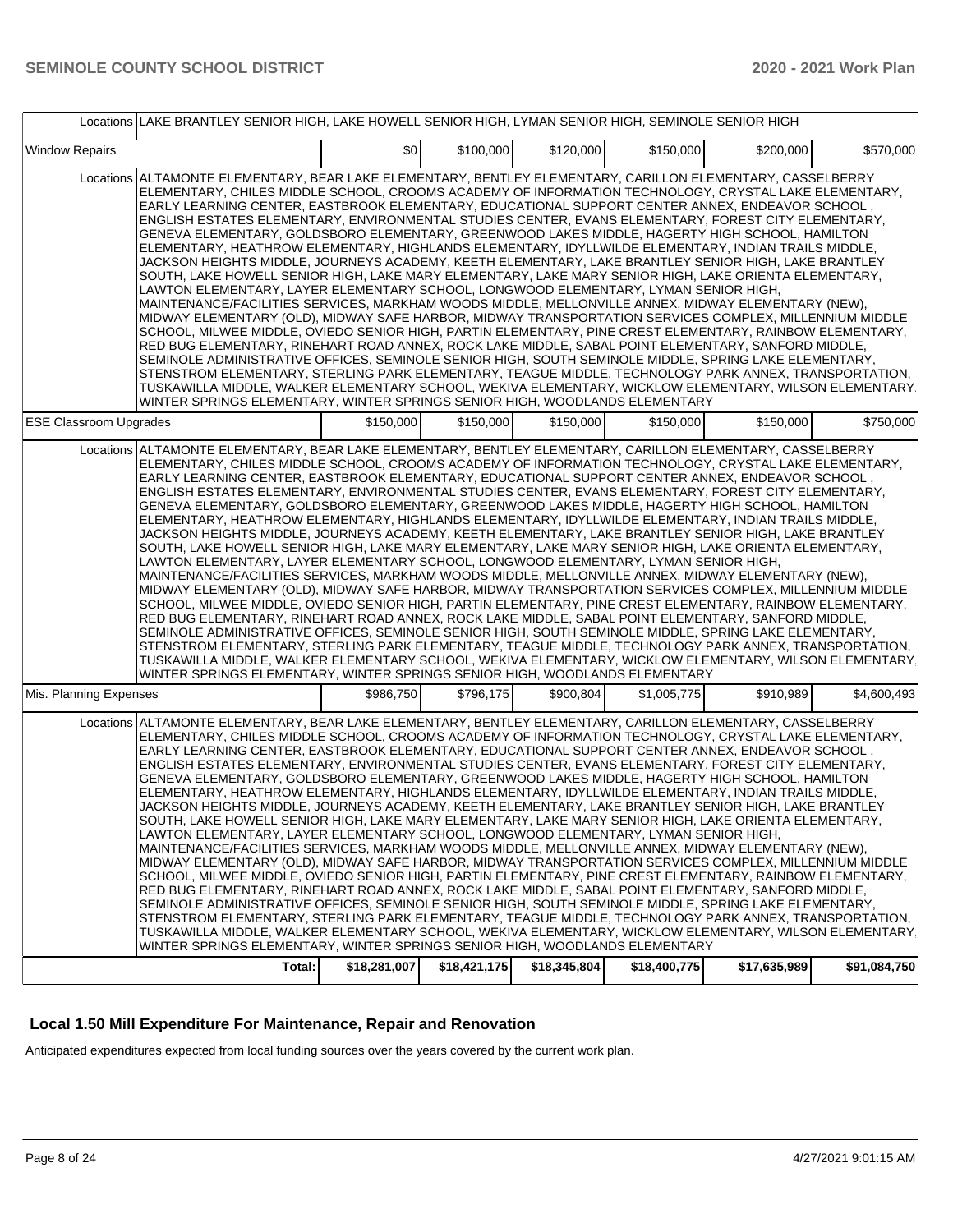| Item                                                         | 2020 - 2021<br><b>Actual Budget</b> | 2021 - 2022<br>Projected | 2022 - 2023<br>Projected | 2023 - 2024<br>Projected | 2024 - 2025<br>Projected | <b>Total</b>  |
|--------------------------------------------------------------|-------------------------------------|--------------------------|--------------------------|--------------------------|--------------------------|---------------|
| Remaining Maint and Repair from 1.5 Mills                    | \$18,281,007                        | \$18,421,175             | \$18,345,804             | \$18,400,775             | \$17,635,989             | \$91,084,750  |
| Maintenance/Repair Salaries                                  | \$10,673,124                        | \$10,673,124             | \$10,673,124             | \$10,673,124             | \$10,673,124             | \$53,365,620  |
| <b>School Bus Purchases</b>                                  | \$1,365,000                         | \$1,365,000              | \$1,365,000              | \$1,365,000              | \$1,365,000              | \$6,825,000   |
| Other Vehicle Purchases                                      | \$0                                 | \$55,000                 | \$94,000                 | \$55,000                 | \$94,000                 | \$298,000     |
| Capital Outlay Equipment                                     | \$100,000                           | \$100,000                | \$100,000                | \$100,000                | \$100,000                | \$500,000     |
| Rent/Lease Payments                                          | \$190,000                           | \$190,000                | \$285,000                | \$380,000                | \$380,000                | \$1,425,000   |
| <b>COP Debt Service</b>                                      | \$18,362,247                        | \$16,941,556             | \$26,983,958             | \$18,969,628             | \$8,352,198              | \$89,609,587  |
| Rent/Lease Relocatables                                      | \$250,000                           | \$250,000                | \$250,000                | \$250,000                | \$250,000                | \$1,250,000   |
| <b>Environmental Problems</b>                                | \$365,000                           | \$365,000                | \$365,000                | \$365,000                | \$365,000                | \$1,825,000   |
| s.1011.14 Debt Service                                       | \$0                                 | \$0                      | \$0                      | \$0                      | \$0                      | \$0           |
| <b>Special Facilities Construction Account</b>               | \$0                                 | \$0                      | \$0                      | \$0                      | \$0                      | \$0           |
| Premiums for Property Casualty Insurance - 1011.71<br>(4a,b) | \$0                                 | \$0                      | \$0                      | \$0                      | \$0                      | \$0           |
| Qualified School Construction Bonds (QSCB)                   | \$0                                 | \$0                      | \$0                      | \$0                      | \$0                      | \$0           |
| Qualified Zone Academy Bonds (QZAB)                          | \$0                                 | \$0                      | \$0                      | \$0                      | \$0                      | \$0           |
| Technology Upgrades (8950)                                   | \$3,550,000                         | \$3,550,000              | \$3,550,000              | \$3,550,000              | \$3,550,000              | \$17,750,000  |
| PE Pavilion Refurbishment (8424)                             | \$160,000                           | \$160,000                | \$100,000                | \$60,000                 | \$160,000                | \$640,000     |
| Track Refurbishment (8112)                                   | \$95,000                            | \$150,000                | \$120,000                | \$60,000                 | \$60,000                 | \$485,000     |
| Charter Schools Capital Outlay                               | \$1,067,895                         | \$985,895                | \$985,895                | \$985,895                | \$985,895                | \$5,011,475   |
| <b>Local Expenditure Totals:</b>                             | \$54,459,273                        | \$53,206,750             | \$63,217,781             | \$55,214,422             | \$43,971,206             | \$270,069,432 |

# **Revenue**

### **1.50 Mill Revenue Source**

Schedule of Estimated Capital Outlay Revenue from each currently approved source which is estimated to be available for expenditures on the projects included in the tentative district facilities work program. All amounts are NET after considering carryover balances, interest earned, new COP's, 1011.14 and 1011.15 loans, etc. Districts cannot use 1.5-Mill funds for salaries except for those explicitly associated with maintenance/repair projects. (1011.71 (5), F.S.)

| Item                                                                                | Fund | $2020 - 2021$<br><b>Actual Value</b> | $2021 - 2022$<br>Projected | $2022 - 2023$<br>Projected | $2023 - 2024$<br>Projected | $2024 - 2025$<br>Projected | Total             |
|-------------------------------------------------------------------------------------|------|--------------------------------------|----------------------------|----------------------------|----------------------------|----------------------------|-------------------|
| (1) Non-exempt property<br>lassessed valuation                                      |      | \$41,244,578,185                     | \$41,660,728,833           | \$42,355,165,278           | \$43,049,609,722           | \$43,744,054,167           | \$212,054,136,185 |
| $(2)$ The Millage projected for<br>discretionary capital outlay per<br>ls.1011.71   |      | 1.50                                 | 1.50                       | 1.50                       | 1.50                       | 1.50                       |                   |
| $(3)$ Full value of the 1.50-Mill<br>discretionary capital outlay per<br>ls.1011.71 |      | \$69,290,891                         | \$69,990,024               | \$71,156,678               | \$72,323,344               | \$73,490,011               | \$356,250,948     |
| $(4)$ Value of the portion of the 1.50<br>-Mill ACTUALLY levied                     | 370  | \$59,392,193                         | \$59,991,450               | \$60,991,438               | \$61,991,438               | \$62,991,438               | \$305,357,957     |
| $(5)$ Difference of lines $(3)$ and $(4)$                                           |      | \$9,898,698                          | \$9,998,574                | \$10,165,240               | \$10,331,906               | \$10,498,573               | \$50,892,991      |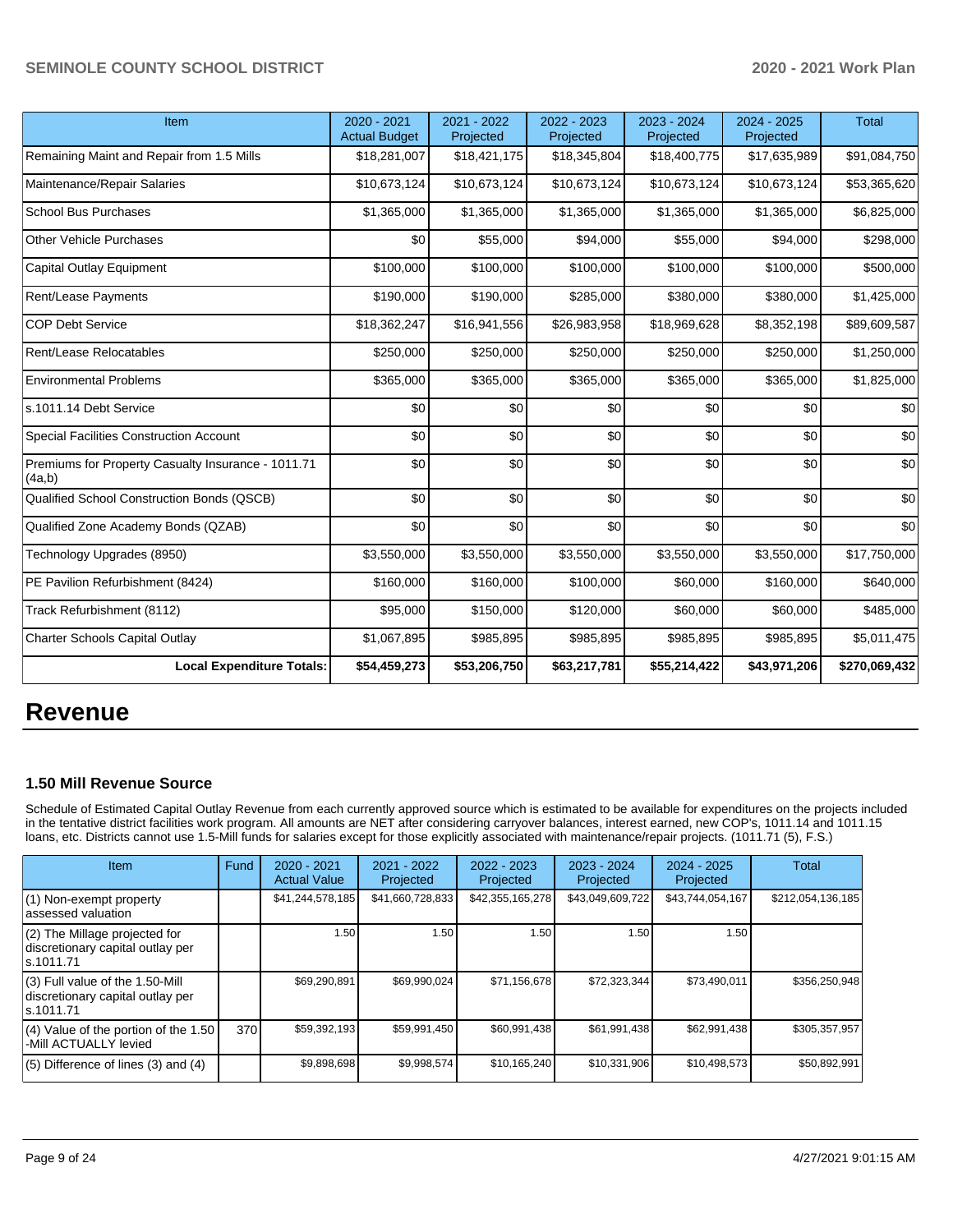### **PECO Revenue Source**

The figure in the row designated "PECO Maintenance" will be subtracted from funds available for new construction because PECO maintenance dollars cannot be used for new construction.

| <b>Item</b>                          | Fund | 2020 - 2021<br><b>Actual Budget</b> | 2021 - 2022<br>Projected | 2022 - 2023<br>Projected | 2023 - 2024<br>Projected | 2024 - 2025<br>Projected | <b>Total</b> |
|--------------------------------------|------|-------------------------------------|--------------------------|--------------------------|--------------------------|--------------------------|--------------|
| <b>PECO New Construction</b>         | 340  | \$0 <sub>1</sub>                    | \$0                      | \$0                      | \$0                      | \$0 <sub>1</sub>         | \$0          |
| <b>PECO Maintenance Expenditures</b> |      | \$0 <sub>1</sub>                    | \$0                      | \$0                      | \$0                      | \$0                      | \$0          |
|                                      |      | \$0                                 | \$0                      | \$0                      | \$0                      | \$0                      | \$0          |

### **CO & DS Revenue Source**

Revenue from Capital Outlay and Debt Service funds.

| <b>Item</b>                                     | Fund | $2020 - 2021$<br><b>Actual Budget</b> | 2021 - 2022<br>Projected | 2022 - 2023<br>Projected | $2023 - 2024$<br>Projected | $2024 - 2025$<br>Projected | Total       |
|-------------------------------------------------|------|---------------------------------------|--------------------------|--------------------------|----------------------------|----------------------------|-------------|
| CO & DS Cash Flow-through<br><b>Distributed</b> | 360  | \$1.614.746                           | \$1,614,746              | \$1,614,746              | \$1,614,746                | \$1,614,746                | \$8,073,730 |
| CO & DS Interest on<br>Undistributed CO         | 360  | \$72,119                              | \$72,119                 | \$72,119                 | \$72.119                   | \$72,119                   | \$360,595   |
|                                                 |      | \$1,686,865                           | \$1,686,865              | \$1,686,865              | \$1,686,865                | \$1,686,865                | \$8,434,325 |

### **Fair Share Revenue Source**

Nothing reported for this section. All legally binding commitments for proportionate fair-share mitigation for impacts on public school facilities must be included in the 5-year district work program.

### **Sales Surtax Referendum**

Specific information about any referendum for a 1-cent or ½-cent surtax referendum during the previous year.

**Did the school district hold a surtax referendum during the past fiscal year 2019 - 2020?**

### **Additional Revenue Source**

Any additional revenue sources

| <b>Item</b>                                                                                            | $2020 - 2021$<br><b>Actual Value</b> | 2021 - 2022<br>Projected | 2022 - 2023<br>Projected | 2023 - 2024<br>Projected | 2024 - 2025<br>Projected | Total |
|--------------------------------------------------------------------------------------------------------|--------------------------------------|--------------------------|--------------------------|--------------------------|--------------------------|-------|
| Proceeds from a s.1011.14/15 F.S. Loans I                                                              | \$0 I                                | \$0 <sub>1</sub>         | \$0                      | \$0                      | \$0                      | \$0   |
| District Bonds - Voted local bond<br>referendum proceeds per s.9, Art VII<br><b>State Constitution</b> | \$0                                  | \$0                      | \$0                      | \$0                      | \$0                      | \$0   |
| Proceeds from Special Act Bonds                                                                        | \$0                                  | \$0                      | \$0                      | \$0                      | \$0                      | \$0   |

No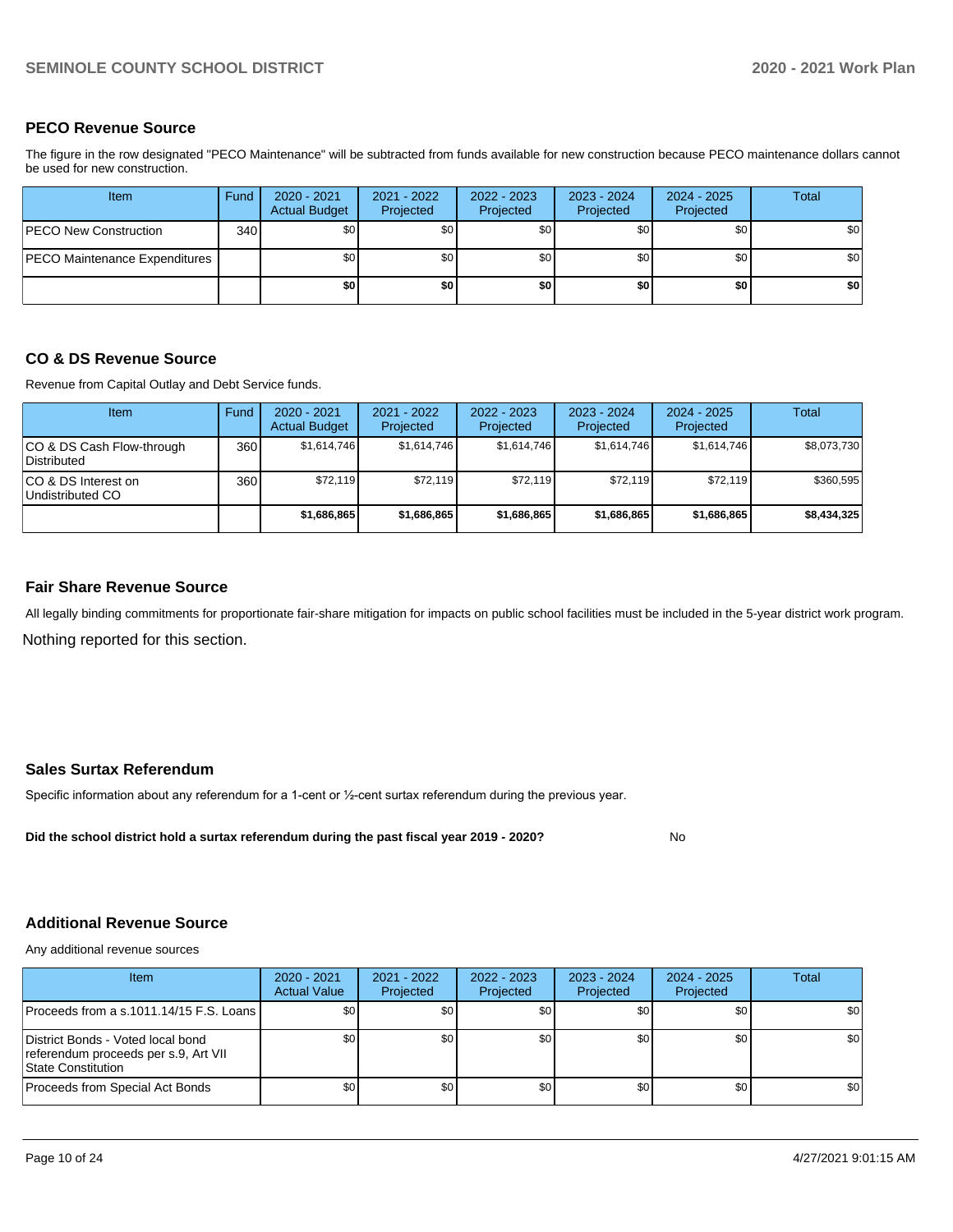| Estimated Revenue from CO & DS Bond<br>Sale                                                                               | \$0            | \$0            | \$0           | \$0                   | \$0            | \$0            |
|---------------------------------------------------------------------------------------------------------------------------|----------------|----------------|---------------|-----------------------|----------------|----------------|
| Proceeds from Voted Capital<br>Improvements millage                                                                       | \$0            | \$0            | \$0           | \$0                   | \$0            | \$0            |
| Other Revenue for Other Capital Projects                                                                                  | \$86,436       | \$84,707       | \$83,013      | \$60,000              | \$60,000       | \$374,156      |
| Proceeds from 1/2 cent sales surtax<br>authorized by school board                                                         | \$0            | \$0            | \$0           | \$0                   | \$0            | \$0            |
| Proceeds from local governmental<br>infrastructure sales surtax                                                           | \$18,747,701   | \$18,803,267   | \$18,966,957  | \$19,132,092          | \$9,858,372    | \$85,508,389   |
| Proceeds from Certificates of<br>Participation (COP's) Sale                                                               | \$0            | \$0            | \$0           | \$0                   | \$0            | \$0            |
| Classrooms First Bond proceeds amount<br>authorized in FY 1997-98                                                         | \$0            | \$0            | \$0           | \$0                   | \$0            | \$0            |
| <b>Classrooms for Kids</b>                                                                                                | \$0            | \$0            | \$0           | \$0                   | \$0            | \$0            |
| <b>District Equity Recognition</b>                                                                                        | \$0            | \$0            | \$0           | \$0                   | \$0            | \$0            |
| <b>Federal Grants</b>                                                                                                     | \$0            | \$0            | \$0           | \$0                   | \$0            | \$0            |
| Proportionate share mitigation (actual<br>cash revenue only, not in kind donations)                                       | \$0            | \$0            | \$0           | \$0                   | \$0            | \$0            |
| Impact fees received                                                                                                      | \$3,000,000    | \$3,000,000    | \$3,000,000   | \$3,000,000           | \$3,000,000    | \$15,000,000   |
| Private donations                                                                                                         | \$0            | \$0            | \$0           | \$0                   | \$0            | \$0            |
| Grants from local governments or not-for-<br>profit organizations                                                         | \$0            | \$0            | \$0           | \$0                   | \$0            | \$0            |
| Interest, Including Profit On Investment                                                                                  | \$700,000      | \$700,000      | \$700,000     | \$700,000             | \$700,000      | \$3,500,000    |
| Revenue from Bonds pledging proceeds<br>from 1 cent or 1/2 cent Sales Surtax                                              | \$0            | \$0            | \$0           | \$0                   | \$0            | \$0            |
| <b>Total Fund Balance Carried Forward</b>                                                                                 | \$75,320,246   | \$25,338,800   | \$22,033,459  | \$13,112,409          | \$17,715,507   | \$153,520,421  |
| General Capital Outlay Obligated Fund<br><b>Balance Carried Forward From Total</b><br><b>Fund Balance Carried Forward</b> | \$0            | \$0            | \$0           | \$0                   | \$0            | \$0            |
| Special Facilities Construction Account                                                                                   | \$0            | \$0            | \$0           | \$0                   | \$0            | \$0            |
| One Cent - 1/2 Cent Sales Surtax Debt<br>Service From Total Fund Balance Carried<br>Forward                               | \$0            | \$0            | \$0           | \$0                   | \$0            | \$0            |
| Capital Outlay Projects Funds Balance<br>Carried Forward From Total Fund<br><b>Balance Carried Forward</b>                | (\$34,407,226) | (\$31,919,780) | (\$1,542,316) | (\$18,416,538)        | (\$11,970,291) | (\$98,256,151) |
| Charter Schools Capital Outlay                                                                                            | \$985,895      | \$985,895      | \$985,895     | $\overline{$}985,895$ | \$985,895      | \$4,929,475    |
| Safe School/School Hardening                                                                                              | \$924,257      | \$0            | \$0           | \$0                   | \$0            | \$924,257      |
| Safe School/School Hardening - Charter<br>Schools                                                                         | \$82,000       | \$0            | \$0           | \$0                   | \$0            | \$82,000       |
| <b>Subtotal</b>                                                                                                           | \$65,439,309   | \$16,992,889   | \$44,227,008  | \$18,573,858          | \$20,349,483   | \$165,582,547  |

# **Total Revenue Summary**

| <b>Item Name</b>                                         | $2020 - 2021$<br><b>Budget</b> | 2021 - 2022<br>Projected | 2022 - 2023<br>Projected | 2023 - 2024<br>Projected | $2024 - 2025$<br>Projected | <b>Five Year Total</b> |
|----------------------------------------------------------|--------------------------------|--------------------------|--------------------------|--------------------------|----------------------------|------------------------|
| Local 1.5 Mill Discretionary Capital Outlay  <br>Revenue | \$59.392.193                   | \$59,991,450             | \$60,991,438             | \$61,991,438             | \$62,991,438               | \$305,357,957          |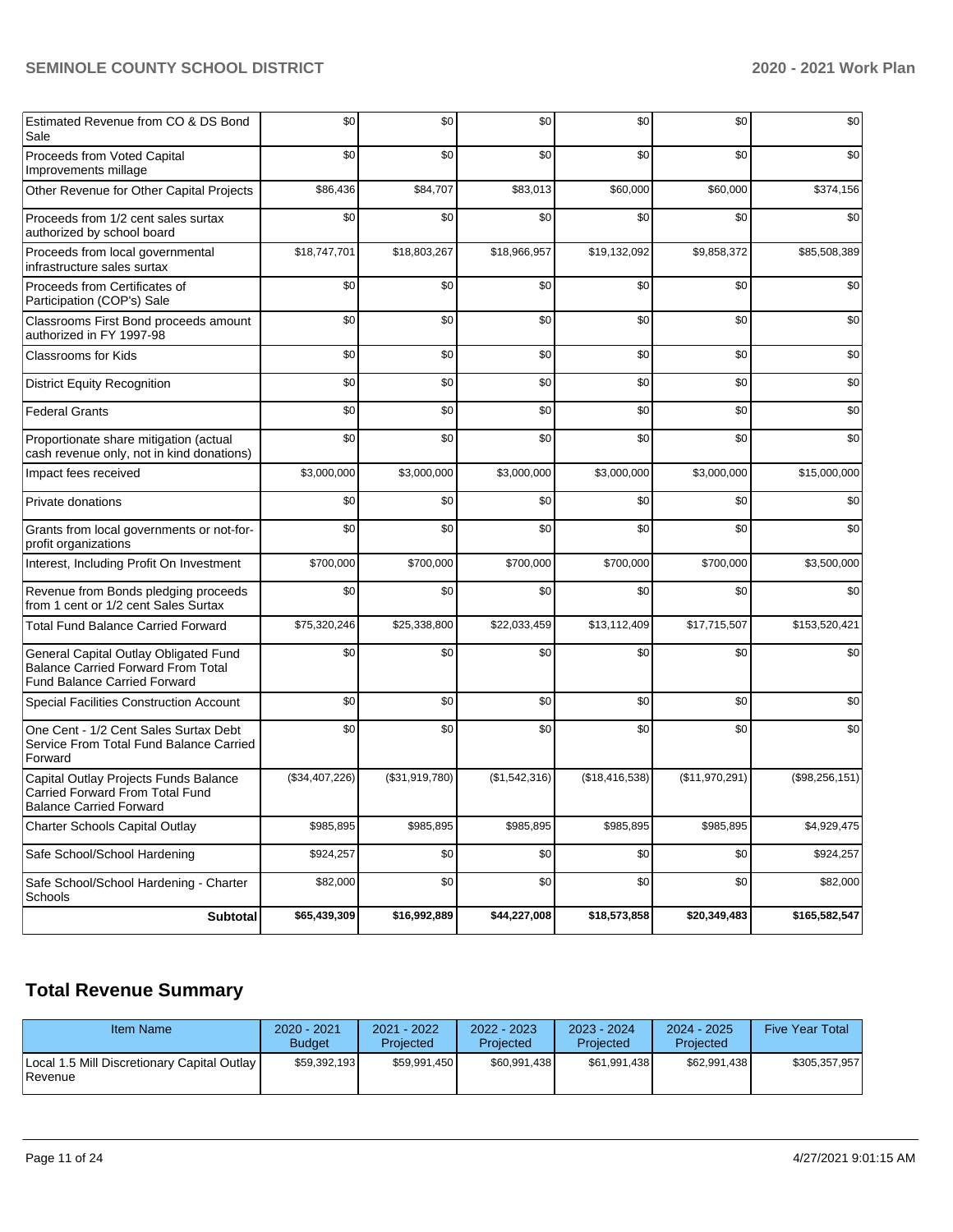| IPECO and 1.5 Mill Maint and Other 1.5<br><b>IMill Expenditures</b> | (S54, 459, 273) | $(\$53,206,750)$ | (S63, 217, 781) | $(\$55,214,422)$ | (\$43,971,206) | $(\$270,069,432)$ |
|---------------------------------------------------------------------|-----------------|------------------|-----------------|------------------|----------------|-------------------|
| <b>IPECO Maintenance Revenue</b>                                    | \$0             | ا 30             | \$0             | \$0 <sub>1</sub> | \$0            | \$0               |
| Available 1.50 Mill for New<br>  Construction                       | \$4.932.920     | \$6,784,700      | (S2, 226, 343)  | \$6.777.016      | \$19.020.232   | \$35.288.525      |

| Item Name                            | $2020 - 2021$<br><b>Budget</b> | $2021 - 2022$<br>Projected | 2022 - 2023<br>Projected | $2023 - 2024$<br>Projected | $2024 - 2025$<br>Projected | <b>Five Year Total</b> |
|--------------------------------------|--------------------------------|----------------------------|--------------------------|----------------------------|----------------------------|------------------------|
| ICO & DS Revenue                     | \$1,686,865                    | \$1,686,865                | \$1,686,865              | \$1,686,865                | \$1,686,865                | \$8,434,325            |
| <b>PECO New Construction Revenue</b> | \$0                            | \$0                        | \$0                      | \$0                        | \$0                        | \$0                    |
| Other/Additional Revenue             | \$65,439,309                   | \$16,992,889               | \$44,227,008             | \$18,573,858               | \$20,349,483               | \$165,582,547          |
| <b>Total Additional Revenue</b>      | \$67,126,174                   | \$18,679,754               | \$45,913,873             | \$20,260,723               | \$22,036,348               | \$174,016,872          |
| <b>Total Available Revenue</b>       | \$72,059,094                   | \$25.464.454               | \$43,687,530             | \$27,037,739               | \$41,056,580               | \$209,305,397          |

# **Project Schedules**

### **Capacity Project Schedules**

A schedule of capital outlay projects necessary to ensure the availability of satisfactory classrooms for the projected student enrollment in K-12 programs.

| <b>Project Description</b> | Location                               |                          | 2020 - 2021    | 2021 - 2022  | 2022 - 2023 | 2023 - 2024 | $2024 - 2025$ | <b>Total</b>     | Funded |
|----------------------------|----------------------------------------|--------------------------|----------------|--------------|-------------|-------------|---------------|------------------|--------|
| New PILC                   | <b>IDYLLWILDE</b><br><b>ELEMENTARY</b> | Planned<br>Cost:         | \$1,131,557    | \$11,084,012 | \$0         | \$0         | \$0           | \$12,215,569 Yes |        |
|                            |                                        | <b>Student Stations:</b> | $\Omega$       | 198          | $\Omega$    | $\Omega$    | $\Omega$      | 198              |        |
|                            |                                        | <b>Total Classrooms:</b> | $\Omega$       | 9            | $\Omega$    | $\Omega$    | $\Omega$      | 9                |        |
|                            | Gross Sq Ft:                           |                          | $\Omega$       | 12,000       | $\Omega$    | $\Omega$    | $\Omega$      | 12,000           |        |
| Career Ed Bldg             | <b>LYMAN SENIOR</b><br><b>HIGH</b>     | Planned<br>Cost:         | \$8,100,000    | \$0          | \$0         | \$0         | \$0           | \$8,100,000 Yes  |        |
|                            |                                        | <b>Student Stations:</b> | 100            | 0            | $\Omega$    | $\Omega$    | $\Omega$      | 100              |        |
|                            |                                        | <b>Total Classrooms:</b> | $\overline{4}$ | $\Omega$     | $\Omega$    | $\Omega$    | $\Omega$      | 4                |        |
|                            |                                        | Gross Sq Ft:             | 22,403         | $\Omega$     | $\Omega$    | $\Omega$    | $\Omega$      | 22,403           |        |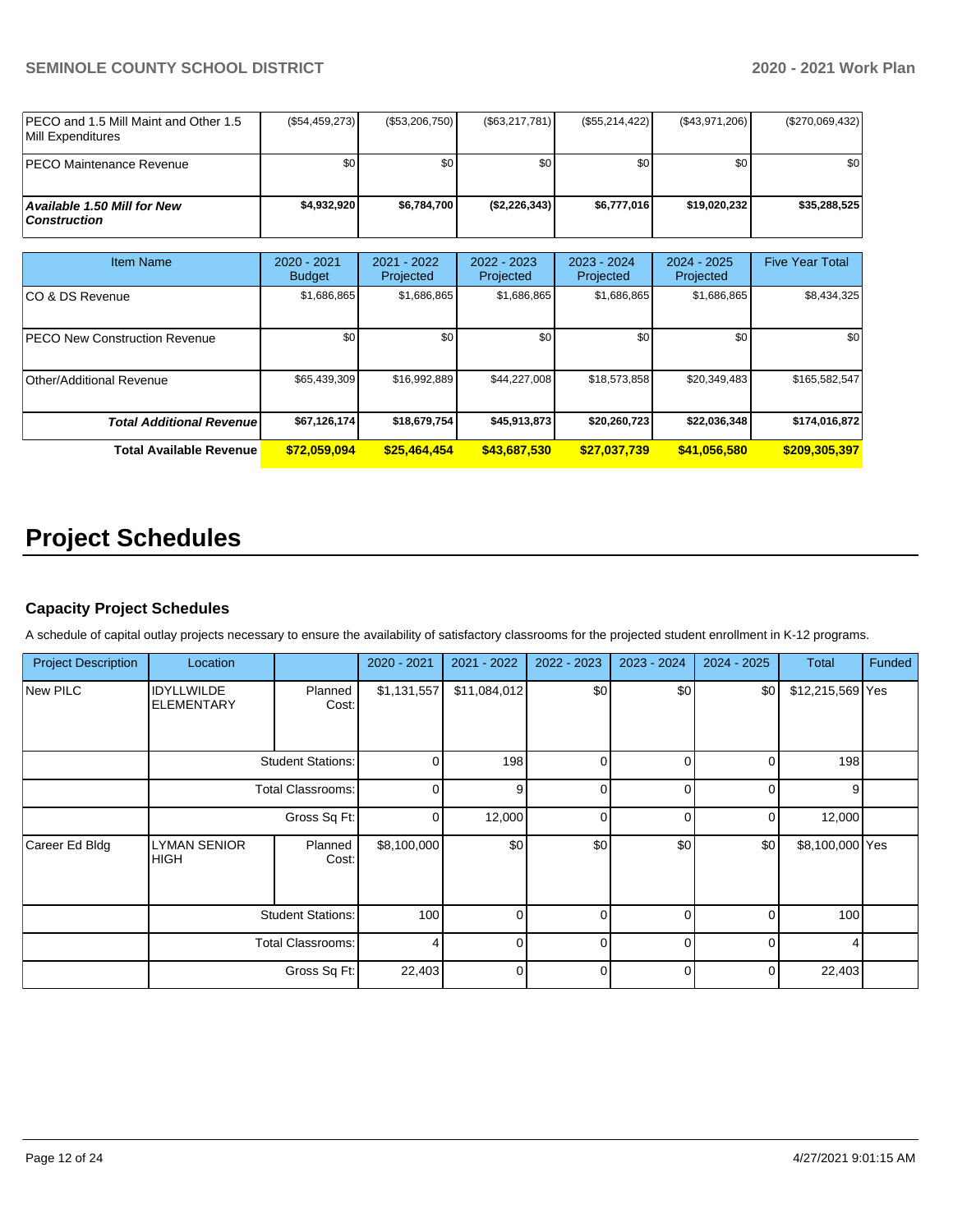| New Classroom<br>Building                                 | CASSELBERRY<br><b>ELEMENTARY</b>                                              | Planned<br>Cost:         | \$14,790,000 | \$4,000,000 | \$0          | \$0         | \$0         | \$18,790,000 Yes |  |
|-----------------------------------------------------------|-------------------------------------------------------------------------------|--------------------------|--------------|-------------|--------------|-------------|-------------|------------------|--|
|                                                           |                                                                               | <b>Student Stations:</b> | 54           | $\Omega$    | $\mathbf 0$  | $\Omega$    | $\mathbf 0$ | 54               |  |
|                                                           |                                                                               | <b>Total Classrooms:</b> | 3            | $\Omega$    | $\mathbf 0$  | $\mathbf 0$ | $\mathbf 0$ | 3                |  |
|                                                           |                                                                               | Gross Sq Ft:             | 47,000       | 27,400      | $\mathbf 0$  | $\mathbf 0$ | $\pmb{0}$   | 74,400           |  |
| Addition/Renovation<br><b>ILC</b><br>Kitchen/Dining/Admin | <b>LAWTON</b><br><b>ELEMENTARY</b>                                            | Planned<br>Cost:         | \$0          | \$1,460,553 | \$13,144,976 | \$0         | \$0         | \$14,605,529 Yes |  |
|                                                           |                                                                               | <b>Student Stations:</b> | $\mathbf 0$  | $\mathbf 0$ | 198          | $\mathbf 0$ | $\mathbf 0$ | 198              |  |
|                                                           | <b>Total Classrooms:</b>                                                      |                          | 0            | 0           | 9            | $\mathbf 0$ | $\mathbf 0$ | 9                |  |
|                                                           | Gross Sq Ft:                                                                  |                          | $\mathbf 0$  | $\mathbf 0$ | 52,000       | $\mathbf 0$ | $\mathbf 0$ | 52,000           |  |
| New Elem "M"                                              | Location not<br>specified                                                     | Planned<br>Cost:         | \$0          | \$0         | \$0          | \$0         | \$250,000   | \$250,000 Yes    |  |
|                                                           |                                                                               | <b>Student Stations:</b> | $\mathbf 0$  | $\mathbf 0$ | $\mathbf 0$  | $\mathbf 0$ | $\mathbf 0$ | $\mathbf 0$      |  |
|                                                           |                                                                               | <b>Total Classrooms:</b> | $\pmb{0}$    | $\mathbf 0$ | $\mathbf 0$  | $\mathbf 0$ | $\Omega$    | $\Omega$         |  |
|                                                           |                                                                               | Gross Sq Ft:             | $\mathbf 0$  | $\Omega$    | $\mathbf 0$  | $\mathbf 0$ | 104,332     | 104,332          |  |
| Classroom Addition                                        | <b>CROOMS</b><br><b>ACADEMY OF</b><br><b>INFORMATION</b><br><b>TECHNOLOGY</b> | Planned<br>Cost:         | \$0          | \$1,722,422 | \$0          | \$0         | \$0         | \$1,722,422 Yes  |  |
|                                                           |                                                                               | <b>Student Stations:</b> | 150          | 0           | $\pmb{0}$    | $\mathbf 0$ | $\pmb{0}$   | 150              |  |
|                                                           |                                                                               | Total Classrooms:        | 6            | $\mathbf 0$ | $\mathsf 0$  | $\mathbf 0$ | $\mathbf 0$ | 6                |  |
|                                                           |                                                                               | Gross Sq Ft:             | 6,500        | $\mathbf 0$ | $\mathbf 0$  | $\mathbf 0$ | $\mathbf 0$ | 6,500            |  |

| Planned Cost:   \$24,021,557 |        | \$18,266,987 | \$13,144,976 | \$0 | \$250,000 | \$55,683,520    |
|------------------------------|--------|--------------|--------------|-----|-----------|-----------------|
| <b>Student Stations:</b>     | 304    | 198 l        | 198          |     |           | 700             |
| <b>Total Classrooms:</b>     | 13     |              |              |     |           | 31 <sup>1</sup> |
| Gross Sq Ft:                 | 75,903 | 39,400       | 52,000       |     | 104,332   | 271,635         |

### **Other Project Schedules**

Major renovations, remodeling, and additions of capital outlay projects that do not add capacity to schools.

| <b>Project Description</b>                         | Location                                | 2020 - 2021<br><b>Actual Budget</b> | 2021 - 2022<br>Projected | $2022 - 2023$<br>Projected | 2023 - 2024<br>Projected | $2024 - 2025$<br>Projected | <b>Total</b>     | Funded |
|----------------------------------------------------|-----------------------------------------|-------------------------------------|--------------------------|----------------------------|--------------------------|----------------------------|------------------|--------|
| Campus Wide Replacement &<br>Remodeling            | <b>BEAR LAKE</b><br><b>ELEMENTARY</b>   | \$0                                 | \$1,681,490              | \$15.133.414               | \$0 <sub>1</sub>         | \$0 I                      | \$16,814,904 Yes |        |
| District Wide Playground<br>Surfaces and Equipment | Location not specified                  | \$0                                 | \$472,500                | \$567,000                  | \$283.500                | \$472.500                  | \$1.795.500 Yes  |        |
| Replacement, Remodeling and<br>Gym Floor           | <b>ISOUTH SEMINOLE</b><br><b>MIDDLE</b> | \$307.779                           | \$2,770,015              | \$0                        | \$0                      | \$٥١                       | \$3,077,794 Yes  |        |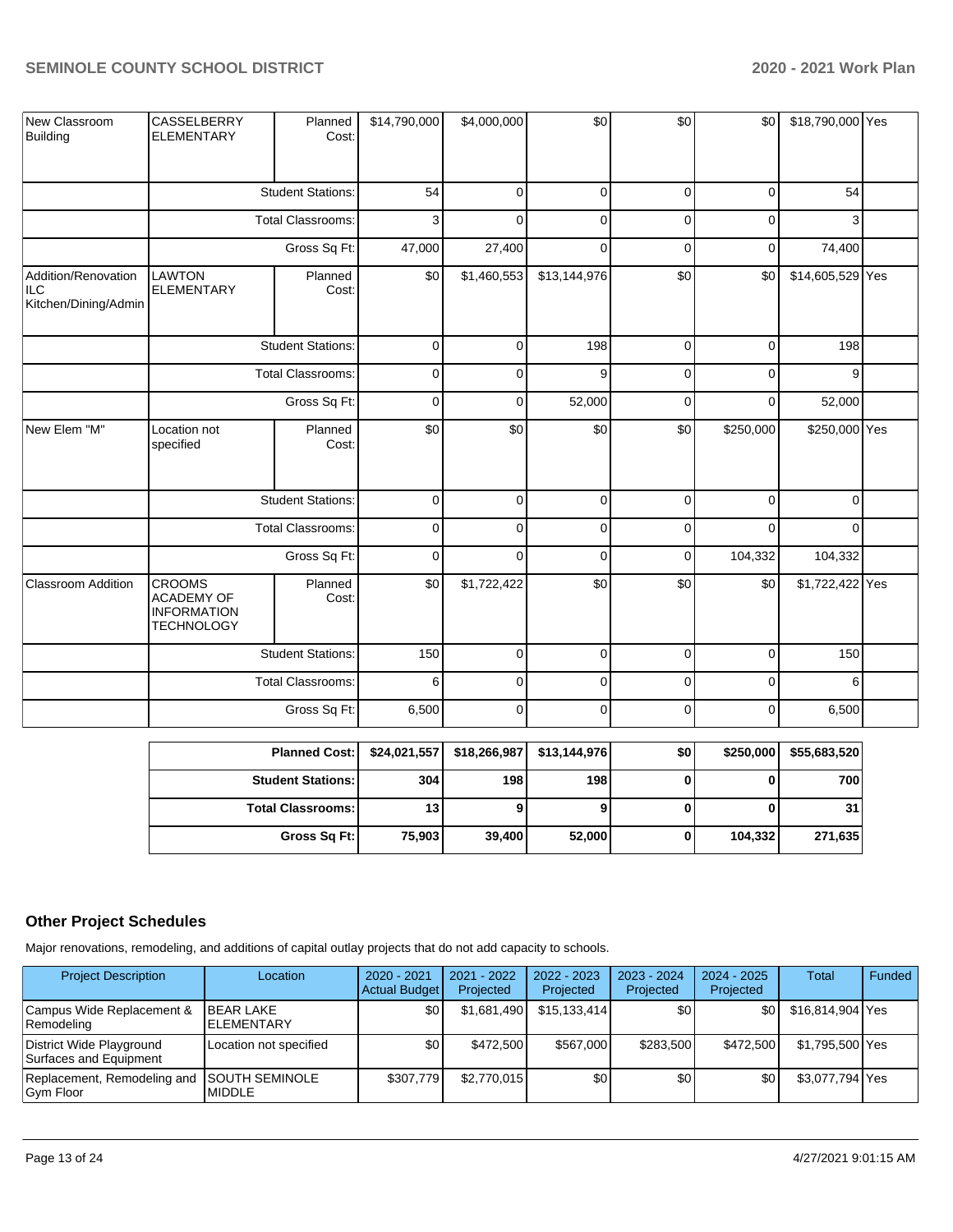|                                                        |                                             | \$48,037,537 | \$7,197,467 | \$30,542,554 | \$27,037,739 | \$40,806,580 | \$153,621,877    |  |
|--------------------------------------------------------|---------------------------------------------|--------------|-------------|--------------|--------------|--------------|------------------|--|
| Miscellaneous (Prior Year<br>carryover appropriations) | Location not specified                      | \$39,418,758 | \$0         | \$0          | \$0          | \$0          | \$39,418,758 Yes |  |
| <b>Roofing Projects</b>                                | Location not specified                      | \$2,000,000  | \$0         | \$0          | \$0          | \$0          | \$2,000,000 Yes  |  |
| Replace 1959 buildings 2-6<br>Remodel buildings 1 & 7  | <b>LAKE MARY</b><br><b>ELEMENTARY</b>       | \$0          | \$0         | \$0          | \$1,677,612  | \$15,098,513 | \$16,776,125 Yes |  |
| Remodel Buildings 2, 3, 5, 7, 9,<br>10 & 11            | <b>MILWEE MIDDLE</b>                        | \$0          | \$0         | \$0          | \$0          | \$2,835,075  | \$2,835,075 Yes  |  |
| Remodel/Roofing/HVAC                                   | <b>ENGLISH ESTATES</b><br><b>ELEMENTARY</b> | \$0          | \$0         | \$916,649    | \$8,249,836  | \$0          | \$9,166,485 Yes  |  |
| Remodel 1988 Buildings 2, 4 &<br>5                     | <b>EASTBROOK</b><br><b>ELEMENTARY</b>       | \$0          | \$0         | \$0          | \$821,464    | \$7,393,173  | \$8,214,637 Yes  |  |
| Remodel 1982 Building 2 and<br>1988 Buildings 3 & 4    | <b>ALTAMONTE</b><br><b>ELEMENTARY</b>       | \$0          | \$0         | \$848,930    | \$7,640,366  | \$0          | \$8,489,296 Yes  |  |
| Remodel 1982 Building 1                                | <b>KEETH ELEMENTARY</b>                     | \$375,000    | \$0         | \$0          | \$1,656,369  | \$14,907,319 | \$16,938,688 Yes |  |
| 25th Place Refurbishment                               | Location not specified                      | \$100,000    | \$0         | \$0          | \$0          | \$0          | \$100,000 Yes    |  |
| Contingency and Project<br>Reserves (2019-2020)        | Location not specified                      | \$4,000,000  | \$0         | \$0          | \$0          | \$0          | \$4,000,000 Yes  |  |
| <b>Stadium Structures</b>                              | Location not specified                      | \$150,000    | \$150,000   | \$100,000    | \$100,000    | \$100,000    | \$600,000 Yes    |  |
| <b>Bus Lift Replacement</b>                            | <b>TRANSPORTATION</b>                       | \$0          | \$260,000   | \$0          | \$260,000    | \$0          | \$520,000 Yes    |  |
| Remodel 1988 Buildings 3,5,6<br>& 7                    | <b>WINTER SPRINGS</b><br><b>ELEMENTARY</b>  | \$0          | \$0         | \$705,399    | \$6,348,592  | \$0          | \$7,053,991 Yes  |  |
| Remodeling/Renovations                                 | <b>LAKE HOWELL SENIOR</b><br><b>HIGH</b>    | \$0          | \$1,363,462 | \$12,271,162 | \$0          | \$0          | \$13,634,624 Yes |  |
| Driveway and Field Project                             | <b>OVIEDO SENIOR HIGH</b>                   | \$0          | \$500,000   | \$0          | \$0          | \$0          | \$500,000 Yes    |  |
| <b>HVAC Improvements</b>                               | <b>STENSTROM</b><br><b>ELEMENTARY</b>       | \$1,686,000  | \$0         | \$0          | \$0          | \$0          | \$1,686,000 Yes  |  |

### **Additional Project Schedules**

Any projects that are not identified in the last approved educational plant survey.

Nothing reported for this section.

### **Non Funded Growth Management Project Schedules**

Schedule indicating which projects, due to planned development, that CANNOT be funded from current revenues projected over the next five years.

Nothing reported for this section.

# **Tracking**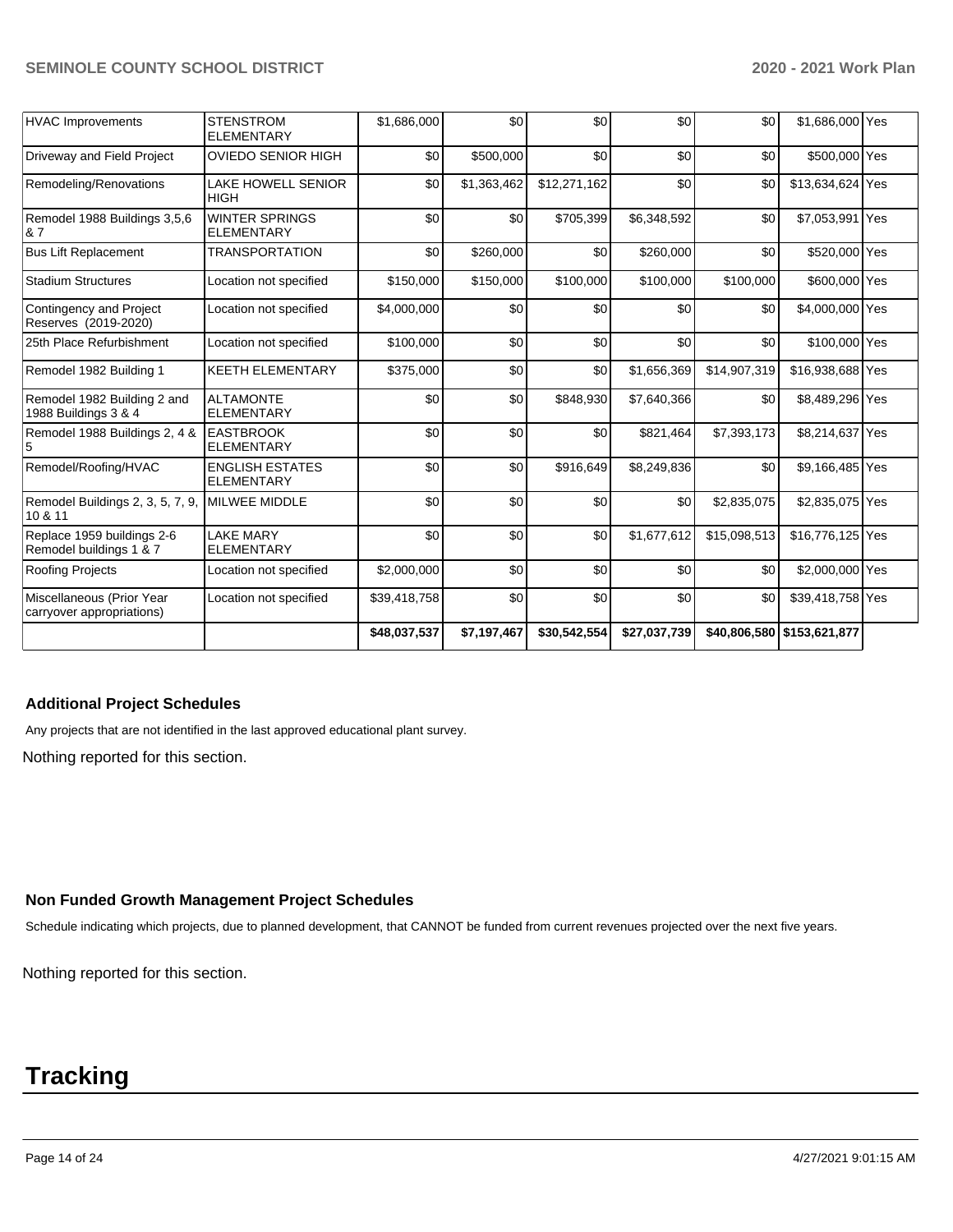## **Capacity Tracking**

| Location                                                            | $2020 -$<br>2021 Satis.<br>Stu. Sta. | Actual<br>$2020 -$<br><b>2021 FISH</b><br>Capacity | Actual<br>$2019 -$<br>2020<br><b>COFTE</b> | # Class<br><b>Rooms</b> | Actual<br>Average<br>$2020 -$<br>2021 Class<br><b>Size</b> | Actual<br>$2020 -$<br>2021<br><b>Utilization</b> | <b>New</b><br>Stu.<br>Capacity | <b>New</b><br>Rooms to<br>be<br>Added/Re<br>moved | Projected<br>$2024 -$<br>2025<br><b>COFTE</b> | Projected<br>$2024 -$<br>2025<br><b>Utilization</b> | Projected<br>$2024 -$<br>2025 Class<br><b>Size</b> |
|---------------------------------------------------------------------|--------------------------------------|----------------------------------------------------|--------------------------------------------|-------------------------|------------------------------------------------------------|--------------------------------------------------|--------------------------------|---------------------------------------------------|-----------------------------------------------|-----------------------------------------------------|----------------------------------------------------|
| <b>IDYLLWILDE</b><br><b>ELEMENTARY</b>                              | 937                                  | 937                                                | 794                                        | 50                      | 16                                                         | 85.00 %                                          | $\Omega$                       | $\Omega$                                          | 834                                           | 89.00 %                                             | 17                                                 |
| <b>EASTBROOK</b><br><b>ELEMENTARY</b>                               | 848                                  | 848                                                | 761                                        | 47                      | 16                                                         | 90.00 %                                          | $\Omega$                       | $\Omega$                                          | 797                                           | 94.00 %                                             | 17                                                 |
| <b>TUSKAWILLA MIDDLE</b>                                            | 1,389                                | 1,250                                              | 1,141                                      | 61                      | 19                                                         | 91.00%                                           | $\mathbf 0$                    | $\Omega$                                          | 1,124                                         | 90.00 %                                             | 18                                                 |
| <b>LAKE HOWELL SENIOR</b><br><b>HIGH</b>                            | 2,472                                | 2,348                                              | 2,129                                      | 102                     | 21                                                         | 91.00%                                           | 0                              | $\mathbf 0$                                       | 2,168                                         | 92.00%                                              | 21                                                 |
| <b>ALTAMONTE</b><br><b>ELEMENTARY</b>                               | 941                                  | 941                                                | 632                                        | 50                      | 13                                                         | 67.00 %                                          | $\Omega$                       | $\mathbf 0$                                       | 675                                           | 72.00 %                                             | 14                                                 |
| <b>SABAL POINT</b><br><b>ELEMENTARY</b>                             | 974                                  | 974                                                | 919                                        | 53                      | 17                                                         | 94.00%                                           | $\Omega$                       | $\Omega$                                          | 968                                           | 99.00 %                                             | 18                                                 |
| <b>FOREST CITY</b><br><b>ELEMENTARY</b>                             | 997                                  | 997                                                | 836                                        | 54                      | 15                                                         | 84.00 %                                          | 0                              | $\mathbf 0$                                       | 886                                           | 89.00 %                                             | 16                                                 |
| <b>RED BUG ELEMENTARY</b>                                           | 908                                  | 908                                                | 797                                        | 48                      | 17                                                         | 88.00 %                                          | $\Omega$                       | $\mathbf 0$                                       | 838                                           | 92.00 %                                             | 17                                                 |
| RAINBOW ELEMENTARY                                                  | 726                                  | 726                                                | 782                                        | 41                      | 19                                                         | 108.00%                                          | $\Omega$                       | $\Omega$                                          | 830                                           | 114.00%                                             | 20                                                 |
| <b>WINTER SPRINGS</b><br><b>ELEMENTARY</b>                          | 721                                  | 721                                                | 624                                        | 39                      | 16                                                         | 87.00 %                                          | $\Omega$                       | $\mathbf 0$                                       | 670                                           | 93.00 %                                             | 17                                                 |
| <b>SPRING LAKE</b><br><b>ELEMENTARY</b>                             | 837                                  | 837                                                | 664                                        | 45                      | 15                                                         | 79.00 %                                          | $\Omega$                       | $\Omega$                                          | 715                                           | 85.00 %                                             | 16                                                 |
| <b>OVIEDO SENIOR HIGH</b>                                           | 2,978                                | 2,829                                              | 2,202                                      | 121                     | 18                                                         | 78.00 %                                          | $\Omega$                       | $\mathbf 0$                                       | 2,322                                         | 82.00 %                                             | 19                                                 |
| <b>LYMAN SENIOR HIGH</b>                                            | 2,687                                | 2,552                                              | 2,082                                      | 111                     | 19                                                         | 82.00 %                                          | 100                            | $\overline{4}$                                    | 2,124                                         | 80.00 %                                             | 18                                                 |
| <b>LAKE BRANTLEY</b><br><b>SENIOR HIGH</b>                          | 3,134                                | 2,977                                              | 2,463                                      | 129                     | 19                                                         | 83.00 %                                          | 0                              | $\Omega$                                          | 2,543                                         | 85.00 %                                             | 20                                                 |
| <b>CASSELBERRY</b><br><b>ELEMENTARY</b>                             | 1,008                                | 1,008                                              | 670                                        | 54                      | 12                                                         | 66.00 %                                          | 54                             | 3                                                 | 753                                           | 71.00 %                                             | 13                                                 |
| <b>WILSON ELEMENTARY</b>                                            | 1,047                                | 1,047                                              | 939                                        | 57                      | 16                                                         | 90.00 %                                          | $\Omega$                       | $\Omega$                                          | 984                                           | 94.00 %                                             | 17                                                 |
| <b>CROOMS ACADEMY OF</b><br><b>INFORMATION</b><br><b>TECHNOLOGY</b> | 954                                  | 810                                                | 534                                        | 38                      | 14                                                         | 66.00 %                                          | 150                            | 6                                                 | 657                                           | 68.00 %                                             | 15                                                 |
| <b>GOLDSBORO</b><br><b>ELEMENTARY</b>                               | 1,102                                | 1,102                                              | 855                                        | 56                      | 15                                                         | 78.00 %                                          | $\mathbf 0$                    | $\Omega$                                          | 907                                           | 82.00 %                                             | 16                                                 |
| <b>JACKSON HEIGHTS</b><br>MIDDLE                                    | 1,632                                | 1,468                                              | 1,374                                      | 68                      | 20                                                         | 94.00 %                                          | $\Omega$                       | $\Omega$                                          | 1,373                                         | 94.00 %                                             | 20                                                 |
| MIDWAY ELEMENTARY<br>(OLD)                                          | 202                                  | 0                                                  | 0                                          | 12                      | 0                                                          | 0.00%                                            | 0                              | $\Omega$                                          | 0                                             | 0.00%                                               | $\mathbf 0$                                        |
| MILWEE MIDDLE                                                       | 1,497                                | 1,347                                              | 1,425                                      | 65                      | 22                                                         | 106.00%                                          | $\overline{0}$                 | $\mathbf 0$                                       | 1,440                                         | 107.00%                                             | 22                                                 |
| LAWTON ELEMENTARY                                                   | 811                                  | 811                                                | 813                                        | 46                      | 18                                                         | 100.00%                                          | 0                              | $\mathbf 0$                                       | 876                                           | 108.00%                                             | 19                                                 |
| <b>PINE CREST</b><br>ELEMENTARY                                     | 1,082                                | 1,082                                              | 685                                        | 58                      | 12                                                         | 63.00 %                                          | 0                              | $\mathbf 0$                                       | 720                                           | 67.00 %                                             | 12                                                 |
| <b>SANFORD MIDDLE</b>                                               | 1,806                                | 1,625                                              | 1,506                                      | 75                      | 20                                                         | 93.00 %                                          | $\mathbf 0$                    | $\overline{0}$                                    | 1,503                                         | 92.00 %                                             | 20                                                 |
| <b>SEMINOLE SENIOR</b><br> HIGH                                     | 5,124                                | 4,867                                              | 3,839                                      | 210                     | 18                                                         | 79.00 %                                          | 0                              | $\mathbf 0$                                       | 3,914                                         | 80.00%                                              | 19                                                 |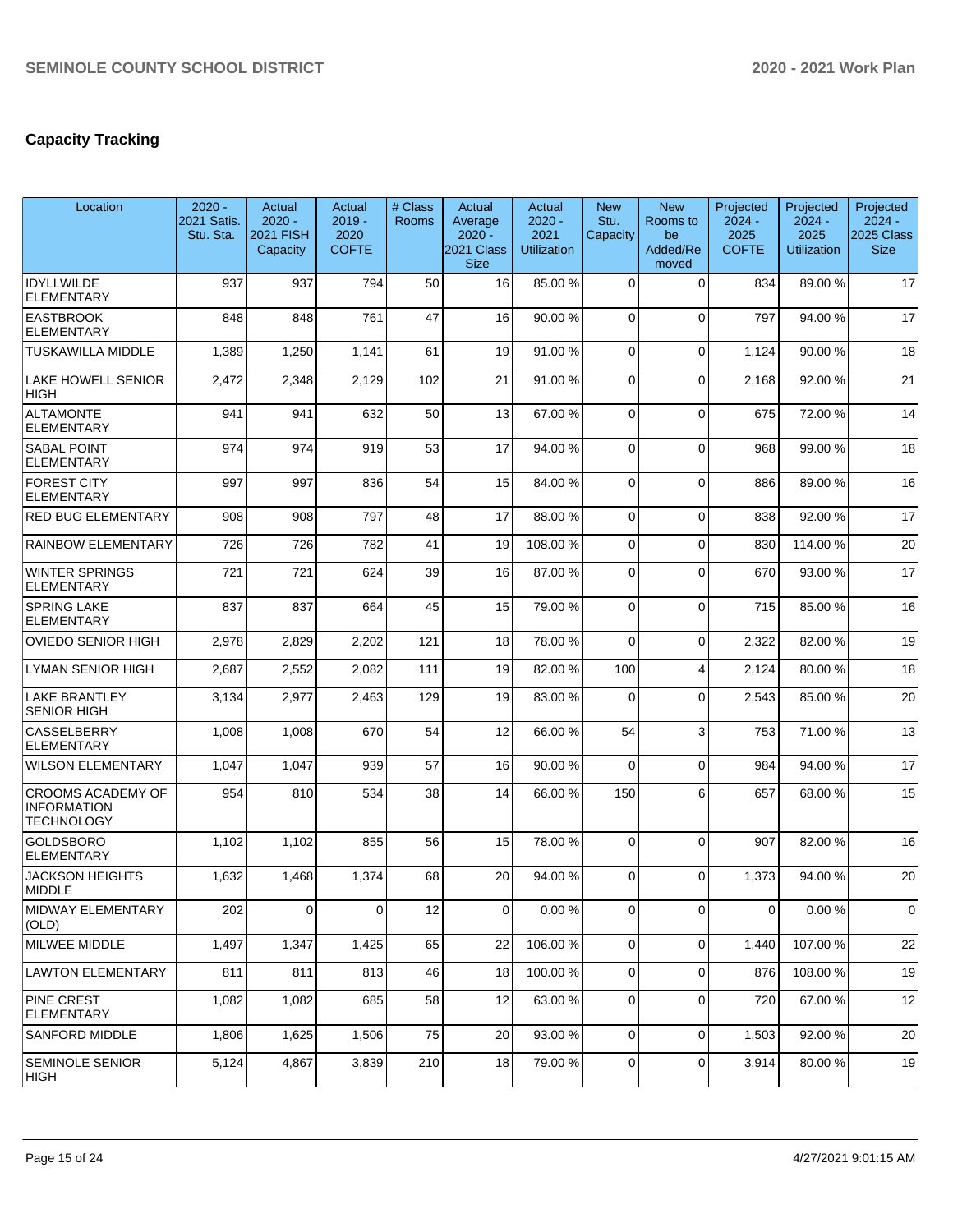| <b>SOUTH SEMINOLE</b><br>MIDDLE             | 1,393 | 1,253 | 1,081 | 63  | 17             | 86.00 % | $\Omega$       | $\mathbf 0$    | 1,090 | 87.00 % | 17             |
|---------------------------------------------|-------|-------|-------|-----|----------------|---------|----------------|----------------|-------|---------|----------------|
| <b>BEAR LAKE</b><br><b>ELEMENTARY</b>       | 1,147 | 1,147 | 1,005 | 59  | 17             | 88.00 % | $\Omega$       | $\Omega$       | 1,078 | 94.00 % | 18             |
| <b>ENGLISH ESTATES</b><br><b>ELEMENTARY</b> | 839   | 839   | 764   | 48  | 16             | 91.00%  | 0              | $\mathbf 0$    | 790   | 94.00 % | 16             |
| <b>GENEVA ELEMENTARY</b>                    | 656   | 656   | 581   | 34  | 17             | 89.00 % | $\Omega$       | $\mathbf 0$    | 612   | 93.00 % | 18             |
| <b>LAKE MARY SENIOR</b><br><b>HIGH</b>      | 3,103 | 2,947 | 2,616 | 130 | 20             | 89.00 % | $\Omega$       | $\mathbf 0$    | 2,714 | 92.00 % | 21             |
| LAKE MARY<br><b>ELEMENTARY</b>              | 1,064 | 1,064 | 908   | 56  | 16             | 85.00 % | $\mathbf 0$    | $\mathbf 0$    | 1,002 | 94.00 % | 18             |
| <b>LONGWOOD</b><br><b>ELEMENTARY</b>        | 617   | 617   | 566   | 34  | 17             | 92.00 % | 0              | $\mathbf 0$    | 602   | 98.00 % | 18             |
| <b>CRYSTAL LAKE</b><br><b>ELEMENTARY</b>    | 879   | 879   | 757   | 47  | 16             | 86.00 % | $\Omega$       | $\mathbf 0$    | 803   | 91.00 % | 17             |
| MIDWAY ELEMENTARY<br>(NEW)                  | 1,106 | 1,106 | 855   | 58  | 15             | 77.00 % | $\mathbf 0$    | $\mathbf 0$    | 908   | 82.00 % | 16             |
| JOURNEYS ACADEMY                            | 440   | 396   | 95    | 20  | 5 <sup>1</sup> | 24.00 % | 0              | $\mathbf 0$    | 53    | 13.00 % | $\mathbf{3}$   |
| <b>ENDEAVOR SCHOOL</b>                      | 252   | 252   | 60    | 22  | $\mathbf{3}$   | 24.00 % | 0              | $\mathbf 0$    | 51    | 20.00 % | $\overline{2}$ |
| MILLENNIUM MIDDLE<br><b>SCHOOL</b>          | 1,937 | 1,743 | 1,489 | 81  | 18             | 85.00 % | $\mathbf 0$    | $\mathbf 0$    | 1,470 | 84.00 % | 18             |
| <b>HAMILTON</b><br><b>ELEMENTARY</b>        | 794   | 794   | 693   | 43  | 16             | 87.00 % | $\Omega$       | $\mathbf 0$    | 734   | 92.00 % | 17             |
| <b>HAGERTY HIGH</b><br><b>SCHOOL</b>        | 2,799 | 2,659 | 2,139 | 112 | 19             | 80.00%  | $\mathbf 0$    | $\mathbf 0$    | 2,277 | 86.00 % | 20             |
| <b>BENTLEY ELEMENTARY</b>                   | 1,019 | 1,019 | 943   | 55  | 17             | 93.00 % | 0              | $\mathbf 0$    | 1,010 | 99.00 % | 18             |
| <b>LAYER ELEMENTARY</b><br><b>SCHOOL</b>    | 714   | 714   | 508   | 40  | 13             | 71.00 % | 0              | $\mathbf 0$    | 539   | 75.00 % | 13             |
| <b>WALKER ELEMENTARY</b><br><b>SCHOOL</b>   | 925   | 925   | 743   | 48  | 15             | 80.00 % | $\Omega$       | $\mathbf 0$    | 777   | 84.00 % | 16             |
| <b>IMARKHAM WOODS</b><br><b>MIDDLE</b>      | 1,400 | 1,260 | 1,080 | 61  | 18             | 86.00 % | $\Omega$       | $\Omega$       | 1,095 | 87.00 % | 18             |
| <b>CHILES MIDDLE</b><br><b>SCHOOL</b>       | 1,481 | 1,332 | 1,341 | 65  | 21             | 101.00% | 0              | $\mathbf 0$    | 1,315 | 99.00 % | 20             |
| <b>TEAGUE MIDDLE</b>                        | 1,788 | 1,609 | 1,328 | 75  | 18             | 83.00 % | $\Omega$       | $\mathbf 0$    | 1,310 | 81.00%  | 17             |
| <b>WINTER SPRINGS</b><br><b>SENIOR HIGH</b> | 2,609 | 2,478 | 1,846 | 109 | 17             | 74.00 % | $\Omega$       | $\Omega$       | 1,859 | 75.00 % | 17             |
| <b>HIGHLANDS</b><br><b>ELEMENTARY</b>       | 668   | 668   | 601   | 38  | 16             | 90.00 % | $\overline{0}$ | $\overline{0}$ | 637   | 95.00 % | $17\,$         |
| CARILLON<br>ELEMENTARY                      | 1,044 | 1,044 | 1,007 | 56  | 18             | 96.00 % | $\mathbf 0$    | $\mathbf 0$    | 1,057 | 101.00% | 19             |
| <b>WICKLOW</b><br>ELEMENTARY                | 843   | 843   | 741   | 46  | 16             | 88.00 % | $\mathbf 0$    | $\mathbf 0$    | 780   | 93.00%  | 17             |
| EVANS ELEMENTARY                            | 980   | 980   | 899   | 50  | 18             | 92.00 % | $\mathbf 0$    | $\mathbf 0$    | 964   | 98.00 % | 19             |
| GREENWOOD LAKES<br>MIDDLE                   | 1,407 | 1,266 | 961   | 60  | 16             | 76.00 % | $\mathbf 0$    | $\mathbf 0$    | 974   | 77.00 % | 16             |
| STENSTROM<br><b>ELEMENTARY</b>              | 1,005 | 1,005 | 654   | 52  | 13             | 65.00 % | $\mathbf 0$    | $\mathbf 0$    | 693   | 69.00 % | 13             |
| <b>HEATHROW</b><br>ELEMENTARY               | 923   | 923   | 826   | 50  | 17             | 90.00%  | $\mathbf 0$    | $\mathbf 0$    | 862   | 93.00 % | 17             |
| PARTIN ELEMENTARY                           | 761   | 761   | 680   | 42  | 16             | 89.00 % | $\mathbf 0$    | $\mathbf 0$    | 717   | 94.00 % | 17             |
| INDIAN TRAILS MIDDLE                        | 1,560 | 1,404 | 1,249 | 65  | 19             | 89.00 % | $\overline{0}$ | 0              | 1,276 | 91.00 % | 20             |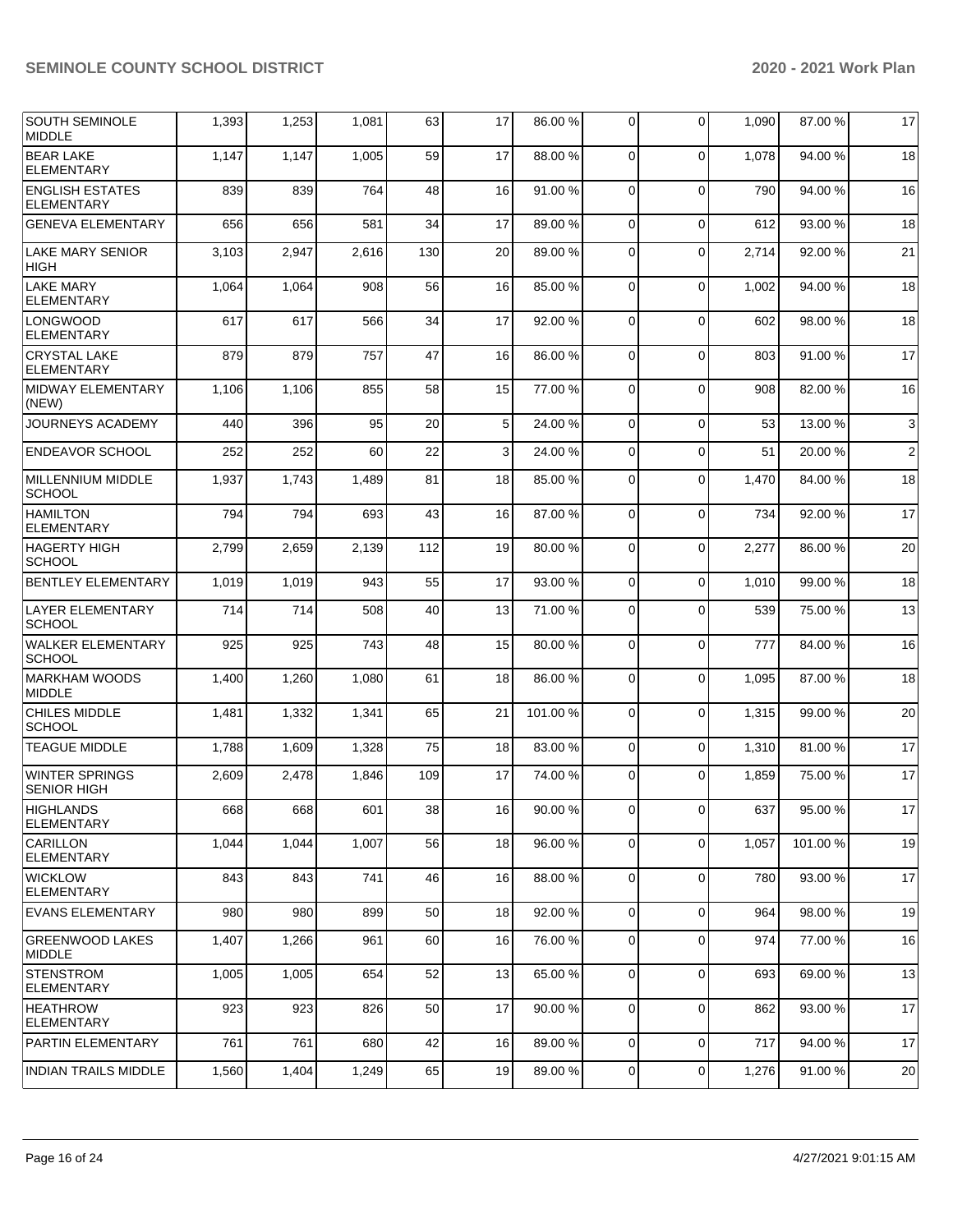| <b>EARLY LEARNING</b><br><b>ICENTER</b>     | 208    | 208    | 78     | 12              | $6 \mid$        | 37.00 % |     |    | 0      | 0.00%    | 0  |
|---------------------------------------------|--------|--------|--------|-----------------|-----------------|---------|-----|----|--------|----------|----|
| WOODLANDS<br><b>IELEMENTARY</b>             | 930    | 930    | 809    | 50              | 16 <sup>1</sup> | 87.00 % |     |    | 838    | 90.00%   | 17 |
| llake Orienta<br><b>IELEMENTARY</b>         | 798    | 798    | 681    | 45              | 15 <sup>1</sup> | 85.00 % |     |    | 744 l  | 93.00 %  | 17 |
| <b>ISTERLING PARK</b><br><b>IELEMENTARY</b> | 962    | 962    | 846    | 51              | 17 <sub>l</sub> | 88.00 % |     |    | 880    | 91.00 %  | 17 |
| <b>ROCK LAKE MIDDLE</b>                     | 1.260  | 1.134  | 1,040  | 53              | <b>20</b>       | 92.00 % |     |    | 1.009  | 89.00 %  | 19 |
| lWEKIVA ELEMENTARY                          | 864    | 864    | 815    | 46              | 18 <sup>1</sup> | 94.00 % |     |    | 870    | 101.00 % | 19 |
| <b>KEETH ELEMENTARY</b>                     | 721    | 721    | 621    | 39 <sup>°</sup> | 16              | 86.00 % |     |    | 665    | 92.00 %  | 17 |
|                                             | 78,710 | 75,212 | 63,366 | 3,705           | 17              | 84.25 % | 304 | 13 | 65,676 | 86.97 %  | 18 |

The COFTE Projected Total (65,676) for 2024 - 2025 must match the Official Forecasted COFTE Total (65,676 ) for 2024 - 2025 before this section can be completed. In the event that the COFTE Projected Total does not match the Official forecasted COFTE, then the Balanced Projected COFTE Table should be used to balance COFTE.

| Projected COFTE for 2024 - 2025 |        |  |  |  |  |  |  |
|---------------------------------|--------|--|--|--|--|--|--|
| Elementary (PK-3)               | 20,226 |  |  |  |  |  |  |
| Middle (4-8)                    | 24,819 |  |  |  |  |  |  |
| High (9-12)                     | 20,631 |  |  |  |  |  |  |
|                                 | 65,676 |  |  |  |  |  |  |

| <b>Grade Level Type</b> | <b>Balanced Projected</b><br>COFTE for 2024 - 2025 |
|-------------------------|----------------------------------------------------|
| Elementary (PK-3)       |                                                    |
| Middle $(4-8)$          |                                                    |
| High (9-12)             |                                                    |
|                         | 65,676                                             |

### **Relocatable Replacement**

Number of relocatable classrooms clearly identified and scheduled for replacement in the school board adopted financially feasible 5-year district work program.

| _ocation                          | 2021<br>$2020 -$ | $-2022$<br>2021 | $1 - 2023$<br>2022 | $2023 - 2024$ | $2024 - 2025$ | Year 5 Total |
|-----------------------------------|------------------|-----------------|--------------------|---------------|---------------|--------------|
| Total Relocatable Replacements: I |                  |                 |                    |               |               | 0            |

### **Charter Schools Tracking**

Information regarding the use of charter schools.

| Location-Type                                     | # Relocatable<br>units or<br>permanent<br>classrooms | Owner             | Year Started or<br>Scheduled | <b>Student</b><br><b>Stations</b> | <b>Students</b><br>Enrolled | Years in<br>Contract | <b>Total Charter</b><br><b>Students</b><br>projected for<br>2024 - 2025 |
|---------------------------------------------------|------------------------------------------------------|-------------------|------------------------------|-----------------------------------|-----------------------------|----------------------|-------------------------------------------------------------------------|
| Choices In Learning                               |                                                      | 20 <b>PRIVATE</b> | 2002                         | 670                               | 690                         | 15 I                 | 690                                                                     |
| UCP (Pre-K Only)                                  |                                                      | 10 PRIVATE        | 2003                         | $1101$                            | 86                          | 14                   | 86                                                                      |
| Galileo School for Gifted Learning<br>(Riverbend) |                                                      | 32 PRIVATE        | 2011                         | 656                               | 589                         |                      | 600                                                                     |
| Seminole Science                                  |                                                      | 21 PRIVATE        | 2015                         | 525                               | 506                         |                      | 506                                                                     |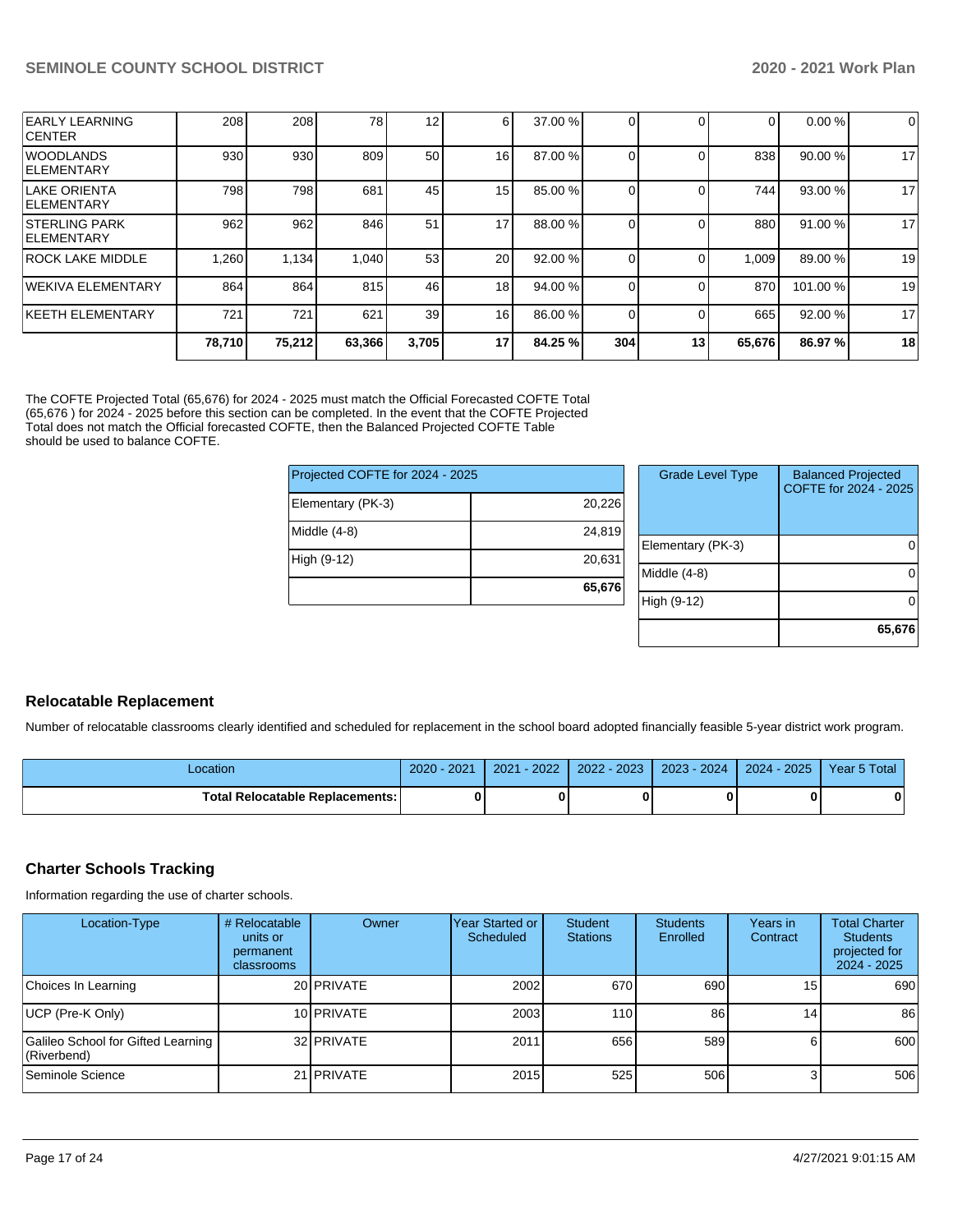| Galileo School for Gifted Learning<br>(Skyway) |     | 38 PRIVATE | 2020 | 764   | 588   | 600   |
|------------------------------------------------|-----|------------|------|-------|-------|-------|
|                                                | 121 |            |      | 2,725 | 2,459 | 2,482 |

### **Special Purpose Classrooms Tracking**

The number of classrooms that will be used for certain special purposes in the current year, by facility and type of classroom, that the district will, 1), not use for educational purposes, and 2), the co-teaching classrooms that are not open plan classrooms and will be used for educational purposes.

| School | <b>School Type</b>                   | # of Elementary<br>K-3 Classrooms | # of Middle 4-8<br><b>Classrooms</b>             | # of High $9-12$<br><b>Classrooms</b> | # of $ESE$<br><b>Classrooms</b> | # of Combo<br><b>Classrooms</b> | Total<br><b>Classrooms</b> |
|--------|--------------------------------------|-----------------------------------|--------------------------------------------------|---------------------------------------|---------------------------------|---------------------------------|----------------------------|
|        | Total Educational Classrooms: I      |                                   |                                                  |                                       |                                 |                                 | 0                          |
|        |                                      |                                   |                                                  |                                       |                                 |                                 |                            |
| School | School Type                          | # of Elementary<br>K-3 Classrooms | $\parallel$ # of Middle 4-8<br><b>Classrooms</b> | $#$ of High 9-12<br><b>Classrooms</b> | # of $ESE$<br>Classrooms        | # of Combo<br><b>Classrooms</b> | Total<br><b>Classrooms</b> |
|        | <b>Total Co-Teaching Classrooms:</b> |                                   |                                                  |                                       |                                 |                                 | 0                          |

### **Infrastructure Tracking**

**Necessary offsite infrastructure requirements resulting from expansions or new schools. This section should include infrastructure information related to capacity project schedules and other project schedules (Section 4).** 

none planned

**Proposed location of planned facilities, whether those locations are consistent with the comprehensive plans of all affected local governments, and recommendations for infrastructure and other improvements to land adjacent to existing facilities. Provisions of 1013.33(12), (13) and (14) and 1013.36 must be addressed for new facilities planned within the 1st three years of the plan (Section 5).** 

none

**Consistent with Comp Plan?** Yes

### **Net New Classrooms**

The number of classrooms, by grade level and type of construction, that were added during the last fiscal year.

| List the net new classrooms added in the 2019 - 2020 fiscal year.                                                                                       | year.           |  | Llist the net new classrooms to be added in the 2020 - 2021 fiscal |    |                              |                          |                                                                        |                        |
|---------------------------------------------------------------------------------------------------------------------------------------------------------|-----------------|--|--------------------------------------------------------------------|----|------------------------------|--------------------------|------------------------------------------------------------------------|------------------------|
| "Classrooms" is defined as capacity carrying classrooms that are added to increase<br>capacity to enable the district to meet the Class Size Amendment. |                 |  |                                                                    |    |                              |                          | Totals for fiscal year 2020 - 2021 should match totals in Section 15A. |                        |
| 2019 - 2020 #<br>2019 - 2020 #<br>2019 - 2020 #<br>$2019 - 2020$<br>Location<br><b>Modular</b><br>Relocatable<br>Permanent<br>Total                     |                 |  |                                                                    |    | $2020 - 2021$ #<br>Permanent | 2020 - 2021 #<br>Modular | 2020 - 2021 #<br>Relocatable                                           | $2020 - 2021$<br>Total |
| Elementary (PK-3)                                                                                                                                       | 24              |  |                                                                    | 24 |                              |                          |                                                                        |                        |
| Middle (4-8)                                                                                                                                            |                 |  |                                                                    |    |                              |                          |                                                                        |                        |
| High (9-12)<br>14 <sub>1</sub><br>14.                                                                                                                   |                 |  |                                                                    |    | 10                           |                          |                                                                        | 10 I                   |
|                                                                                                                                                         | 38 <sup>l</sup> |  |                                                                    | 38 | 13                           |                          |                                                                        | 13                     |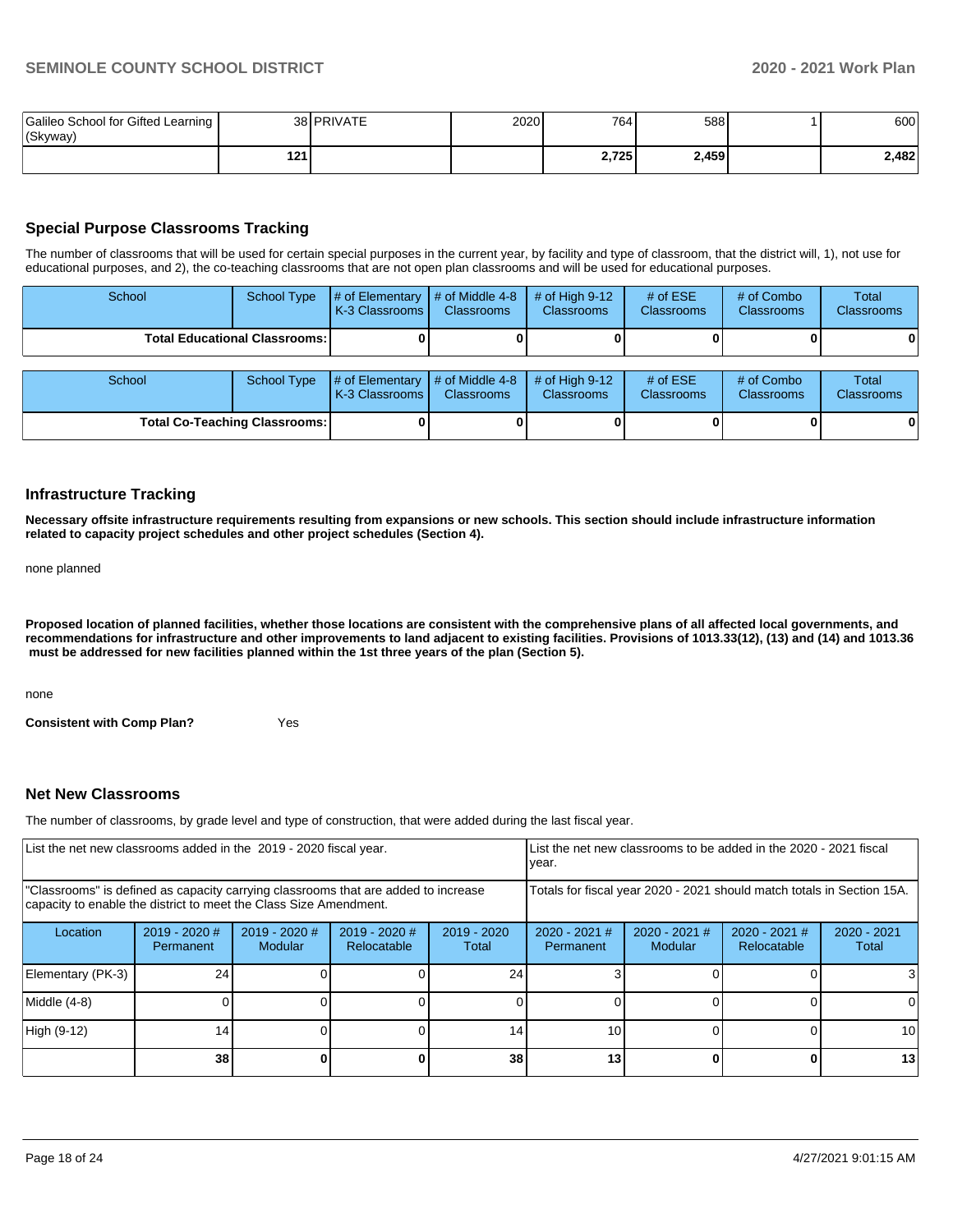### **Relocatable Student Stations**

Number of students that will be educated in relocatable units, by school, in the current year, and the projected number of students for each of the years in the workplan.

| <b>Site</b>                       | 2020 - 2021 | 2021 - 2022 | 2022 - 2023 | 2023 - 2024    | 2024 - 2025 | 5 Year Average |
|-----------------------------------|-------------|-------------|-------------|----------------|-------------|----------------|
| <b>WEKIVA ELEMENTARY</b>          | 0           | 0           | 0           | 0              | 0           | 0              |
| <b>KEETH ELEMENTARY</b>           | 88          | 66          | 66          | 66             | 66          | 70             |
| <b>GREENWOOD LAKES MIDDLE</b>     | 0           | 0           | 0           | 0              | 0           | 0              |
| <b>STENSTROM ELEMENTARY</b>       | 0           | 0           | $\Omega$    | 0              | 0           | $\mathbf 0$    |
| <b>HEATHROW ELEMENTARY</b>        | 110         | 110         | 110         | 110            | 110         | 110            |
| <b>PARTIN ELEMENTARY</b>          | 44          | 22          | 22          | 22             | 22          | 26             |
| <b>INDIAN TRAILS MIDDLE</b>       | 0           | 0           | 0           | 0              | 0           | 0              |
| <b>EARLY LEARNING CENTER</b>      | 18          | 18          | 18          | 18             | 18          | 18             |
| <b>TEAGUE MIDDLE</b>              | 0           | 0           | 0           | 0              | 0           | 0              |
| WINTER SPRINGS SENIOR HIGH        | 0           | 0           | $\Omega$    | 0              | 0           | $\mathbf 0$    |
| HIGHLANDS ELEMENTARY              | 36          | 36          | 36          | 36             | 0           | 29             |
| <b>CARILLON ELEMENTARY</b>        | 0           | 0           | 0           | 0              | 0           | 0              |
| <b>WICKLOW ELEMENTARY</b>         | 0           | 0           | $\Omega$    | 0              | 0           | $\mathbf 0$    |
| <b>EVANS ELEMENTARY</b>           | 22          | 22          | 22          | 22             | 22          | 22             |
| HAGERTY HIGH SCHOOL               | 0           | 0           | 0           | 0              | 0           | 0              |
| SEMINOLE SENIOR HIGH              | 0           | 0           | 0           | 0              | 0           | $\mathbf 0$    |
| MARKHAM WOODS MIDDLE              | 0           | 0           | 0           | 0              | 0           | 0              |
| CHILES MIDDLE SCHOOL              | 0           | 0           | 0           | 0              | 0           | $\mathbf 0$    |
| CRYSTAL LAKE ELEMENTARY           | 0           | 0           | 0           | 0              | 0           | 0              |
| SOUTH SEMINOLE MIDDLE             | 44          | 0           | 0           | 0              | 0           | 9              |
| LAYER ELEMENTARY SCHOOL           | 22          | 22          | 22          | 22             | 22          | 22             |
| WALKER ELEMENTARY SCHOOL          | 0           | 0           | 0           | 0              | 0           | 0              |
| HAMILTON ELEMENTARY               | 0           | 0           | 0           | 0              | 0           | $\mathbf 0$    |
| <b>BEAR LAKE ELEMENTARY</b>       | 0           | 0           | 0           | 0              | 0           | 0              |
| <b>ENGLISH ESTATES ELEMENTARY</b> | 0           | 0           | 0           | 0              | 0           | $\mathbf 0$    |
| <b>GENEVA ELEMENTARY</b>          | 66          | 44          | 22          | 0              | 0           | 26             |
| LAKE MARY SENIOR HIGH             | 150         | 100         | 100         | 100            | 100         | 110            |
| LAKE MARY ELEMENTARY              | 88          | 44          | 44          | 44             | 44          | 53             |
| LONGWOOD ELEMENTARY               | 0           | 0           | 0           | 0              | 0           | $\mathbf 0$    |
| MILWEE MIDDLE                     | 110         | 110         | 110         | 110            | 110         | 110            |
| <b>LAWTON ELEMENTARY</b>          | 0           | 0           | 0           | 0              | 0           | $\mathbf 0$    |
| PINE CREST ELEMENTARY             | $\mathbf 0$ | 0           | 0           | $\overline{0}$ | 0           | 0              |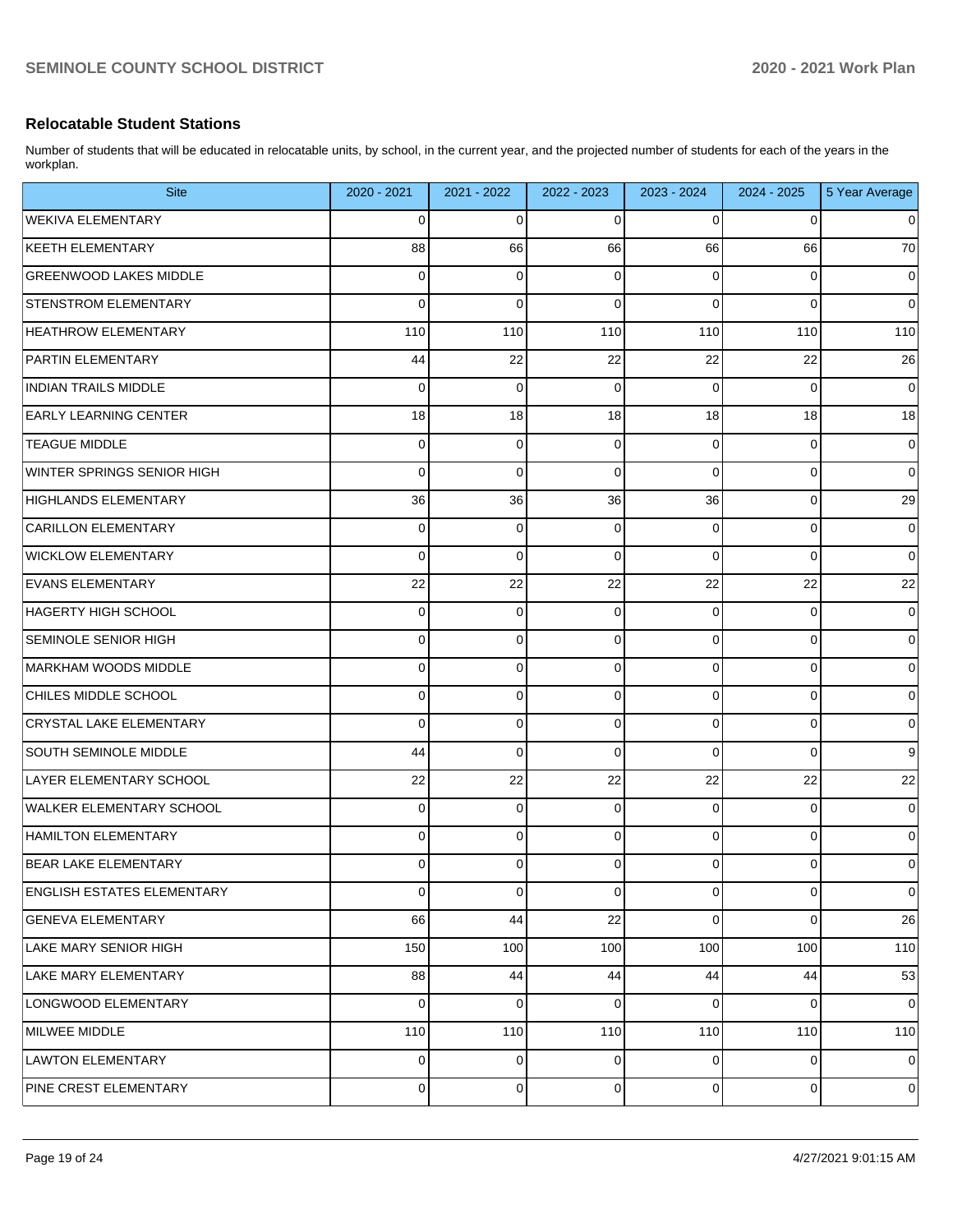| <b>SANFORD MIDDLE</b>                              | 198            | 154         | 154            | 154         | 154            | 163         |
|----------------------------------------------------|----------------|-------------|----------------|-------------|----------------|-------------|
| <b>ALTAMONTE ELEMENTARY</b>                        | 0              | 0           | 0              | 0           | 0              | 0           |
| <b>SABAL POINT ELEMENTARY</b>                      | $\Omega$       | $\Omega$    | $\Omega$       | $\Omega$    | 0              | 0           |
| <b>WOODLANDS ELEMENTARY</b>                        | 66             | 66          | 66             | 66          | 66             | 66          |
| LAKE ORIENTA ELEMENTARY                            | $\mathbf 0$    | 0           | $\mathbf 0$    | $\Omega$    | 0              | 0           |
| MIDWAY ELEMENTARY (NEW)                            | $\mathbf 0$    | 0           | 0              | $\Omega$    | 0              | 0           |
| JOURNEYS ACADEMY                                   | 0              | $\Omega$    | 0              | $\Omega$    | 0              | 0           |
| <b>ENDEAVOR SCHOOL</b>                             | $\mathbf 0$    | 0           | 0              | $\Omega$    | 0              | 0           |
| MILLENNIUM MIDDLE SCHOOL                           | $\Omega$       | 0           | 0              | $\Omega$    | 0              | 0           |
| CASSELBERRY ELEMENTARY                             | 22             | 0           | 0              | $\Omega$    | 0              | 4           |
| <b>WILSON ELEMENTARY</b>                           | 18             | 18          | 18             | 18          | 18             | 18          |
| CROOMS ACADEMY OF INFORMATION<br><b>TECHNOLOGY</b> | $\mathbf 0$    | $\Omega$    | 0              | $\Omega$    | 0              | 0           |
| <b>GOLDSBORO ELEMENTARY</b>                        | $\Omega$       | $\Omega$    | $\Omega$       | $\Omega$    | $\Omega$       | $\mathbf 0$ |
| JACKSON HEIGHTS MIDDLE                             | 88             | 44          | 44             | 44          | 44             | 53          |
| MIDWAY ELEMENTARY (OLD)                            | $\mathbf 0$    | $\Omega$    | $\Omega$       | $\Omega$    | $\Omega$       | 0           |
| <b>RAINBOW ELEMENTARY</b>                          | $\mathbf 0$    | $\Omega$    | $\Omega$       | $\Omega$    | $\Omega$       | 0           |
| WINTER SPRINGS ELEMENTARY                          | $\Omega$       | $\Omega$    | $\Omega$       | $\Omega$    | $\Omega$       | 0           |
| <b>SPRING LAKE ELEMENTARY</b>                      | 44             | 44          | 44             | 44          | 44             | 44          |
| <b>OVIEDO SENIOR HIGH</b>                          | $\mathbf 0$    | 0           | $\Omega$       | $\Omega$    | $\Omega$       | 0           |
| LYMAN SENIOR HIGH                                  | $\Omega$       | $\Omega$    | $\Omega$       | $\Omega$    | $\Omega$       | 0           |
| <b>LAKE BRANTLEY SENIOR HIGH</b>                   | $\Omega$       | $\Omega$    | $\Omega$       | $\Omega$    | $\Omega$       | 0           |
| <b>FOREST CITY ELEMENTARY</b>                      | $\mathbf 0$    | $\Omega$    | $\Omega$       | $\Omega$    | $\Omega$       | 0           |
| <b>RED BUG ELEMENTARY</b>                          | $\Omega$       | $\Omega$    | $\Omega$       | $\Omega$    | $\Omega$       | 0           |
| <b>IDYLLWILDE ELEMENTARY</b>                       | 72             | 54          | 54             | 54          | $\Omega$       | 47          |
| <b>EASTBROOK ELEMENTARY</b>                        | $\mathbf 0$    | 0           | 0              | 0           | 0              | 0           |
| TUSKAWILLA MIDDLE                                  | $\overline{0}$ | 0           | $\overline{0}$ | $\Omega$    | 0              | 0           |
| LAKE HOWELL SENIOR HIGH                            | $\overline{0}$ | $\mathbf 0$ | $\overline{0}$ | $\mathbf 0$ | $\mathbf 0$    | 0           |
| <b>BENTLEY ELEMENTARY</b>                          | $\overline{0}$ | 0           | $\overline{0}$ | $\mathbf 0$ | $\mathbf 0$    | 0           |
| STERLING PARK ELEMENTARY                           | $\overline{0}$ | 0           | $\overline{0}$ | $\mathbf 0$ | $\overline{0}$ | 0           |
| ROCK LAKE MIDDLE                                   | $\overline{0}$ | $\mathbf 0$ | $\overline{0}$ | $\mathbf 0$ | $\mathbf 0$    | 0           |
| Totals for SEMINOLE COUNTY SCHOOL DISTRICT         |                |             |                |             |                |             |
| Total students in relocatables by year.            | 1,306          | 974         | 952            | 930         | 840            | 1,000       |
| Total number of COFTE students projected by year.  | 64,436         | 64,813      | 65,105         | 65,496      | 65,676         | 65,105      |
| Percent in relocatables by year.                   | 2%             | $2\%$       | 1%             | 1%          | $1%$           | 2%          |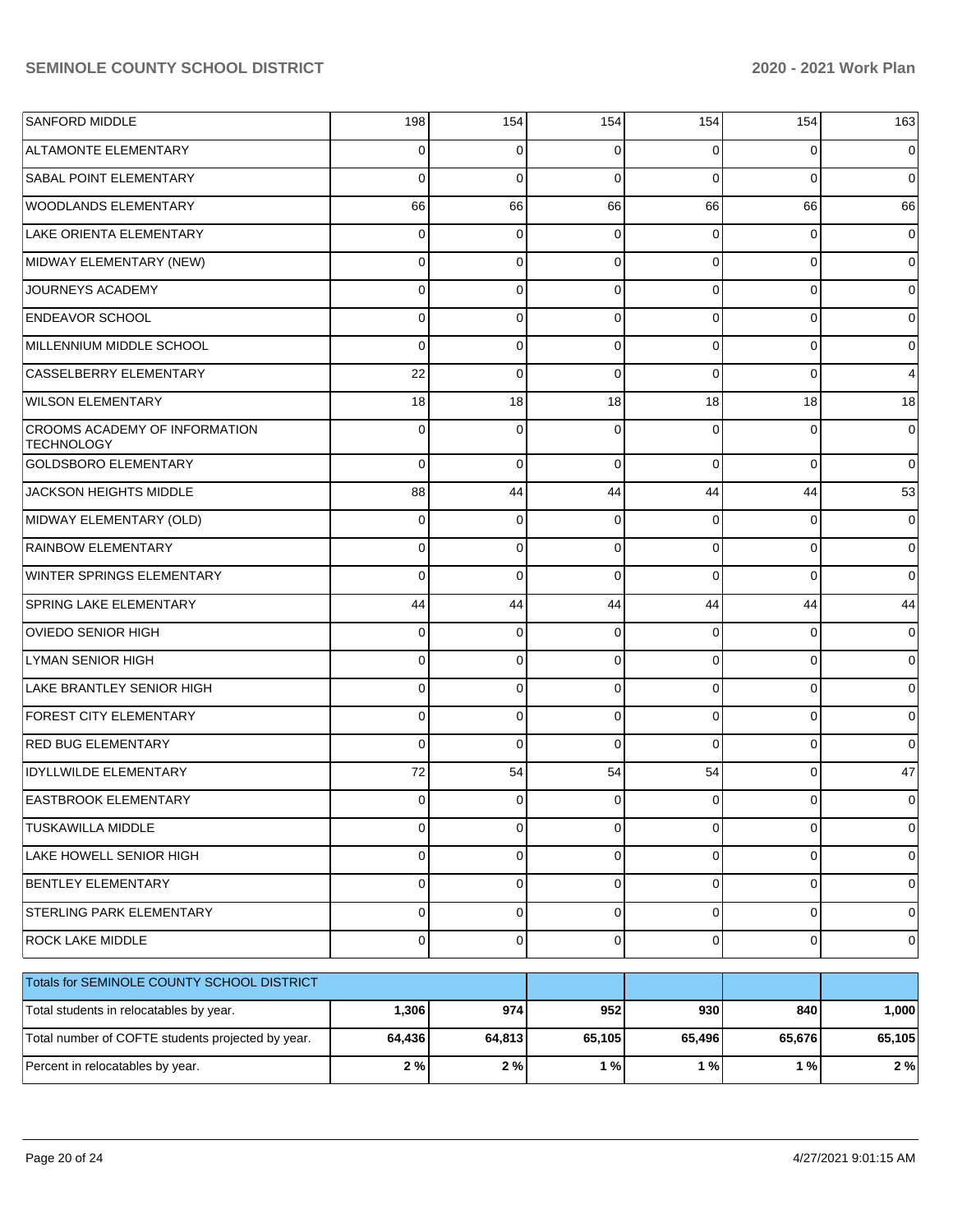### **Leased Facilities Tracking**

Exising leased facilities and plans for the acquisition of leased facilities, including the number of classrooms and student stations, as reported in the educational plant survey, that are planned in that location at the end of the five year workplan.

| Location             | # of Leased<br>Classrooms 2020 -<br>2021 | <b>FISH Student</b><br><b>Stations</b> | Owner             | # of Leased<br>Classrooms 2024 -<br>2025 | <b>FISH Student</b><br><b>Stations</b> |
|----------------------|------------------------------------------|----------------------------------------|-------------------|------------------------------------------|----------------------------------------|
| SANFORD MIDDLE       |                                          |                                        | 44 WS             |                                          | $\Omega$                               |
| HIGHLANDS ELEMENTARY |                                          |                                        | 36 Mobile Modular |                                          | 36                                     |
|                      |                                          | 80                                     |                   |                                          | 36                                     |

### **Failed Standard Relocatable Tracking**

Relocatable units currently reported by school, from FISH, and the number of relocatable units identified as 'Failed Standards'.

Nothing reported for this section.

# **Planning**

#### **Class Size Reduction Planning**

**Plans approved by the school board that reduce the need for permanent student stations such as acceptable school capacity levels, redistricting, busing, year-round schools, charter schools, magnet schools, public-private partnerships, multitrack scheduling, grade level organization, block scheduling, or other alternatives.**

Based on the projected COFTE forecast and capacity reserved through the standing interlocal agreement, no reduction of permanent capacity is planned in the next five years

### **School Closure Planning**

**Plans for the closure of any school, including plans for disposition of the facility or usage of facility space, and anticipated revenues.** 

None expected.

# **Long Range Planning**

### **Ten-Year Maintenance**

District projects and locations regarding the projected need for major renovation, repair, and maintenance projects within the district in years 6-10 beyond the projects plans detailed in the five years covered by the work plan.

Nothing reported for this section.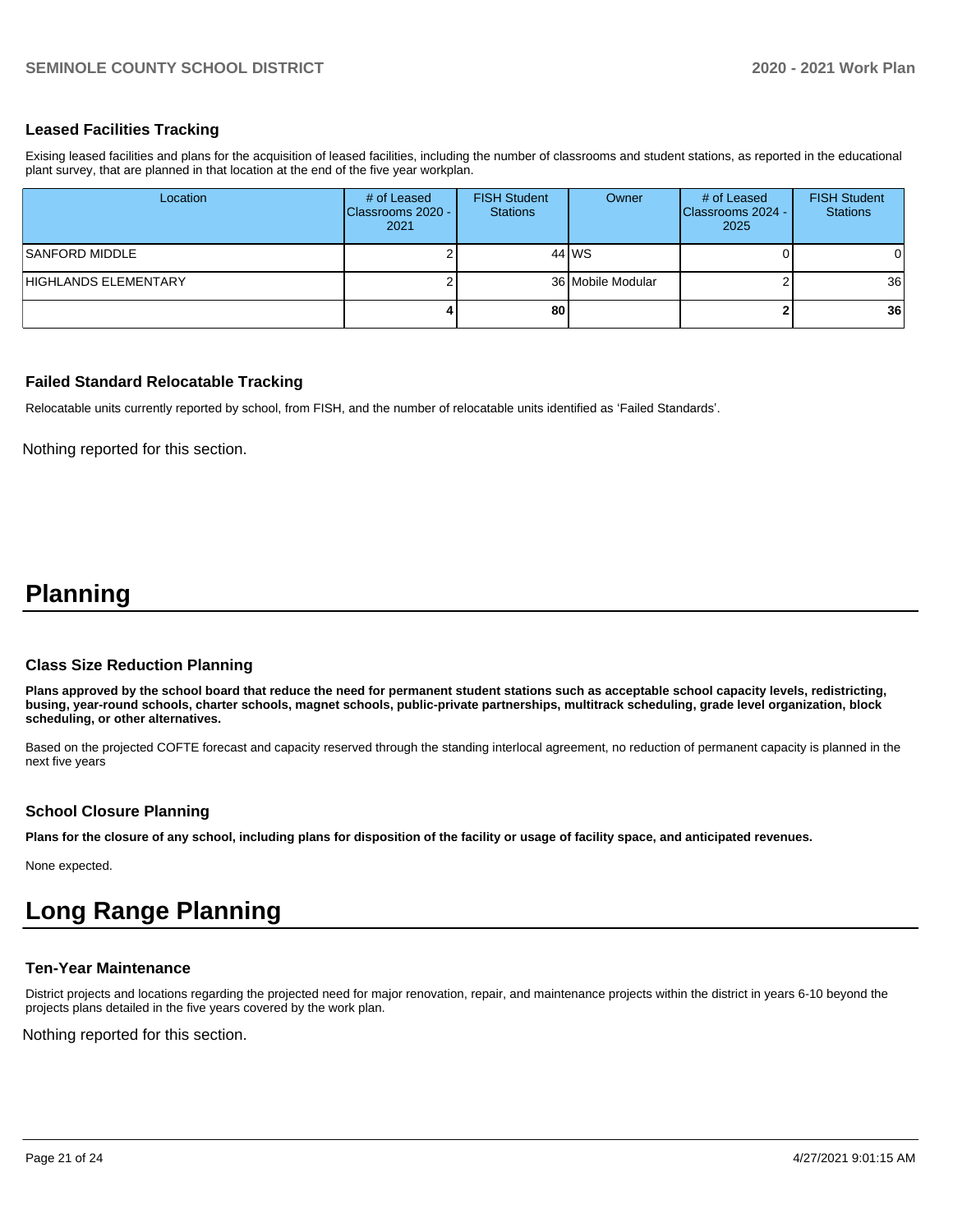### **Ten-Year Capacity**

Schedule of capital outlay projects projected to ensure the availability of satisfactory student stations for the projected student enrollment in K-12 programs for the future 5 years beyond the 5-year district facilities work program.

Nothing reported for this section.

### **Ten-Year Planned Utilization**

Schedule of planned capital outlay projects identifying the standard grade groupings, capacities, and planned utilization rates of future educational facilities of the district for both permanent and relocatable facilities.

| Grade Level Projections         | <b>FISH</b><br><b>Student</b><br><b>Stations</b> | Actual 2019 -<br><b>2020 FISH</b><br>Capacity | Actual<br>$2019 -$<br>2020<br><b>COFTE</b> | Actual 2019 - 2020<br><b>Utilization</b> | Actual 2020 - 2021 / 2029 - 2030 new<br>Student Capacity to be added/removed | Projected 2029<br>2030 COFTE | Projected 2029 -<br>2030 Utilization |
|---------------------------------|--------------------------------------------------|-----------------------------------------------|--------------------------------------------|------------------------------------------|------------------------------------------------------------------------------|------------------------------|--------------------------------------|
| Elementary - District<br>Totals | 33,406                                           | 33,406                                        | 28,347.88                                  | 84.86%                                   |                                                                              | 31,996                       | 95.78%                               |
| Middle - District Totals        | 18.990                                           | 17.087                                        | 15,109.40                                  | 88.42 %                                  |                                                                              | 16.184                       | 94.72%                               |
| High - District Totals          | 25.860                                           | 24.467                                        | 19,848.61                                  | 81.13 %                                  |                                                                              | 20,792                       | 84.98%                               |
| Other - ESE, etc                | 482                                              | 252                                           | 60.30                                      | 23.81 %                                  |                                                                              | 70                           | 27.78%                               |
|                                 | 78.738                                           | 75,212                                        | 63,366.19                                  | 84.25 %                                  |                                                                              | 69,042                       | 91.80%                               |

**Combination schools are included with the middle schools for student stations, capacity, COFTE and utilization purposes because these facilities all have a 90% utilization factor. Use this space to explain or define the grade groupings for combination schools.** 

No comments to report.

### **Ten-Year Infrastructure Planning**

**Proposed Location of Planned New, Remodeled, or New Additions to Facilities in 06 thru 10 out years (Section 28).**

Nothing reported for this section.

Plans for closure of any school, including plans for disposition of the facility or usage of facility space, and anticipated revenues in the 06 thru 10 out **years (Section 29).**

Nothing reported for this section.

### **Twenty-Year Maintenance**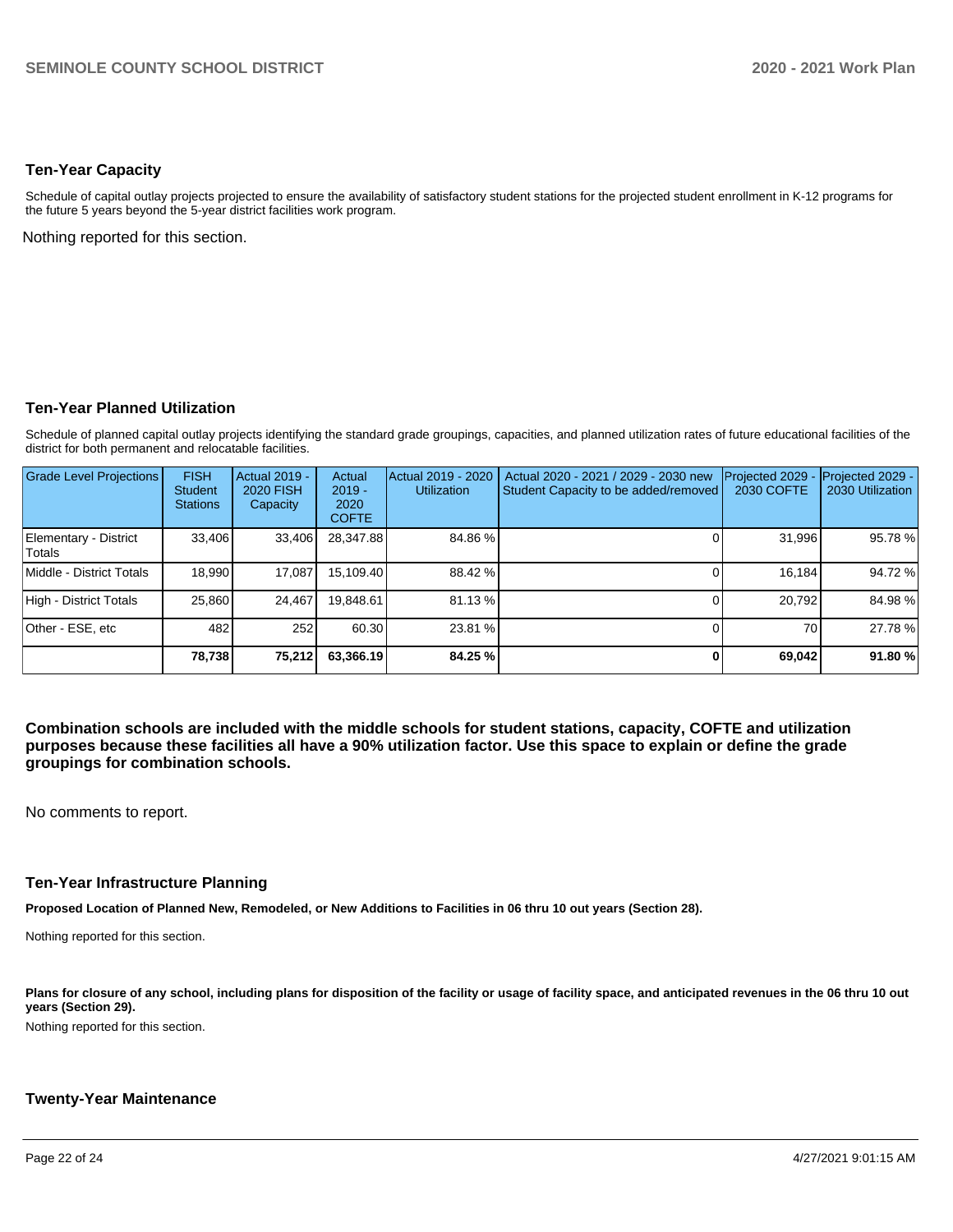District projects and locations regarding the projected need for major renovation, repair, and maintenance projects within the district in years 11-20 beyond the projects plans detailed in the five years covered by the work plan.

Nothing reported for this section.

### **Twenty-Year Capacity**

Schedule of capital outlay projects projected to ensure the availability of satisfactory student stations for the projected student enrollment in K-12 programs for the future 11-20 years beyond the 5-year district facilities work program.

Nothing reported for this section.

### **Twenty-Year Planned Utilization**

Schedule of planned capital outlay projects identifying the standard grade groupings, capacities, and planned utilization rates of future educational facilities of the district for both permanent and relocatable facilities.

| Grade Level Projections         | <b>FISH</b><br><b>Student</b><br><b>Stations</b> | Actual 2019 -<br><b>2020 FISH</b><br>Capacity | Actual<br>$2019 -$<br>2020<br><b>COFTE</b> | Actual 2019 - 2020<br><b>Utilization</b> | Actual 2020 - 2021 / 2039 - 2040 new<br>Student Capacity to be added/removed | Projected 2039<br>2040 COFTE | Projected 2039 -<br>2040 Utilization |
|---------------------------------|--------------------------------------------------|-----------------------------------------------|--------------------------------------------|------------------------------------------|------------------------------------------------------------------------------|------------------------------|--------------------------------------|
| Elementary - District<br>Totals | 33.406                                           | 33,406                                        | 28.347.88                                  | 84.86%                                   |                                                                              | 34,235                       | 102.48%                              |
| Middle - District Totals        | 18.990                                           | 17.087                                        | 15.109.40                                  | 88.42 %                                  |                                                                              | 17.316                       | 101.34 %                             |
| High - District Totals          | 25.860                                           | 24.467                                        | 19.848.61                                  | 81.13 %                                  |                                                                              | 22.247                       | 90.93%                               |
| Other - ESE, etc                | 482                                              | 252                                           | 60.30                                      | 23.81 %                                  |                                                                              | 75                           | 29.76 %                              |
|                                 | 78,738                                           | 75,212                                        | 63,366.19                                  | 84.25 %                                  |                                                                              | 73,873                       | 98.22 %                              |

**Combination schools are included with the middle schools for student stations, capacity, COFTE and utilization purposes because these facilities all have a 90% utilization factor. Use this space to explain or define the grade groupings for combination schools.** 

No comments to report.

**Twenty-Year Infrastructure Planning**